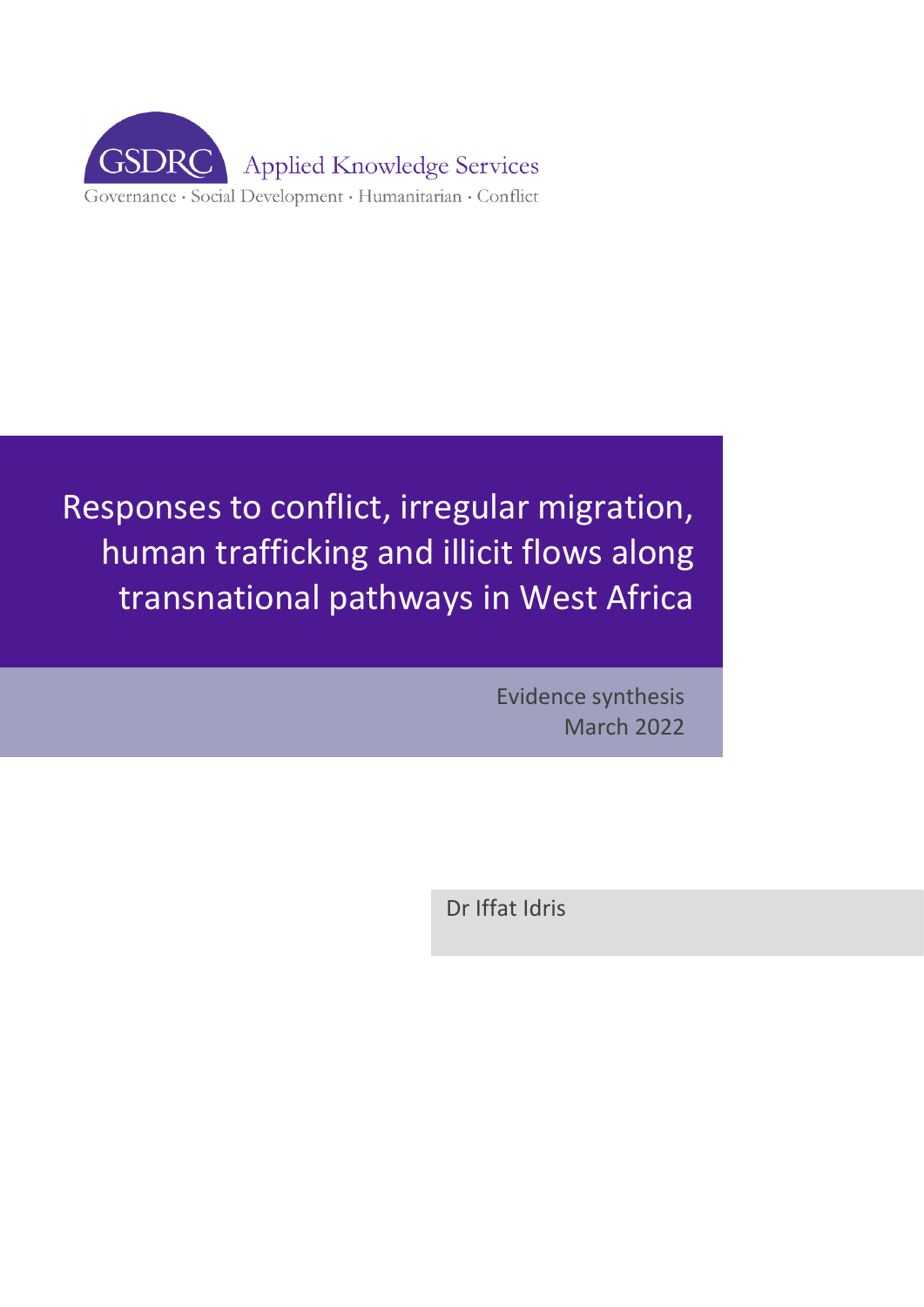## **About this report**

This report was prepared for the Cross-Border Conflict Evidence, Policy and Trends [\(XCEPT\)](https://nam02.safelinks.protection.outlook.com/?url=https%3A%2F%2Fxcept-research.org%2F&data=04%7C01%7Ccderivaz%40xcept-research.org%7C2df1bc2a53834f87765c08d9194bd97e%7C7c1f24a67d39452c82370726e3b19a73%7C0%7C0%7C637568635832912789%7CUnknown%7CTWFpbGZsb3d8eyJWIjoiMC4wLjAwMDAiLCJQIjoiV2luMzIiLCJBTiI6Ik1haWwiLCJXVCI6Mn0%3D%7C1000&sdata=zthpk%2FW8j5ptfFpt2a6LVwo0hxU%2BF%2Be3imQ%2Fjr0%2Fnek%3D&reserved=0) research programme. The programme brings together leading experts to examine conflict-affected borderlands, how conflicts connect across borders, and the factors that shape violent and peaceful behaviour. Funded by UK Aid, XCEPT includes actionable research on international conflict response to inform policies and programmes that support peace.

This project is funded by UK aid from the UK government; however, the views expressed do not necessarily reflect the UK government's official policies. This report is licensed under the Open Government Licence [\(www.nationalarchives.gov.uk/doc/open-government-licence\)](http://www.nationalarchives.gov.uk/doc/open-government-licence).

© Crown Copyright 2022.

## **Acknowledgements**

The author wishes to thank Ruth Citrin who provided extensive guidance and feedback.

## **Suggested citation**

Idris, I. (2022). *Responses to conflict, irregular migration, human trafficking and illicit flows along transnational pathways in West Africa*. XCEPT Evidence Synthesis. Birmingham, UK: GSDRC, University of Birmingham.

## **About GSDRC**

GSDRC is a partnership of research institutes, think-tanks and consultancy organisations with expertise in governance, social development, humanitarian and conflict issues. We provide applied knowledge services on demand and online. Our specialist research team supports a range of international development agencies, synthesising the latest evidence and expert thinking to inform policy and practice.

GSDRC, International Development Department, College of Social Sciences University of Birmingham, B15 2TT, UK [www.gsdrc.org](http://www.gsdrc.org/)**;** [helpdesk@gsdrc.org](mailto:helpdesk@gsdrc.org)







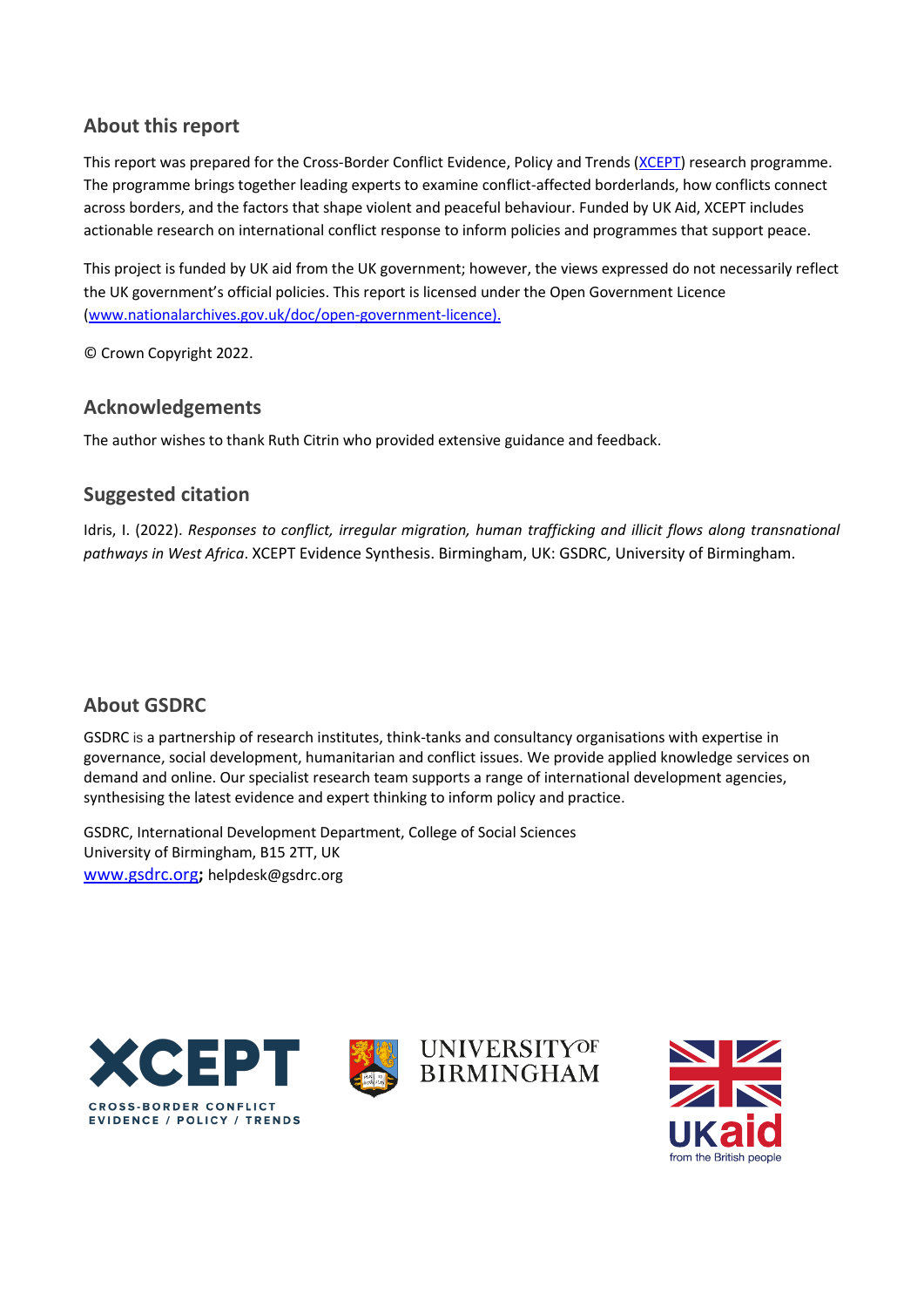## **Contents**

| Abbreviations and acronyms |                                                                       |                |
|----------------------------|-----------------------------------------------------------------------|----------------|
| Summary                    |                                                                       | 5              |
| 1.                         | Introduction                                                          | $\overline{7}$ |
| 2.                         | Transnational conflict in West Africa                                 | 10             |
| 3.                         | Migrant smuggling, human trafficking and other illicit flows          | 13             |
| 4.                         | Transnational conflict responses                                      | 18             |
| 5.                         | African initiatives to combat migrant smuggling and human trafficking | 28             |
| 6.                         | EU initiatives to combat migrant smuggling and human trafficking      | 32             |
| References                 |                                                                       | 38             |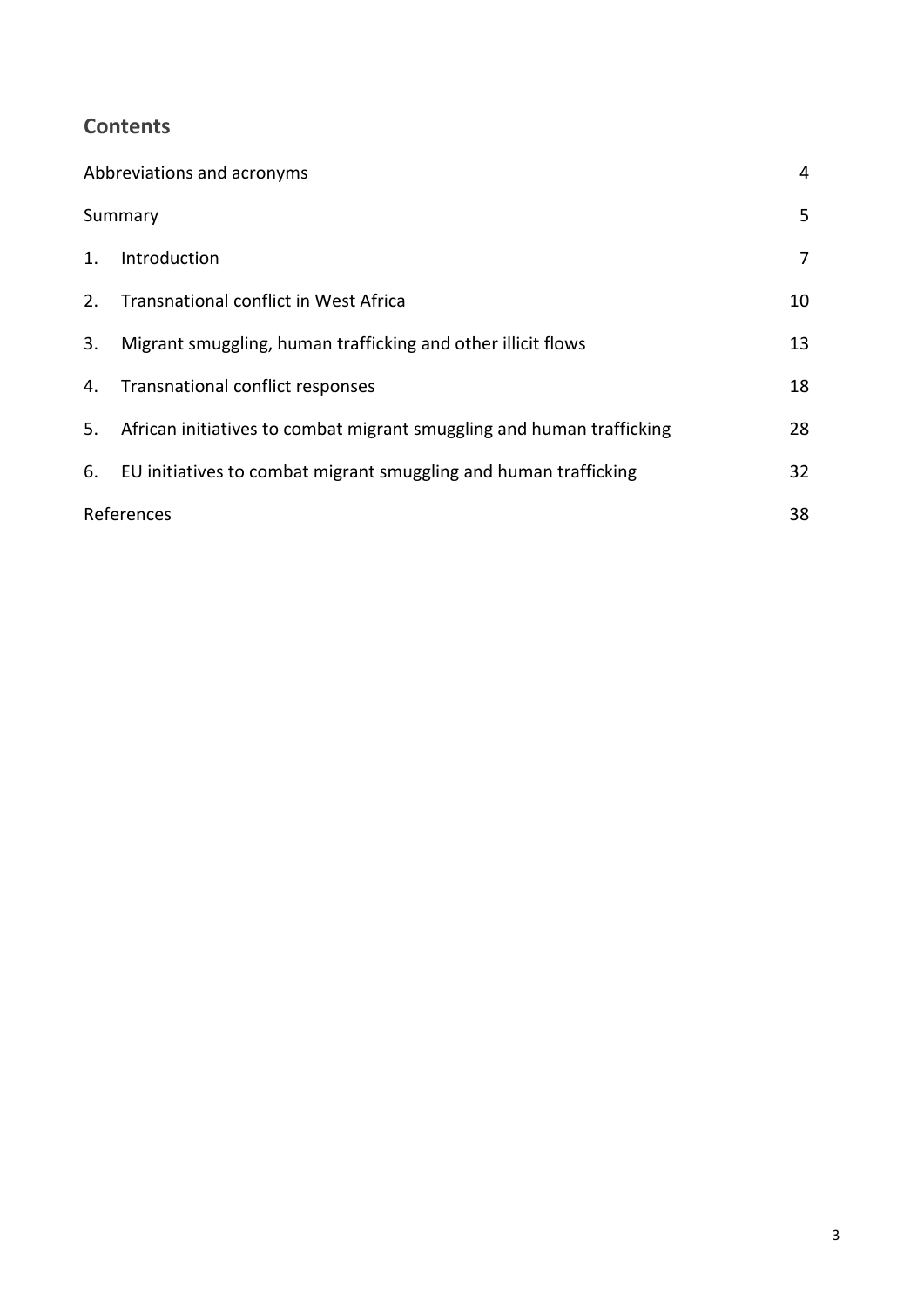## <span id="page-3-0"></span>**Abbreviations and acronyms**

| AFISMA         | African-led International Support Mission                        |
|----------------|------------------------------------------------------------------|
| AMISOM         | African Union Mission to Somalia                                 |
| AU             | <b>African Union</b>                                             |
| AU.COMMIT      | African Union Commission Initiative Against Trafficking          |
| <b>CSO</b>     | Civil Society Organisation                                       |
| <b>DRC</b>     | Democratic Republic of the Congo                                 |
| <b>ECOWAS</b>  | <b>Economic Community of West African States</b>                 |
| EU             | <b>European Union</b>                                            |
| <b>EUCAP</b>   | EU Capacity and Assistance Programme                             |
| <b>EUTF</b>    | EU Emergency Trust Fund for Africa                               |
| <b>EUTM</b>    | <b>European Union Training Mission</b>                           |
| <b>FAMA</b>    | <b>Malian Armed Forces</b>                                       |
| GAR-SI         | Groupes d'Action Rapides - Surveillance et Intervention au Sahel |
| <b>ICRC</b>    | International Committee of the Red Cross                         |
| <b>IDP</b>     | <b>Internally Displaced Person</b>                               |
| <b>IGAD</b>    | Intergovernmental Authority on Development                       |
| <b>ISIS</b>    | Islamic State in Iraq and Syria (aka Islamic State)              |
| <b>LCBC</b>    | Lake Chad Basin Commission                                       |
| <b>MINUSMA</b> | Multidimensional Integrated Stabilization Mission in Mali        |
| <b>MNJTF</b>   | <b>Multinational Joint Task Force</b>                            |
| <b>PARSEC</b>  | Programme d'Appui au Renforcement de la Sécurité                 |
| TCC            | <b>Troop-Contributing Country</b>                                |
| TIP            | <b>Trafficking in Persons</b>                                    |
| <b>UNOHCHR</b> | United Nations Office of the High Commissioner for Human Rights  |
| <b>UNODC</b>   | United Nations Office on Drugs and Crime                         |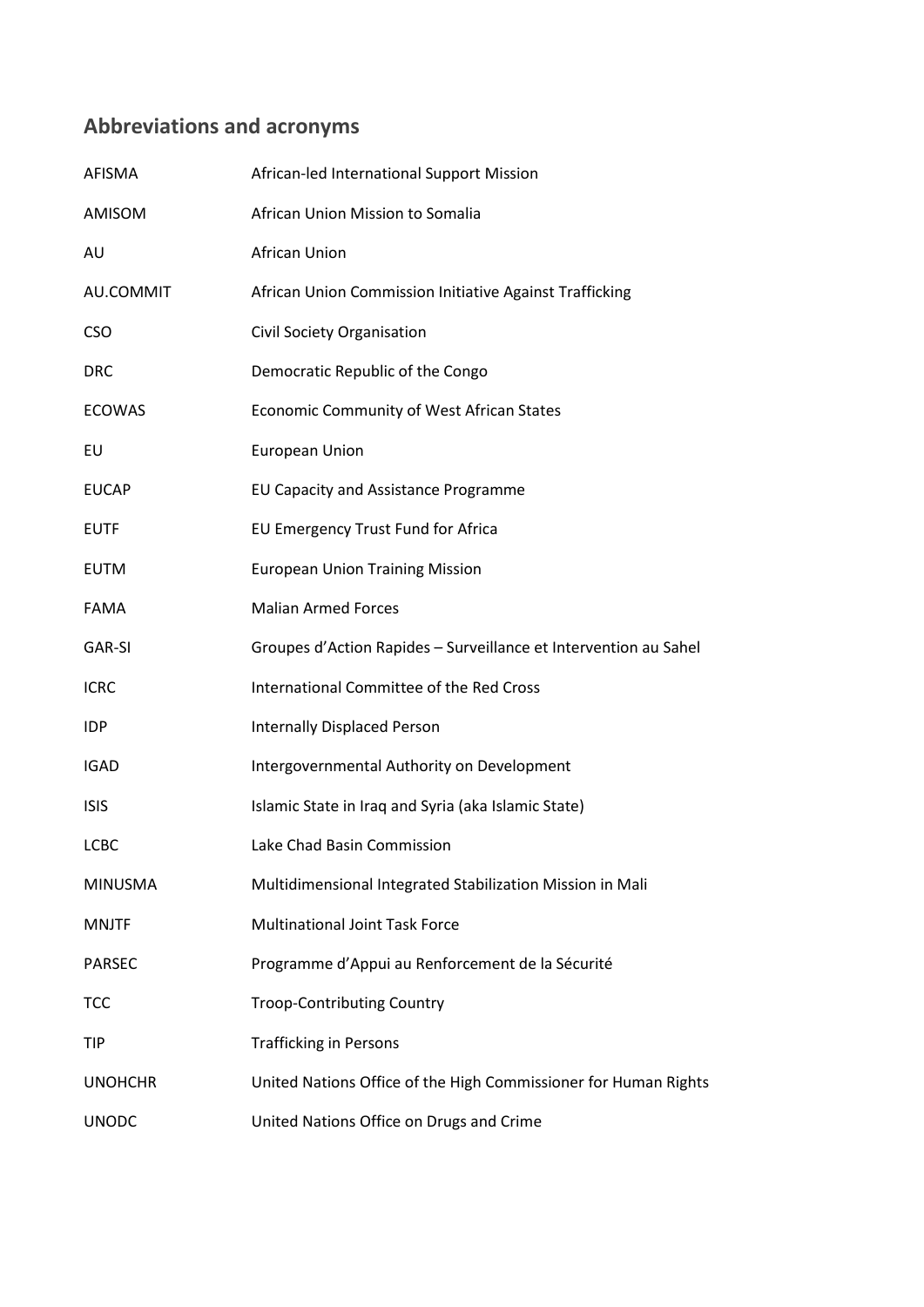## <span id="page-4-0"></span>**Summary**

This paper explores the links between conflict, irregular migration, human trafficking and other illicit flows along transnational pathways in West Africa – focusing on Niger, Nigeria, Mali, Burkina Faso and Libya. It also looks at responses to these – to conflict and to human smuggling and trafficking – in this context, and the various issues and challenges faced.

**The West Africa region is the site of numerous intrastate conflicts, which have transnational dimensions**. The two main conflicts in Nigeria involve Boko Haram in the north-east, and local ethnic groups in the oil-rich Niger Delta in the south. Conflict in Mali has three interlinked strands: recurrent Tuareg rebellions in the north of the country; ongoing political violence since a military coup in 2012; and attempts by jihadist groups to turn the country into an Islamic state. Burkina Faso has also seen political violence and faces an Islamist challenge from armed jihadist groups. Niger has little conflict itself but is significantly impacted by the various conflicts underway around it.

**Migration and migrant smuggling are widespread in West Africa, driven largely by conflict and lack of economic opportunities.** The vast majority of migration flows are intraregional. For West African migrants attempting to leave the region, the main route is to head north through Mali and/or Niger, and either go through Algeria or directly to Libya, from where some attempt to reach Europe. Movement to Mali and Niger is generally licit, but from there on is irregular and risky (many die), and can involve migrant smugglers. Migrant smuggling is important for local economies en route, notably Gao in Mali and Agadez in Niger.

**Similar factors fuel human trafficking in the region**. It is carried out by both non-state armed groups and organised criminal groups, largely for forced labour and sexual exploitation. The high levels of migration create opportunities for traffickers.

**Other illicit flows and markets in the West Africa region are significant.** They can be categorised into: externally sourced illicit goods moved through/distributed locally (e.g. drugs from Latin America, illegal weapons); illegal commodities sourced locally but sold in global markets (e.g. illicit minerals and wildlife products); and activities driven by local demand (e.g. counterfeit goods).

**Migrant smuggling, human trafficking and other illicit flows involve both non-state armed groups and organised criminal groups.** Non-state armed groups such as Boko Haram in Nigeria, jihadist groups in Mali and diverse militias in Libya all benefit from human trafficking (and migrant smuggling can be transformed to human trafficking). Many such groups are involved in drugs trafficking, trade in illicit weapons and other illicit flows – in the case of drugs and weapons, both for their own use and as a source of revenue to fund their operations. Ongoing conflicts in many parts of the region also create conditions conducive for organized criminal gangs.

**A number of multilateral forces have been created to address the various conflicts in these West African countries**. The African-led International Support Mission (AFISMA) tackled the terrorist threat in northern Mali, essentially supporting the French military action, Operation Serval in 2012-2014. This largely succeeded in curbing jihadist expansion and retaking territory but, in view of the continuing threat, was transformed into a permanent French military presence, Operation Barkhane. However, France has been accused of using the force to further its own interests (e.g. curbing migration). AFISMA was absorbed into the UN-authorised Multidimensional Integrated Stabilization Mission in Mali (MINUSMA). Mali remains engulfed by violence, though without MINUSMA the security situation would be even worse. The Multinational Joint Task Force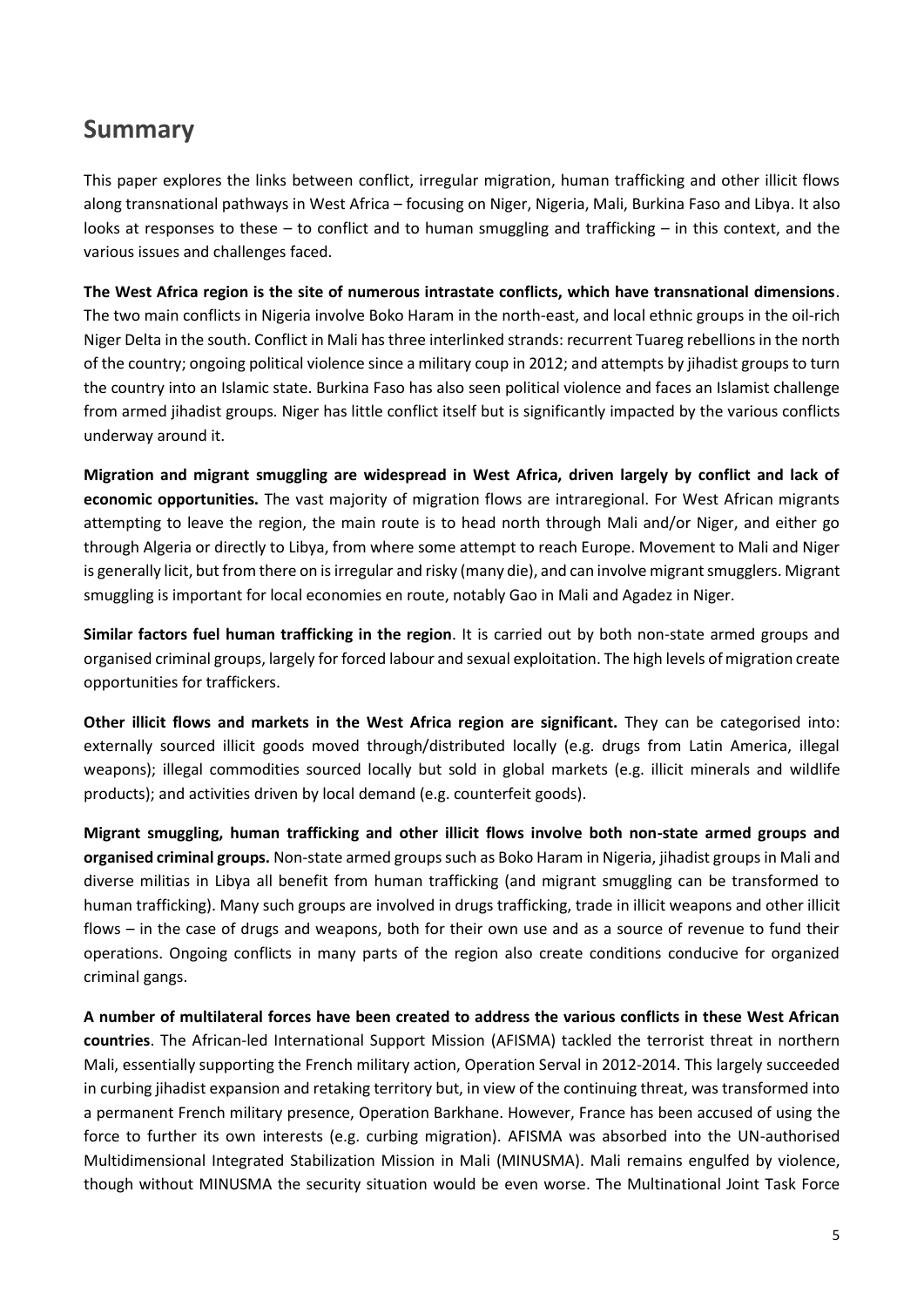(MNJTF), set up to combat Boko Haram, essentially involves contributing countries operating within their own national borders, but in a coordinated manner. Gains by MNJTF have been short-lived, undermined by structural and other constraints.

**African frameworks to combat irregular migration and human trafficking**, notably by the African Union, reflect a long-term approach seeking to address the drivers of migration and human trafficking. However, implementation of these policies is hampered by lack of capacity and resources, and dependence on member states – who have varying capacities/resources, and can lack political commitment.

**The European Union (EU) approach to irregular migration from West Africa has been more short-term, largely focused on securitisation** to stop the flow of people, rather than on support for development (job creation, infrastructure, services, governance, etc.) to address migration drivers. Securitisation entails, in particular, enhancing border controls, strengthening the capacity of security forces, and tightening visa policies. African governments have also been pressured by the EU to enforce this approach. It has been massively detrimental to local communities dependent on the migration industry. The resultant loss of livelihoods – and the failure to provide alternative income sources – is fuelling criminality and instability, and actually exacerbating migration drivers. The EU's reliance on local (not always democratic) leaders to enforce the clampdown on human smuggling is further undermining citizen-state relations in already fragile states. In the long run, these pressures are likely to fuel instability in the region and drive increased migration.

**Overall, neither responses to conflict in the region, nor responses to irregular migration, address underlying causes** (e.g. lack of economic opportunities). The stress in conflict responses in on taking a security approach: military interventions, driving insurgent groups out of territory they have taken, and securing those gains. There appear to be negligible efforts to address *causes* of conflict, such as weak governance, state corruption, marginalisation of certain groups, lack of economic opportunities, etc. Other issues highlighted are the difficulties involved in getting multiple countries to coalesce around a single objective, rather than prioritising or factoring in their respective individual interests, as well as overcoming resource and capacity constraints. Responses to migrant smuggling and human trafficking in the region would seem to be even more problematic. Vast resources are being invested into these programmes, notably by the European Union, but again the approach is a securitised one. While commitments to promote development are included in policies, little is being done to follow through on these in practice. **These shortcomings in both conflict and human smuggling/trafficking responses undermine their effectiveness, especially in the long-term.**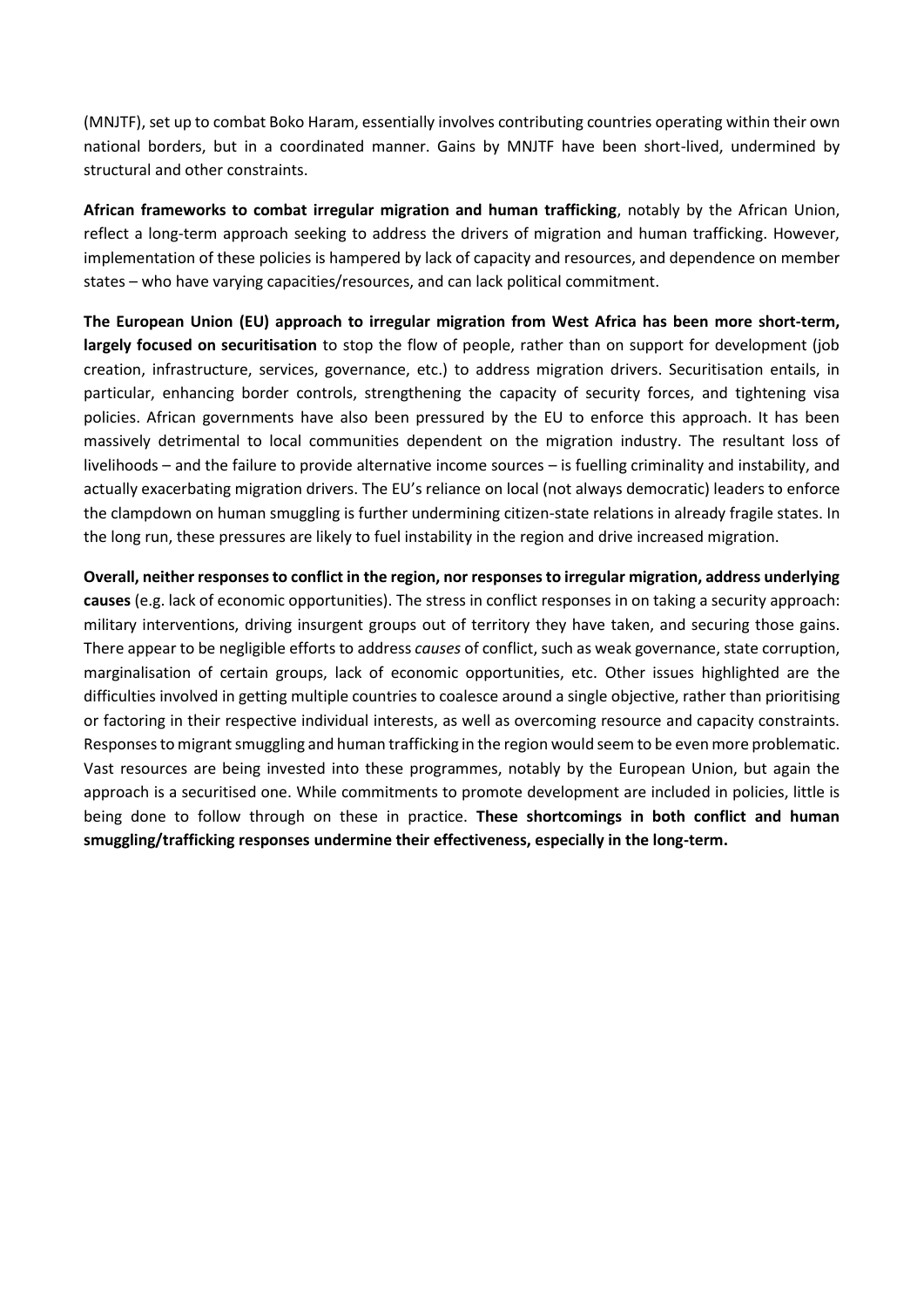# <span id="page-6-0"></span>**1. Introduction**

## **Nexus between conflict, irregular migration, human trafficking and other illicit flows**

This paper focuses on West Africa and explores the nexus between conflict, irregular migration, human trafficking and other illicit flows along transnational pathways. Definitions of these terms are given below, but the paper does not look at each of these in a generic manner: only within the context of West Africa.

Linkages between these diverse phenomena are strong and mutually reinforcing. Transnational conflict and irregular migration are strongly inter-linked. Conflict fuels both migrant smuggling and human trafficking, which often (always in the case of human smuggling) take place along transnational pathways. There are a number of features of conflict situations that increase vulnerability and facilitate/fuel trafficking in persons (TIP) (UNODC, 2018b: 5):

- State collapse or the breakdown of state institutions, erosion of the rule of law, and resulting greater impunity foster an environment in which traffickers can operate easily;
- Social fragmentation and family breakdown, as people are separated and lose their support networks. Children who are separated from their families are particularly vulnerable to being targeted by traffickers;
- **■** Increased socioeconomic stress in situations of armed conflict, for example through loss of livelihoods and greater humanitarian need;
- Displacement, both internal and as refugees: displaced people have limited opportunities to generate income or access education, and typically have limited financial resources.

All the above factors make people in armed conflict situations more vulnerable to exploitation. 'In these situations, without the tools to adequately maintain their livelihoods, people are more likely to look for opportunities that entail risky situations or illicit economies, which are often home to traffickers' (US, 2016). Migration (particularly the influx of large numbers of refugees) can in turn fuel conflict.

Conflict also fuels other illicit flows (e.g. of drugs, weapons, oil, minerals), as there is a clear nexus between conflict and crime – itself intertwined with the movement of people. Organised crime groups can be drawn to conflict areas by the opportunities these offer (e.g. through weakened state institutions and rule of law). Armed groups involved in conflicts can become involved in criminal activities, including human smuggling and trafficking, as a way to generate funds, even to the extent that making money becomes their primary objective, displacing ideological goals.

Conflict can have massively detrimental effects on local economies, in countries both directly and indirectly affected by conflict. This means that practices such as migrant smuggling and other illicit flows can fill key gaps, providing local people with sources of livelihood and vital income.

The close links between these different phenomena – transnational conflict, human smuggling and trafficking, illicit flows, conflict economies – make responses to these especially challenging. Given the common causal factors, a holistic approach to combatting these appears vital – but is not always feasible in practice. Efforts to combat one problem in isolation could have adverse effects on others. For example, curbing migrant smuggling can increase economic hardship in local communities who are dependent on smuggling, and thus push people deeper into illicit activities, fuelling increased human smuggling and trafficking. Furthermore, given the range of phenomena involved, any response requires the coordination of diverse stakeholders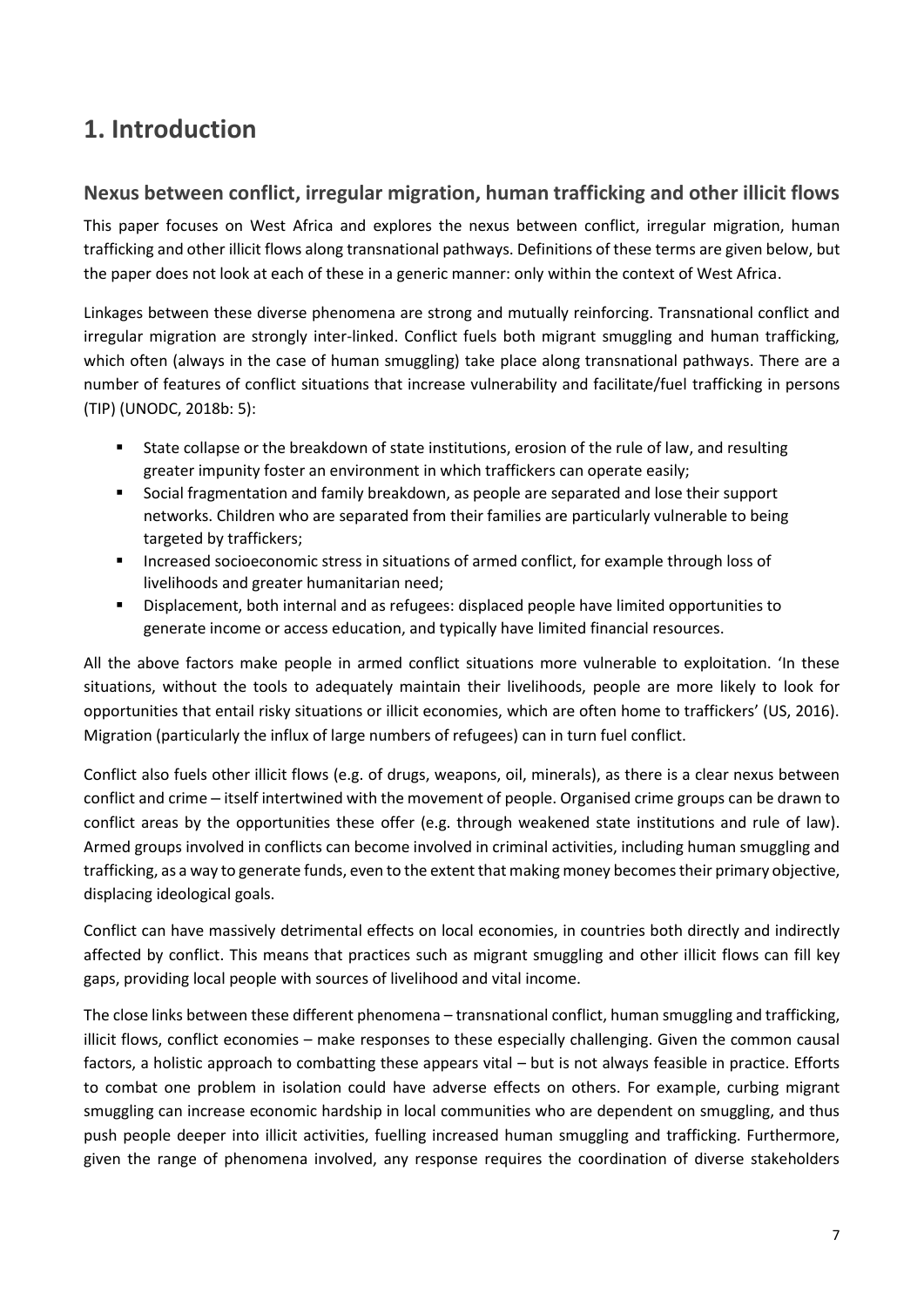operating at different levels – international, regional, national, local – and often possessing different, even conflicting, priorities.

This paper looks at transnational pathways through Burkina Faso, Benin, Nigeria, Mali and Niger to Libya. The region is characterised by transnational conflict and is a major route for human trafficking and migrant smuggling, as well as for illicit flows of drugs, weapons, minerals and other goods. The paper explores the links between non-state armed groups, organised criminal groups, smugglers and traffickers, and the overall nexus between conflict and crime, and between conflict, irregular migration, human trafficking and other illicit flows. The paper also examines responses to transnational conflict in the region and to human smuggling and trafficking, and the challenges and issues involved in these.

| <b>Armed conflict</b>             | Involves the use of armed force between opposing parties. The International<br>Committee of the Red Cross (ICRC) identifies two types:<br>International armed conflict - between two or more State Parties<br>a)<br>Non-international armed conflict - between government and non-state<br>b)<br>armed group(s) or between two or more such groups.                                                             |
|-----------------------------------|-----------------------------------------------------------------------------------------------------------------------------------------------------------------------------------------------------------------------------------------------------------------------------------------------------------------------------------------------------------------------------------------------------------------|
| <b>Transnational</b><br>conflict  | An armed conflict that extends or operates across national boundaries<br>(Twagiramungu et al, 2019: 379).                                                                                                                                                                                                                                                                                                       |
| <b>Conflict</b><br>economy        | Defined by Chatham House (2019) as:<br>a system of producing, mobilizing and allocating resources to sustain<br>competitive and embedded violence, both directly and indirectly.                                                                                                                                                                                                                                |
| <b>Migrant</b>                    | The International Organization for Migration (IOM) defines a migrant as:<br>any person who is moving or has moved across an international border or within<br>a State away from his/ her habitual place of residence, regardless of (1) the<br>person's legal status, (2) whether the movement is voluntary or involuntary; (3)<br>what the causes for the movement are; or (4) what the length of the stay is. |
| <b>International</b><br>migration | International migration refers to short-term, temporary or permanent outmigration.                                                                                                                                                                                                                                                                                                                              |
| <b>Refugee</b>                    | According to the 1951 UN Refugee Convention, a refugee is someone who has fled<br>his/her country because of a well-founded fear of persecution and should not be<br>returned to a country where they face serious threats to their life or freedom.<br>Refugees are defined and protected by international law.                                                                                                |
| Migrant/human<br>smuggling        | Unlike trafficking, which can take place within the same country, migrant smuggling<br>always entails transborder movement. Human or migrant smuggling is defined in<br>Article 3 of the Protocol against the Smuggling of Migrants (UN OHCHR, 2000) as:                                                                                                                                                        |
|                                   | the procurement, in order to obtain, directly or indirectly, a financial or other<br>material benefit, of the illegal entry of a person into a State Party of which the<br>person is not a national or permanent resident.                                                                                                                                                                                      |

## **Definitions and methodology**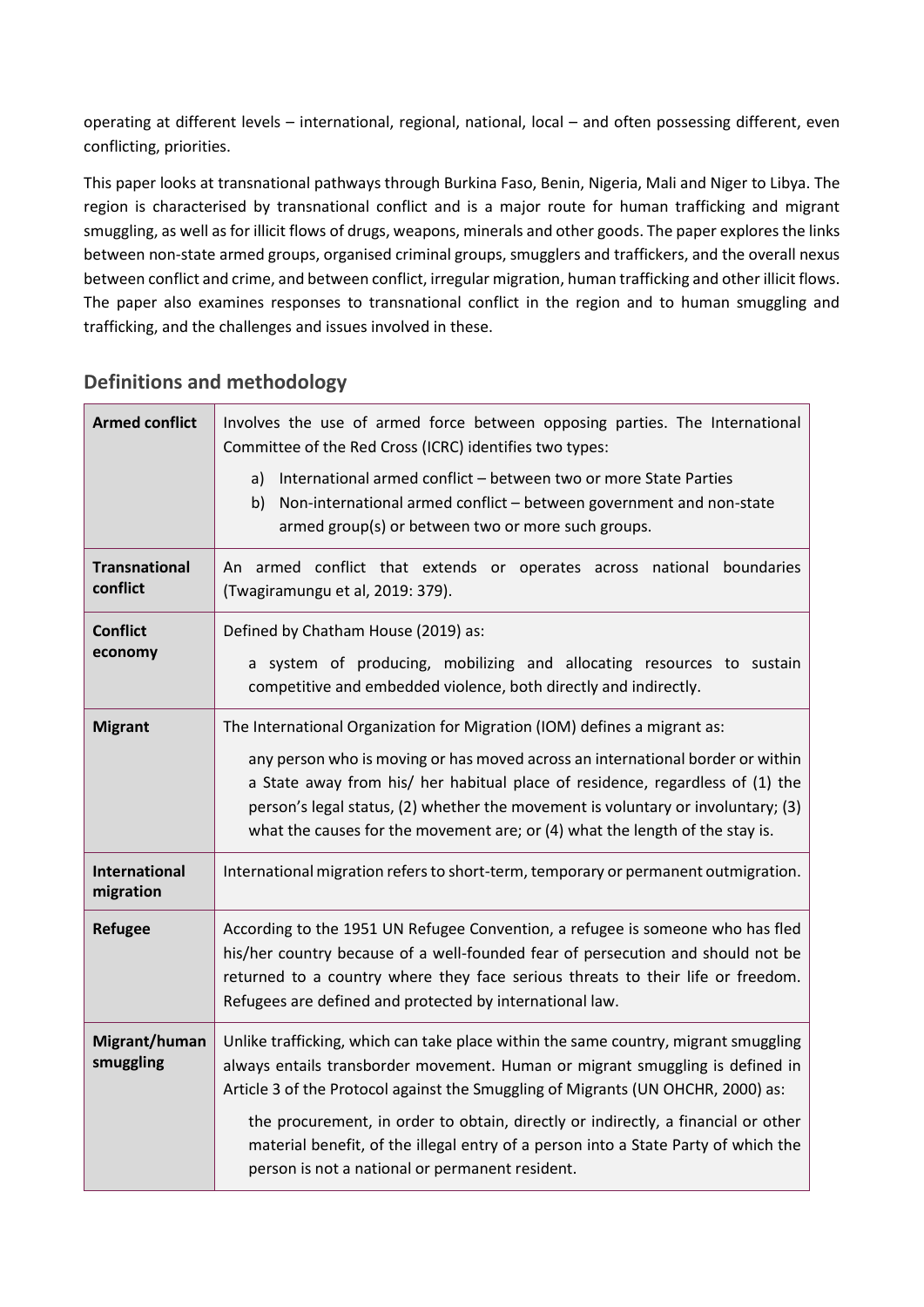| <b>Trafficking in</b><br>Persons $(TIP)^1$ | The definition of TIP includes three components: the act, the means and the<br>purpose. It is defined in Article 3 of the Protocol to Prevent, Suppress and Punish<br>Trafficking in Persons, Especially Women and Children (UN OHCHR, 2000) as: |
|--------------------------------------------|--------------------------------------------------------------------------------------------------------------------------------------------------------------------------------------------------------------------------------------------------|
|                                            | The recruitment, transportation, transfer, harbouring or receipt of persons, by<br>means of the threat or use of force or other forms of coercion, of abduction, of fraud,                                                                       |
|                                            | of deception, of the abuse of power or of a position of vulnerability or of the giving                                                                                                                                                           |
|                                            | or receiving of payments or benefits to achieve the consent of a person having<br>control over another person, for the purpose of exploitation. Exploitation shall                                                                               |
|                                            | include, at a minimum, the exploitation of the prostitution of others or other forms                                                                                                                                                             |
|                                            | of sexual exploitation, forced labour or services, slavery or practices similar to<br>slavery, servitude or the removal of organs.                                                                                                               |

This review is based on literature obtained from various databases (e.g. Google, Google Scholar, Scopus) using a range of search terms ('conflict response', 'trafficking in persons', 'irregular migration', 'illicit flows', 'Mali', 'Niger', 'Nigeria', 'Boko Haram', 'Al-Shabaab', etc.). The paper draws on a mixture of academic and grey literature, as well as some media reports – in particular for recent developments in the West Africa region. Grey literature includes reports and studies by practitioners (e.g. the UN Office on Drugs and Crime) and think tanks. The literature review was conducted over a limited timeframe (largely completed by mid-2020) and as such should not be considered comprehensive. There were also limitations in the evidence base, in particular evaluations of interventions to combat TIP, migrant smuggling, and so on.

<sup>&</sup>lt;sup>1</sup> Human trafficking and trafficking in persons (TIP) are used interchangeably in the literature.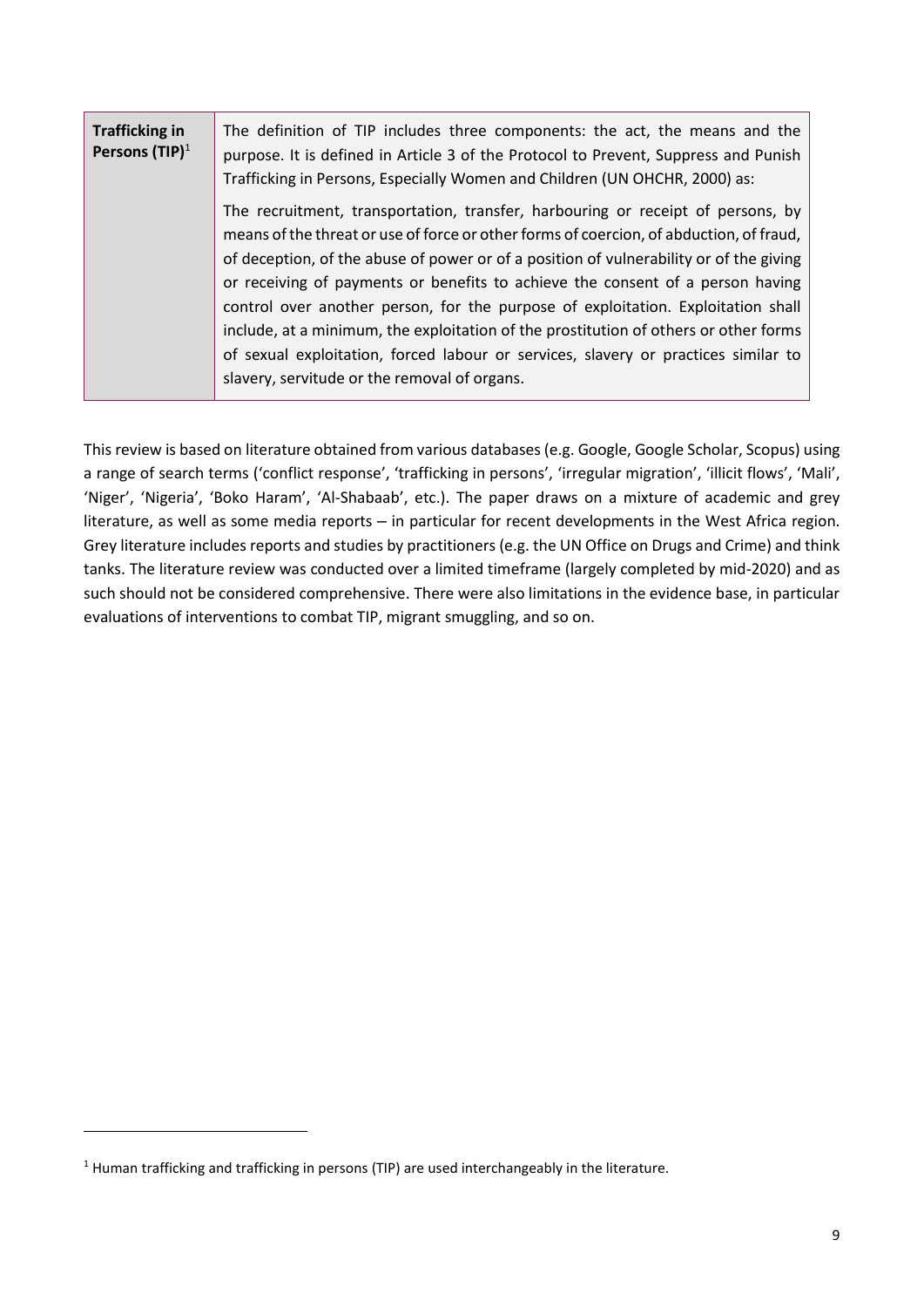# <span id="page-9-0"></span>**2. Transnational conflict in West Africa**

## **Transnational conflict**

Transnational conflicts are armed conflicts that extend or operate across national boundaries. The literature also refers to the 'internationalisation' of local/intrastate conflict, whereby foreign parties (state or non-state) become involved, or the conflict/its effects (e.g. refugees) spread across national borders to neighbouring regions. Types of transnational conflict include (de Waal et al, 2019: 3):

- Interstate wars
- External support to belligerents in interstate wars
- Low-intensity confrontations between states (militarised disputes)
- Transnational insurgencies
- External support to coup-makers or governments resisting attempted coups.

The evidence points to a decline in interstate conflicts, and the growing internationalisation of local conflicts. Relevant factors include international economic ties, links between armed groups and transnational support networks (e.g. based on ethnicity), supportive foreign governments, and illicit revenue sources. Syria is an example of an internationalised intrastate conflict.

Around the world, transnational conflict is becoming more common. Local conflicts increasingly draw in a complex mesh of state actors, armed groups and criminal networks. These transnational conflicts both fuel and feed off the displacement of people and the illicit trade in goods such as gold and minerals. External involvement makes conflicts bloodier and more drawn out than non-internationalised civil wars, and worsens the impacts on people, economies and prospects for lasting peace.

Transnational conflicts thus pose significant challenges. The contagion effect means that conflict spreads, taking a bigger human and economic toll (violence disrupts regional trade, for example). There are also implications for conflict resolution efforts: with many more parties and more diverse interests involved – as well as typical fragmentation and factionalism – it can be difficult to identify parties to engage with, and to reach agreement on collective action.

## **Transnational conflict in Africa**

The Transnational Conflict in Africa (TCA) dataset<sup>2</sup> was built by combining, augmenting and revising several existing datasets which capture some elements of transnational conflict, and including new data falling outside the scope of existing databases (Twagiramungu et al, 2019: 380). It found that most conflicts in Africa have a significant transnational element – reversing the standard perception that the vast majority of African conflicts are internal and not interstate (de Waal et al, 2019: 1).

<sup>2</sup> World Peace Foundation (2019). The Transnational Conflict in Africa dataset. https://sites.tufts.edu/wpf/thetransnational-conflict-in-africa-dataset/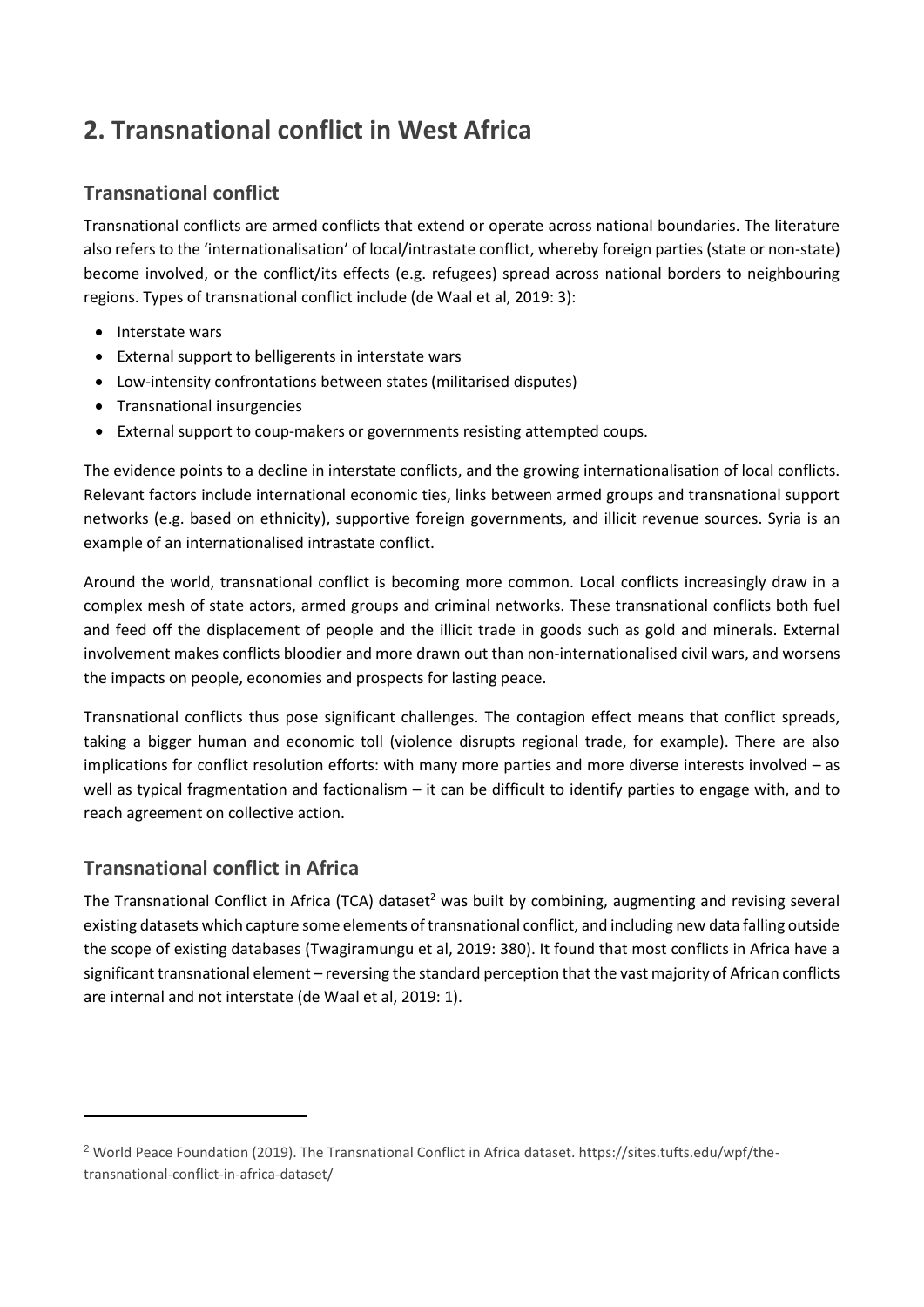We find that transnationality is a major feature of armed conflicts in Africa… Thus, most of the socalled 'civil wars' in Africa are more correctly described as internationalised internal conflicts (Twagiramungu et al, 2019: 379).

This reinterpretation of the pattern of African conflicts has implications for conflict prevention, management and resolution policies (Twagiramungu et al, 2019: 389):

- 1. Conflict resolution can't be seen as solely an internal matter for the country concerned, but also as an exercise in mediating the political interests of neighbours and regional hegemons. It follows that, when the neighbours' interests are in alignment, or have been resolved through regional mediation, resolution of the internal conflict is far more likely than when those neighbouring countries have conflicting interests. An example of the former is the common positions of  $IGAD<sup>3</sup>$  member states facilitating Sudan's Comprehensive Peace Agreement; by contrast, the differing positions of the neighbouring countries hindered the peace process in the Democratic Republic of Congo (DRC).
- 2. The neighbours involved in peace missions (political and military) already have a stake in the country concerned. This could strengthen their ability to influence the outcome of the process but could also mean that there is a greater risk that their involvement is not impartial, and that peace negotiations/peace enforcement operations are an extension of national security interests or hegemonic ambitions.

A separate paper on *The challenge of stability and security in West Africa* by Marc *et al* (2015: 18) notes that '(t)he frequency of regional spillovers of internal conflicts in West Africa highlights the close level of interconnectivity between countries'. They further elaborate (Marc *et al*, 2015: 18):

Diverse transnational links facilitate the spread and spillover of conflicts. Borders are porous, and communities on either side maintain close ties based on ethnicity, language, culture, and trade. Shared grievances, such as environmental or socioeconomic factors, or marginalization based on a common identity, find ideological support across borders.

They argue that this necessitates a region-wide approach to conflict resolution and management (Marc *et al*, 2015: 18).

## **West Africa**

The West Africa region is the site of numerous intrastate conflicts, which have transnational dimensions – through involvement of external parties, spread of conflict and instability across borders, displacement of people, etc.

## *Nigeria*

The two main conflicts in Nigeria involve Boko Haram in the north-east, and local ethnic groups in the oil-rich Niger Delta in the south.

Boko Haram is an extremist religious group which has been waging war against the Nigerian state since 2009: its initial goal was the institution of Sharia (Islamic law) in Borno State, but from 2009 onwards it has been

<sup>3</sup> Intergovernmental Authority on Development – an eight-country trade bloc in Africa.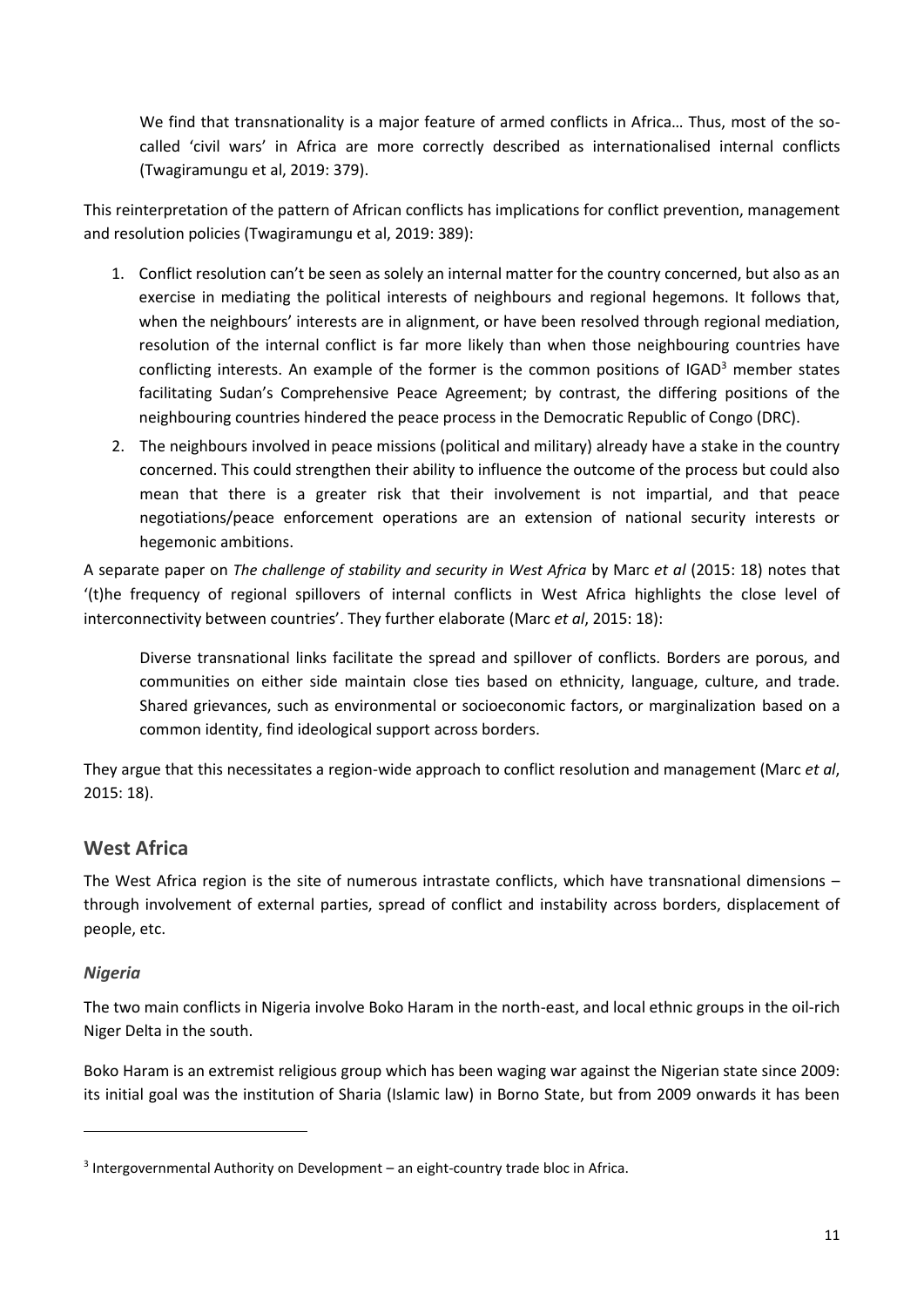fighting for the Islamisation of the whole country (Annan, 2014; Jesperson, 2017; Nwadinobi, 2019). Boko Haram became progressively more aggressive and violent, seizing control of large areas of territory in the north-east, and later spreading operations to neighbouring Niger, Chad and Cameroon. The conflict reached a peak in terms of numbers killed in 2014, when over 10,000 people were killed. Divisions within the group have led to fragmentation (with some factions allying with ISIS), and the emergence of (autonomous) local chapters.

In the Niger Delta, local ethnic groups have been engaged in intermittent conflict with the government (as well as multinational oil companies) as far back as 1966 (Jesperson, 2017). While the region is the major source of oil revenue for Nigeria, it has been neglected by the government and has very high poverty levels. Moreover, oil extraction has had detrimental effects on agriculture, fishing and the local environment, causing further anger. This is manifested in armed groups carrying out periodic attacks on oil facilities/government targets; but levels of violence are far less than in the north-east.

#### *Mali, Burkina Faso, Niger*

Conflict in Mali is multidimensional with three different but interlinked strands: one, recurrent Tuareg rebellions in the north of the country; two, ongoing political violence since a military coup in 2012; and three, attempts by jihadist groups to turn the country into an Islamic state (Boas, 2019).

Burkina Faso has also seen political violence, and faces an Islamist challenge from armed jihadist groups, including some with links to those in neighbouring Mali (Boas, 2019).

Niger has largely been spared conflict but is significantly affected by the various conflicts underway around it, notably as a transit/destination country for migrants (see below).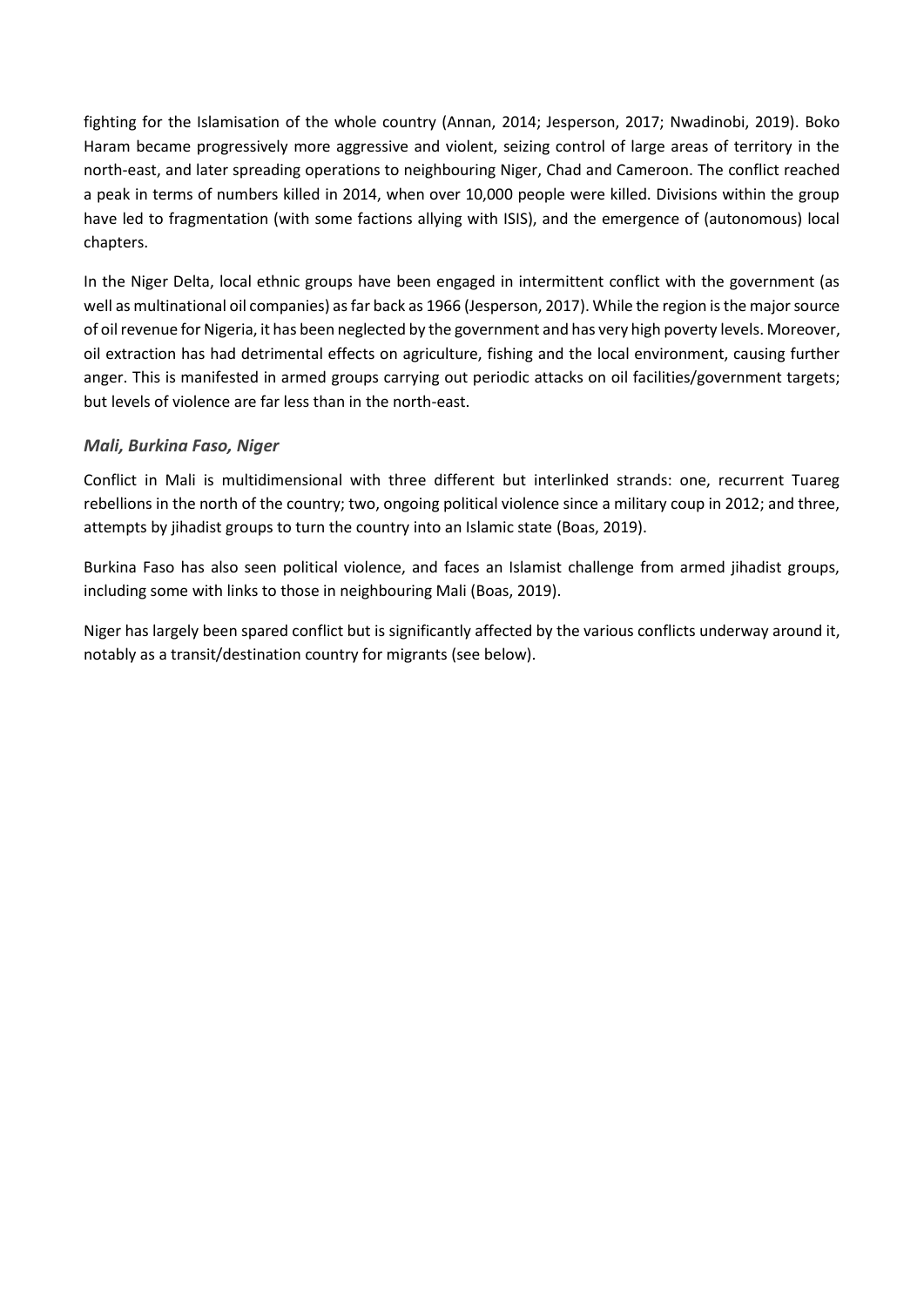# <span id="page-12-0"></span>**3. Migrant smuggling, human trafficking and other illicit flows**

## **Migrant smuggling**

Migration and migrant smuggling are widespread in West Africa, driven by diverse factors: notably conflict and lack of economic opportunities. It is mostly young men who are involved in irregular migration. However, the vast majority of migration flows in West Africa are intraregional, or seasonal migration for work in North Africa – only a small proportion of migrants go to Europe (UNODC, 2018: 83). Most countries in the region are members of the Economic Community of West African States (ECOWAS), which allows free movement of citizens between members. However, lack of formal documentation and other issues such as officials demanding bribes, promote irregular migration even in the ECOWAS region.

The main routes out of the region (to North Africa or Europe) for migrants from West African countries is to head north through Mali and/or Niger (see Figure 2 below). Gao in Mali is a transit hub for migrants, who either cross into Niger – where Agadez is the main hub – or head to Tamanrasset in Algeria; both routes end in Libya (Tripoli), though migrants from Agadez could go straight to Sabha in Libya, or via Tamanrasset in Algeria. Libya (or Morocco) will be the destination country for some, but for some it will be a transit country en route to Europe. UNODC's 2018 report on migrant smuggling stresses that some migrants, especially from Sahel countries such as Mali, Niger and Chad, are seasonal migrants, moving to Libya each year just after the harvest and returning home months later for the rainy season (UNODC, 2018: 86). Most of these stay in rural and agricultural areas close to the border.





Source: UNODC, 2018: 83.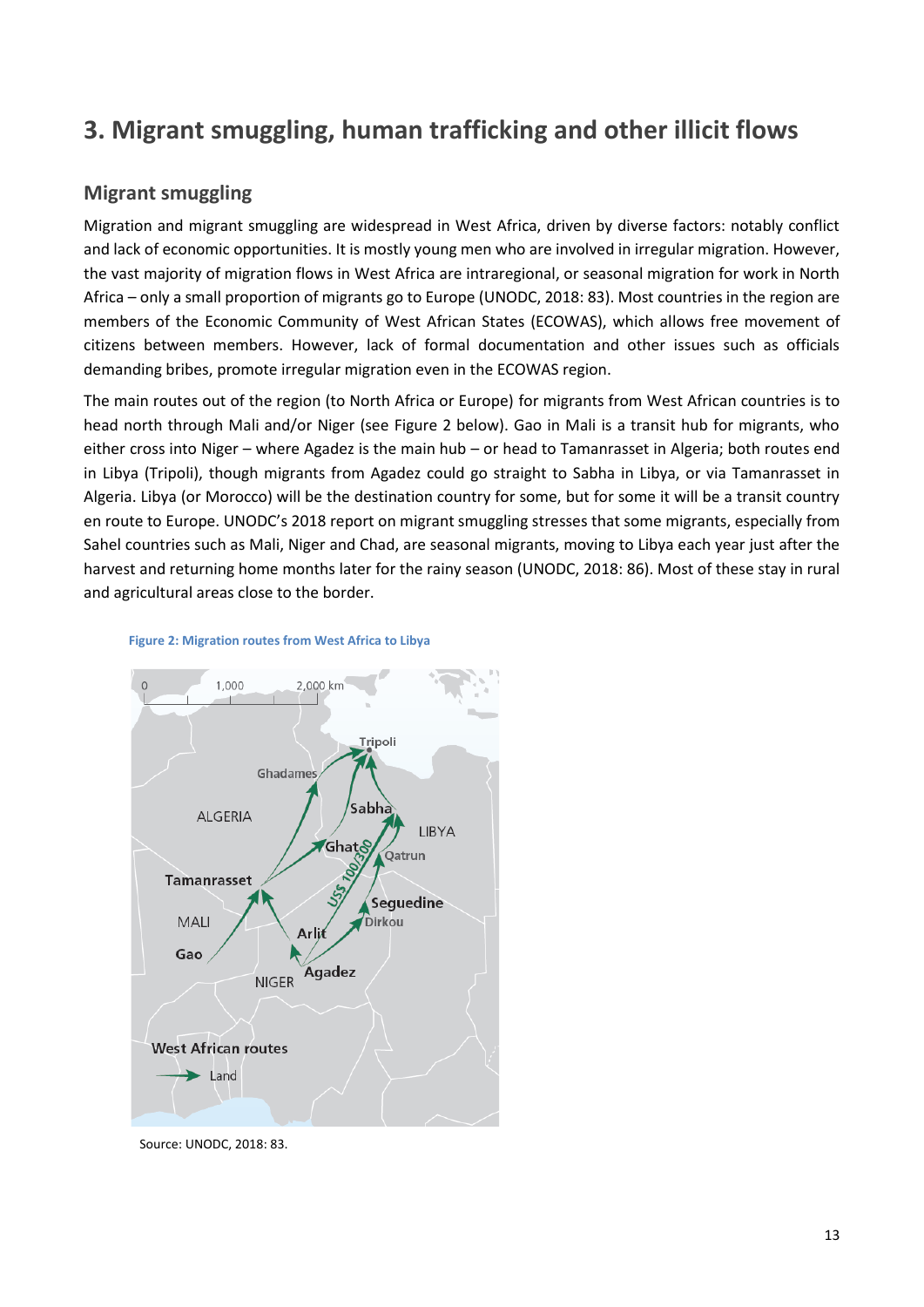Movement to Mali and Niger is generally licit (e.g. using commercial bus services), but from there on is irregular, and can involve reliance on migrant smugglers. Neither Algeria nor Libya are members of ECOWAS, though Algeria does allow visa-free entry for citizens of Mali. Moreover, the desert crossing is fraught with risk and very difficult for migrants making their own way. At the same time, even with assistance from smugglers, migrants face huge risks – from harsh desert conditions, from armed groups operating in the region, and of being kidnapped for ransom or trafficked. At a minimum there are nearly 500 deaths per year in the Sahara in Niger and Algeria alone, though the actual figure is likely to be much higher (UNODC, 2018: 83).

Migrant smuggling plays a major role in local economies en route, most notably in Gao and Agadez. As discussed below, the dearth of alternative livelihood opportunities has led many 'licit' actors (e.g. taxi drivers, guides, restauranteurs, hoteliers/landlords) to become involved in the 'migration industry'. 'As soon as migrants get off the bus in Agadez, they are immediately approached by people offering them accommodation in the so-called "ghettos" and onward transport to Libya' (UNODC, 2018: 86). Nomadic tribes in the region (north Niger, Mali, Libya), such as the Tuareg and Tebu (or Toubou), are often responsible for providing transportation across the Sahara, having been operating there for generations and with strong cross-border tribal ties. In contrast to the numerous, small-scale 'informal' groups and networks carrying out migrant smuggling in Niger and Mali, smugglers in Libya tend to be more organised (UNODC, 2018).

## **Trafficking in people**

The diverse conflicts in West African countries, lack of livelihood opportunities, climate change and the fragility of states in the region, are among the key factors that have fuelled irregular migration and human trafficking. This is carried out by both non-state armed groups and organised criminal groups. Common features of TIP in the region are the exploitation of both foreigners and locals by such groups for forced labour in agriculture, artisanal mines, domestic servitude, transport, begging, the informal sector and sexual slavery/prostitution/forced marriage (US DoS, 2019). The high levels of migration in the region create opportunities for exploitation by traffickers.

## *Nigeria*

Nigeria is a source, transit and destination country for human trafficking: Nigerians from rural/conflict-affected areas fall victim to trafficking; individuals from other countries in the region such as Benin are trafficked through Nigeria to Libya (and Europe); and trafficking victims are exploited within the country. Boko Haram has become notorious for forced abduction of girls and women – including of 276 girls from a school in Borno State in May 2014, and 110 girls from a school in Yobe State in 2018 – for forced marriage, sexual slavery, domestic servitude and even suicide bombings (Nwadinobi, 2019). Boko Haram and other Islamist groups (e.g. ISIS West Africa) forcibly recruit, abduct and use child soldiers in various roles, including increasingly as suicide bombers in Nigeria, Cameroon and Chad (US DoS, 2019). By contrast, human trafficking in the Niger Delta is driven largely by lack of economic opportunities: people are lured by traffickers with the offer of better education or work opportunities and the promise of a better future (Nwadinobi, 2019: 3). Women and children are especially vulnerable. Human trafficking rates in the region are far higher than the national average – indeed, the Niger Delta is considered a recruitment hub for human trafficking (US DoS, 2019).

## *Mali*

Both Tuareg insurgent groups and jihadist groups in Mali have been involved in human trafficking (Boas, 2019). Following the 2012 crisis, there have been cases of families forced to 'sell' their children to traffickers because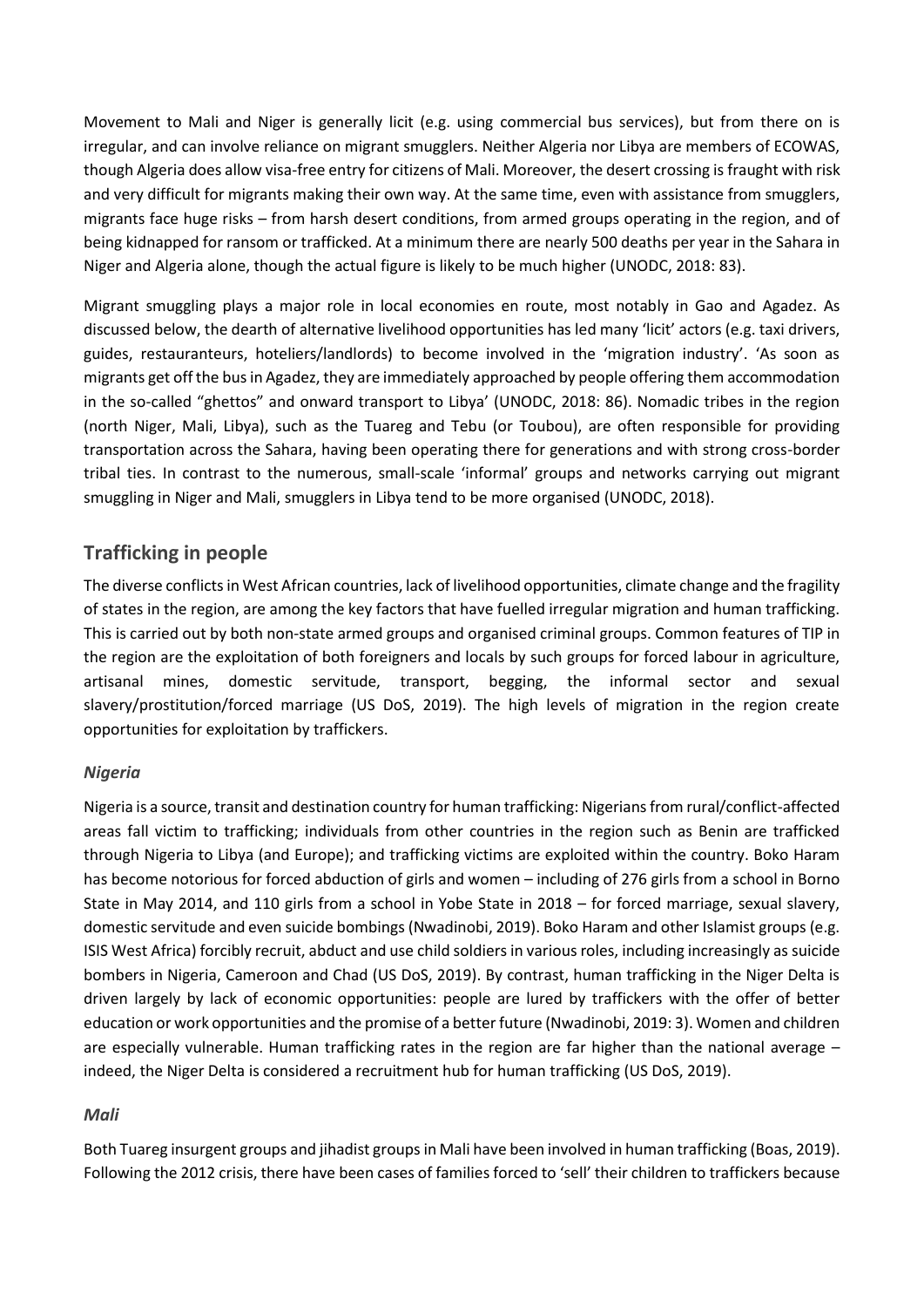of poverty, or sell/give them up to armed groups in return for 'community protection'; in addition, jihadist and rebel groups have consistently abducted, forcibly enlisted and trained children – including from neighbouring Mauritania – to become child soldiers (US DoS, 2019). The child soldiers – mostly boys – are used in combat, to carry weapons, staff checkpoints, guard prisoners and for spying (US DoS, 2019). Girls and women are used for sexual slavery and forced marriage (US DoS, 2019).

## *Niger*

Niger's situation as an origin/transit country for irregular migration means that many West Africans become victims of trafficking there (US DoS, 2019). Forms of trafficking are similar to Nigeria and other countries in the region: forced labour in agriculture/mining, etc., begging, and sexual exploitation. In addition, non-state armed groups such as Boko Haram forcibly recruit Nigerien boys to serve as child soldiers, and girls for sexual slavery/forced marriage (US DoS, 2019). EU policies to curb irregular migration (see below) have increased vulnerability to trafficking in Niger.

## *Benin and Burkina Faso*

Trafficking in Benin is largely internal – from rural to urban areas of the country – but transnational criminal groups also 'recruit' women and girls with false promises of employment abroad, and children are trafficked to neighbouring countries for domestic servitude and forced labour. Benin is the largest source of trafficked people to the DRC (US DoS, 2019). Burkina Faso shows similar traits with regard to trafficking: exploitation of children (especially due to poverty), women and girls lured by job promises, migrants transiting through the country, etc.

#### *Libya*

West African migrants are particularly exploited in Libya – both by Libyans and transnational organised criminal groups – in forced labour in construction, agriculture and prostitution in Tripoli, Sabha, Benghazi and Misrata (US DoS, 2019). Often this represents a shift in individuals' situations from being smuggled migrants to trafficked people – for example, people are kept in 'detention centres' until they can repay their 'debts' to human smugglers, and are then exploited, even being sold again to other traffickers (US DoS, 2019).

## **Other illicit flows**

Shaw (2017: 6) makes a useful framework for analysing illicit markets and flows in Africa (see Figure 3):

- a) Externally supplied but locally engaged where illicit goods are externally sourced (from outside Africa) but moved and distributed locally, e.g. narcotics from Latin America.
- b) Internally supplied but globally networked illegal commodities sourced locally but sold in the global market, e.g. banned environmental products, illicit minerals, locally produced illicit drugs.
- c) Local aspirations through illicit access activities that are driven by the aspirations for selfadvancement by locals, e.g. migrant smuggling, counterfeit goods.

The context in which these activities and transactions occur is crucial in shaping the nature and impact of these criminal markets. Local factors such as conflict, weak governance and widespread corruption all provide conditions that provide both openings and motivations for criminal organisations, weaken state and community responses, and accentuate the impact of organised crime. Shaw (2017: 7) describes these local factors as 'amplifiers'.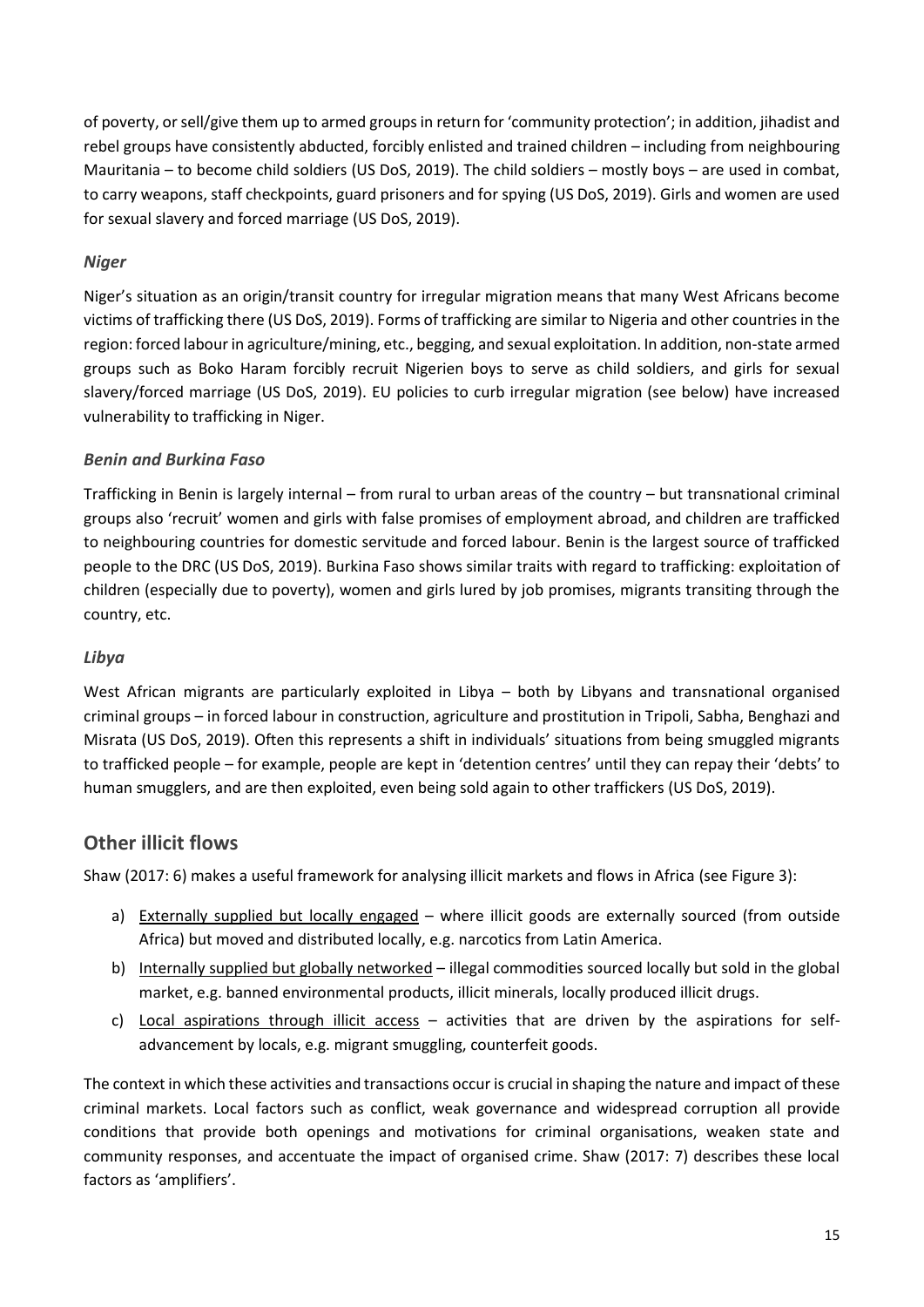**Figure 3: Illicit markets in Africa and interlinkages between these and conflict** 





West Africa sees all three types of illicit markets and flows. The drug economy in the region is significant and intersects with both conflict and migrant smuggling/trafficking in various ways. Drugs such as cocaine come largely from Latin America: tougher law enforcement in the Caribbean forced suppliers to find other routes to Europe. Small unstable West African coastal states such as Guinea-Bissau became the entry point for illicit drugs that are then moved through the Sahel – conflict and instability there allowing such flows – and on into Europe. Drug trafficking has become tied up with political groups (through corruption). In recent years, entry points to West Africa have shifted to bigger states with large container ports, notably Nigeria; recontainerisation takes place here and smaller quantities are moved overland by highly organised criminal gangs through the Sahel to North Africa and Europe (Shaw, 2017). Conflict in Mali and the presence of French troops has led to the Niger route being used more (Shaw & Mangan, 2014). As well as being a drug transit zone, West Africa is also a market for drugs, with a growing number of drug users – including among non-state armed groups.

Shaw (2017) argues that illicit weapons markets operate in similar ways. In particular, as with drugs, the influx into Africa is driven by suppliers' need to find new routes and/or markets – but in the case of weapons, Africa is the end market rather than a transit zone. Accessing arms greatly strengthens local actors – both non-state armed groups/militias and organised crime groups – and, in turn, contributes to violence and conflict in the region. While most arms in the illicit economy in Africa are sourced externally, there is also local manufacture of weapons (e.g. in South Africa, Sudan and by informal gunsmiths). A further source is weapons 'leaking out' of state supplies: Libya is a notable example of this, with large flows of arms southwards into the Sahel following the fall of the Gaddafi regime in 2011.

Wildlife products (e.g. ivory, rhino horn, lion bones) are among the environmental goods which originate in Africa but are sold illicitly to external markets. Another example of local goods sold illicitly is oil: 'oil bunkering'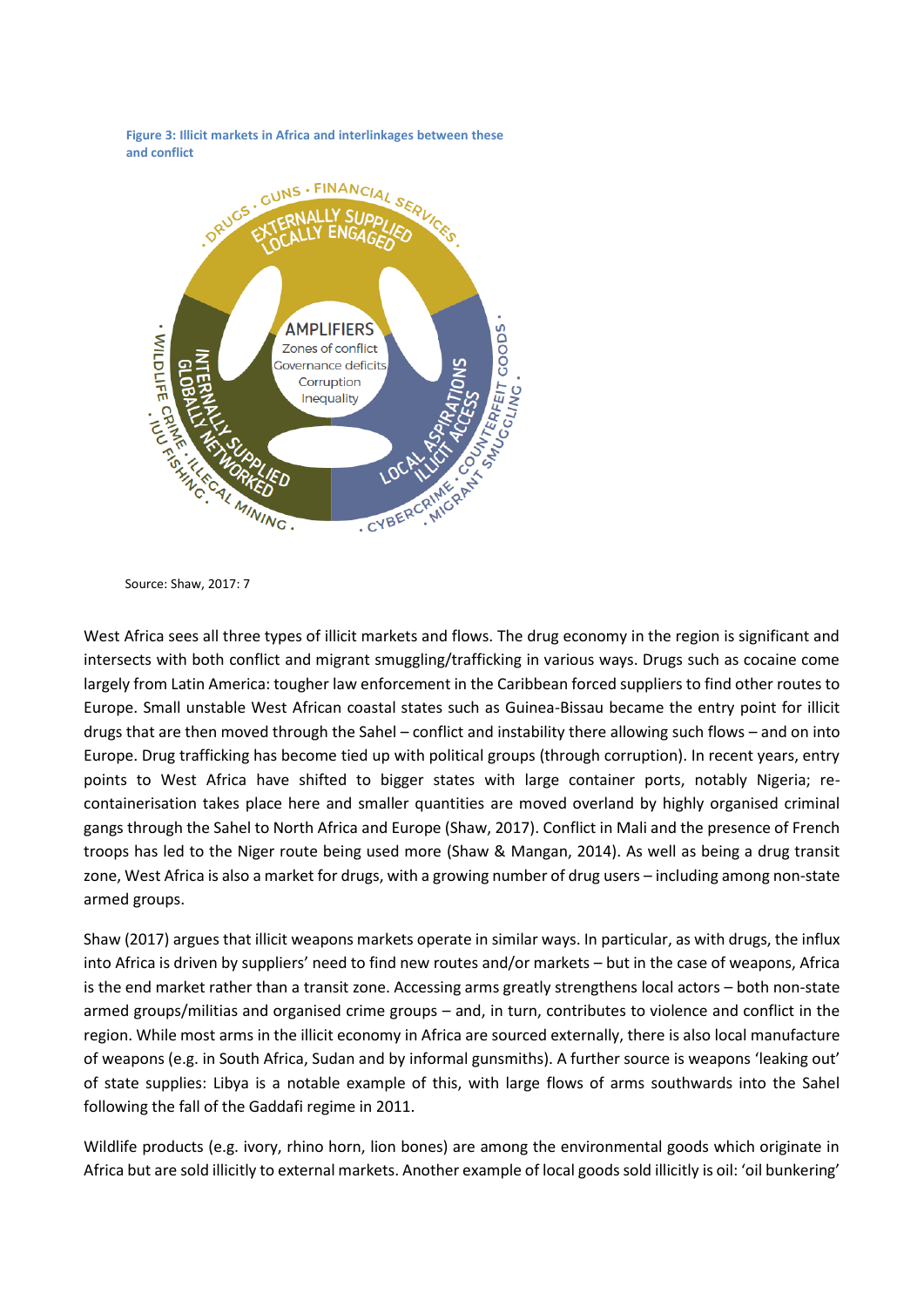refers to the theft of oil from pipelines. The practice is common in the Niger Delta: from rudimentary beginnings in the late 1980s it has evolved into a sophisticated criminal operation using advanced technologies. An estimated 300,000-400,000 barrels of oil are stolen each day in Nigeria – about 15% of total production (Shaw, 2017: 16). Oil theft in the Niger Delta is linked to the insurgency in the region, and local grievances over the distribution of oil revenue. 'For many young men, bunkering became a "counter culture" as local groups negotiated with offshore cartels for supply in exchange for cash, guns, boats and cars in a virtual parallel economy driven by exclusion' (Shaw, 2017: 16). Note that about a quarter of the stolen oil is sold locally, for refinement into petrol, kerosene and diesel.

As seen, migrant smuggling, human trafficking and other illicit flows in West Africa intersect in multiple and complex ways with transnational conflicts in the region. Non-state armed groups such as Boko Haram in Nigeria, jihadist groups in Mali and diverse militias in Libya all benefit from human trafficking (and migrant smuggling can be transformed to human trafficking). Many such groups are involved in drugs trafficking, trade in illicit weapons and other illicit flows – in the case of drugs and weapons, both for their own use and as a source of revenue to fund their operations. Ongoing conflicts in many parts of the region also create conditions conducive for organized criminal gangs. The multiple and strong interconnections between migrant smuggling, human trafficking, other illicit flows, and transnational conflict in West Africa point to the need for integrated responses.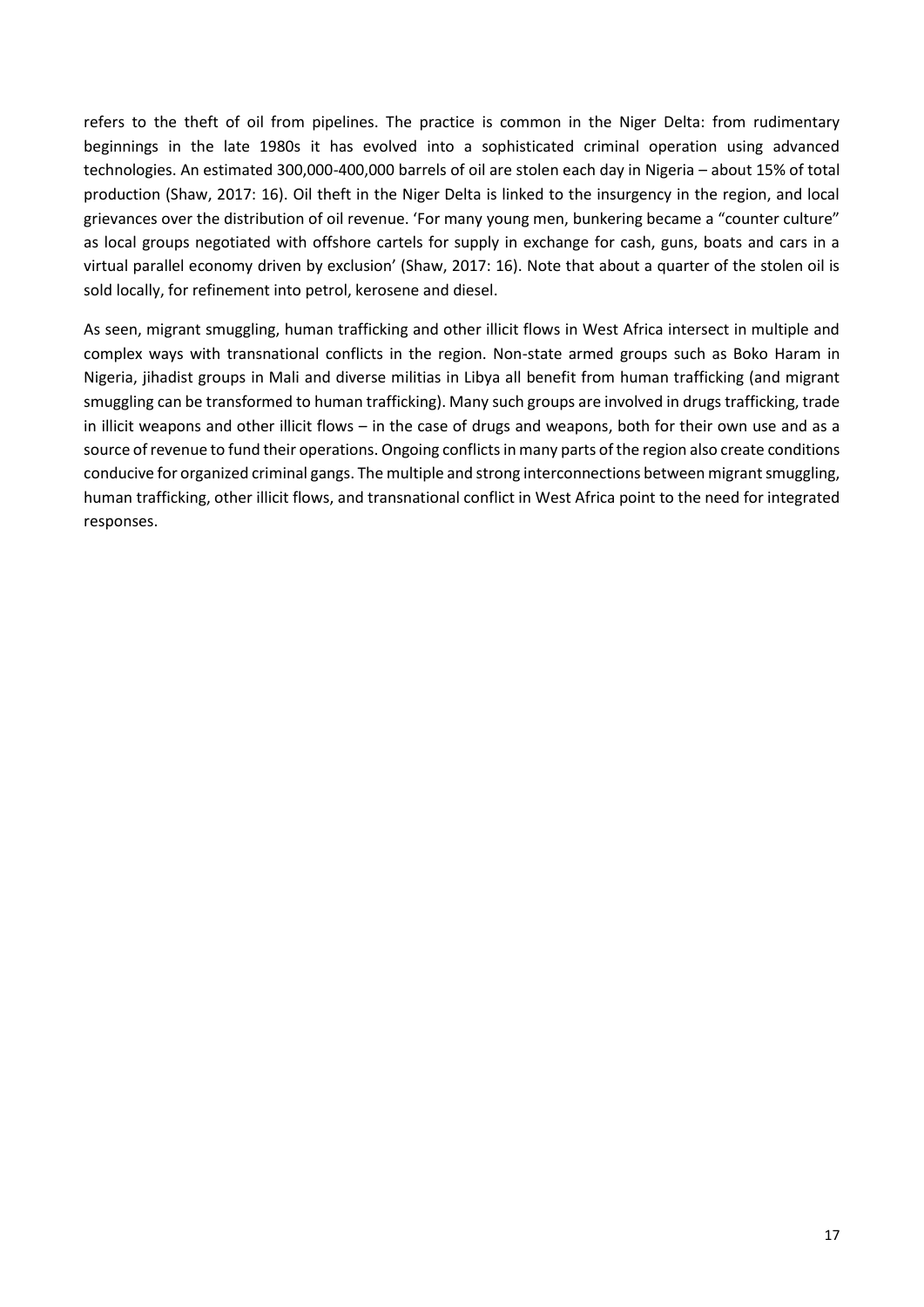# <span id="page-17-0"></span>**4. Transnational conflict responses**

Organisations involved in transnational conflict response in West Africa include:

## **The African Union (AU)**

The African Union (AU) was set up in 2002, following the 1999 Sirte Declaration, which called for the establishment of a union 'to work towards increased cooperation and integration of African states' and to 'drive Africa's growth and economic development'. The AU's Constitutive Act places strong emphasis on addressing conflict, a reflection of the 1994 Rwandan genocide as one of the driving factors behind the AU's creation. The Constitutive Act 'empowers the AU to intervene in situations of grave concern, when crimes have been committed - war crimes, crimes against humanity, genocide'.<sup>4</sup>

All 54 African states, along with the Sahrawi Arab Democratic Republic (a partially recognised state, also known as Western Sahara), are members of the African Union. There are five regions of the AU: north, south, east, west and central, plus the African diaspora.<sup>5</sup> Countries in the western region are: Benin, Burkina Faso, Cabo Verde, Côte d'Ivoire, Gambia, Ghana, Guinea-Bissau, Guinea, Liberia, Mali, Niger, Nigeria, Senegal, Sierra Leone and Togo. [Chad falls in the Central region.]

Key factors hampering the AU are lack of political commitment on the part of member states, and resource and capacity constraints. Described as a 'paper tiger', implementation of AU decisions is largely left to individual countries, resulting in patchy adoption of these (Daniel Mulugeta, cited in UK Parliament, 2020). One of the main challenges is member states' reluctance to pool sovereignty. Leaders 'always profess the need to work together with fellow African countries' on the international stage, but 'when it comes to domestic issues they retreat to their cocoons and prefer to be left to do what they will in their own countries' (Professor Tim Murithi, cited in UK Parliament, 2020). According to one commentator, this lack of commitment to the AU also stems from the 'centralised and monopolistic nature of African states' (Mulugeta, cited in UK Parliament, 2020).

With regard to resources and capacity, an indication of the scale of the problem can be gauged from a comparison with the EU. The AU's secretariat has a core staff of 1,500, and the AU's 2016 budget was £315 million – equivalent to around 5% of the European Commission's staff, for a population that is more than double that of the EU's, and compared to the EU's budget of £128 billion (UK Parliament, 2020). The big funding challenge is that many members do not pay their contributions, leaving the AU dependent on donor funding or creating a significant gap between planned budget and actual funding.

<sup>4</sup> African Union. (2019). 'The African Standby Force' [https://www.peaceau.org/en/page/82-african-standby-force](https://www.peaceau.org/en/page/82-african-standby-force-asf-amani-africa-1)[asf-amani-africa-1](https://www.peaceau.org/en/page/82-african-standby-force-asf-amani-africa-1) (accessed 9 May 2021).

<sup>5</sup> The African Union defines the diaspora as 'consisting of people of African origin living outside the continent, irrespective of their citizenship and nationality and who are willing to contribute to the development of the continent and the building of the African Union'. The AU Diaspora Division 'serves as the focal point and hub for implementing the African Union decision to invite and encourage the African Diaspora to participate in the building and development of the African continent'. <https://au.int/en/diaspora-division> (accessed 9 May 2021).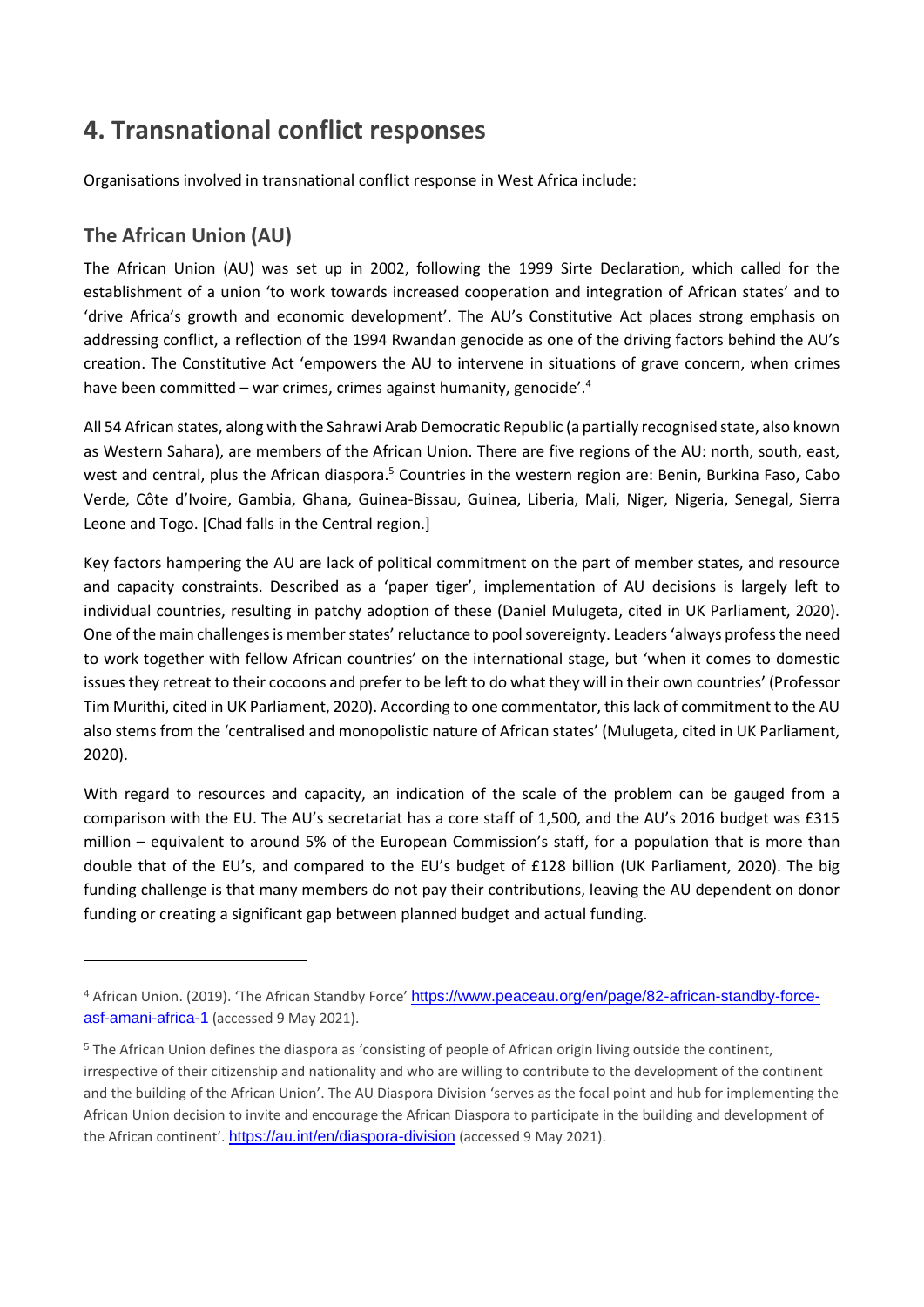In terms of performance, the AU's record is mixed. While there are examples of it being effective – e.g. the AU Mission to Somalia (AMISOM) – and it has helped bring about a culture change whereby unconstitutional changes of government are now frowned upon, there are many other examples where it was divided and/or was unable to act (UK Parliament, 2020).

This was evident in the response to violence in Mali in 2012. The AU was supposed to have African Standby Forces in each region as part of its peace and security architecture. Operationalisation of these forces was planned for 2008, but deferred to 2010, and then to 2013 and then 2015 (Cocodia, 2020). A panel assessing the readiness of the African Standby Forces in 2014 was told that the North and Central forces were not prepared because of a lack of cooperation and instability within member states, but that the forces of the other three regions – West, East and South – had reached operational status (Cocodia, 2020). The Mali conflict showed this to be untrue as the ECOWAS Standby Force could not be deployed because of lack of readiness (Cocodia, 2020). This failure led to the creation of ad hoc forces to address the Mali crisis (see below) and paved the way for the dominant role played by the French military, which remains in the region to this day and is heavily involved in preventing illicit flows of people through the region to Europe (more detail below), as well as in protecting French economic interests in mining and oil.

In February 2020, the African Union, under the new chair of South Africa, announced that it would deploy a force of 3,000 troops on a temporary basis (six months) to the Sahel region to support counter-terrorism efforts by the multilateral missions operating there (detailed below).<sup>6</sup> However, at that stage, no countries had come forward to volunteer troops, and it was unclear how the deployment would be financed, or how it would interact with the missions already in the region.

[African Union efforts and initiatives to combat irregular migration and TIP are described in the next section 'African initiatives to combat migrant smuggling and TIP'.]

## **AFISMA**

The African-led International Support Mission (AFISMA) was created in late 2012-early 2013 to fight the terrorist threat in northern Mali.

AFISMA came about through an initiative by ECOWAS. Concerned about the growing crisis in Mali, the country's neighbours in ECOWAS carried out intense engagement with the AU and UN on how to respond and with what resources. As seen, the AU's West African Standby Force, intended as a multidisciplinary rapid reaction peacekeeping force to be deployed in times of crisis, was deemed not ready; this paved the way for a coalition of the willing to intervene (World Peace Foundation, 2016). The desire by Chad (a non-ECOWAS country) to be involved, led to the planned force being reformulated as an AU force. AFISMA was authorised by the UN Security Council 2085 in December 2012, and started operations in early 2013 – the first AFISMA troops (from Nigeria) moved into Mali in February 2013. AFISMA essentially supported the French military action (see below), taking control of territory and towns as the French cleared them of militants. AFISMA had a total of 3,300 personnel, including troops from Nigeria (1,186), Chad (2,015), Burkina Faso (495), Niger (657), Senegal (501), Benin (300), Ghana (125), Guinea (144), and Togo (723) (World Peace Foundation, 2016: 4).

<sup>6</sup> 'African Union plans to send 3,000 troops to the Sahel', *The Defense Post*, 27 February 2020. <https://www.thedefensepost.com/2020/02/27/african-union-troops-sahel/>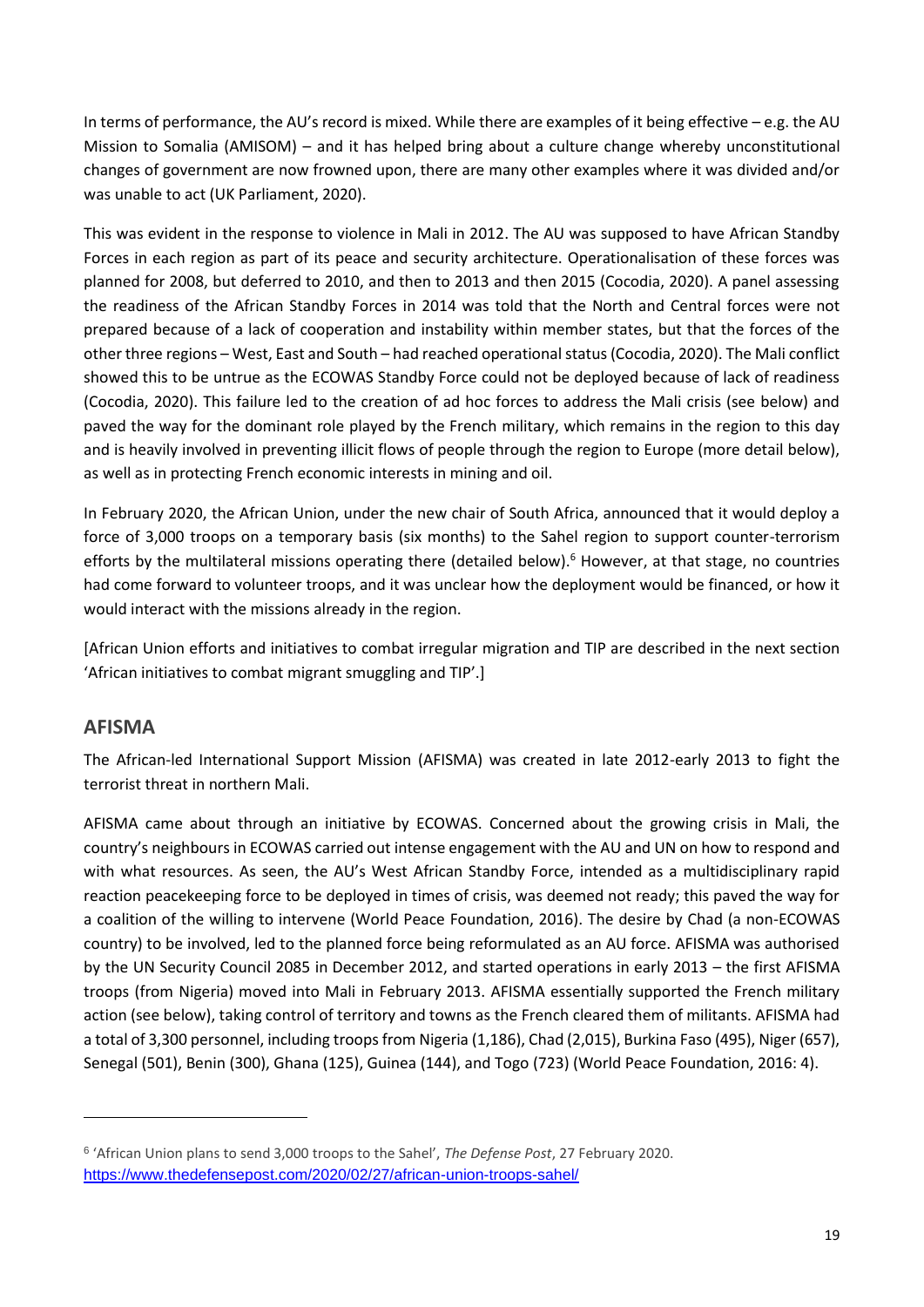## **French interventions: Operation Serval, Operation Barkhame, Task Force Takuba**

France has a long association with the Sahel and North Africa, through its colonial past. In January 2013, in response to the takeover of northern Mali by jihadist groups (including Al-Qaeda in the Islamic Maghreb) and to prevent them taking over the capital, Bamako, French President Francois Hollande announced Operation Serval. Even though moves to set up AFISMA were already underway, the time being taken to make it operational and the rapid progress by jihadists prompted the French move.

Operation Serval had the following objectives: protecting Bamako from falling to the jihadists; targeting rear bases of militant groups in the north of Mali to destroy their offensive capacity; retaking towns occupied by the militants (to be secured subsequently by ECOWAS forces); and fighting terrorism in the Sahel region. The French were able to deploy very quickly, drawing on various French contingents already in the region (Senegal, Chad, Côte d'Ivoire, Burkina Faso) (Shurkin, 2014: 7). The first three objectives were largely achieved: Bamako was saved; the onslaught from French as well as AFISMA forces drove militants back to the north of Mali, and AFISMA forces secured the liberated towns such as Timbuktu, Kidal and Gao. However, AFISMA contingents 'were uneven in their capacities especially their readiness to engage in robust operations' (World Peace Foundation, 2016: 4). Malian troops deployed in the north also lacked the resources to secure the north.

This was among the factors leading to early recognition that the jihadists could return. The French therefore termed Operation Serval 'mission accomplished' and transformed it into Operation Barkhane – essentially a permanent French military presence in the region (Charbonneau, 2019). In April 2013, the UN authorised its peacekeeping mission in Mali, MINUSMA (see below) to absorb AFISMA – a move that caused considerable tension between the UN and the AU, which felt it had the capacity to respond to the crisis (World Peace Foundation, 2016).

Operation Barkhane is a permanent military intervention covering the G5 Sahel countries: Burkina Faso, Chad, Mali, Mauritania and Niger. There are currently 4,500 French troops in Barkhane, with a further 600 promised by President Macron earlier this year.<sup>7</sup> In terms of authorisation/mandate, Barkhane forces move freely across the countries (except Mauritania, and some restrictions in Burkina Faso); operate autonomously in Mali, as well as in Niger if under 'emergency conditions'; but need the approval of the other countries' respective governments to carry out offensive missions (Charbonneau, 2019). UN Security Council resolutions authorise French troops to use 'all means necessary' to support the UN peacekeeping mission in Mali – MINUSMA (see below). Operation Barkhane is focused on counterterrorism and thus works in parallel with MINUSMA which is focused on stabilisation.

Charbonneau (2019) argues that the French presence (and involvement of other European countries) is not about supporting a peace process, but about managing an insurgency. Moreover, he claims it is a permanent intervention to prevent the flows of migration and illicit trafficking to Europe – flows that are assumed to be caused, in part, by instability in Mali. France also has other interests to protect in the region: the state-owned energy company, Orano, gets a large proportion of its uranium from Niger; Total has oil fields in Mali; and the French have a military base in Chad.

<sup>7</sup> *Al-Jazeera*. 7 February 2020. 'French soldiers kill more than 30 fighters in Mali operations'. <https://www.aljazeera.com/news/2020/02/french-soldiers-kill-30-fighters-mali-operations-200207185228538.html>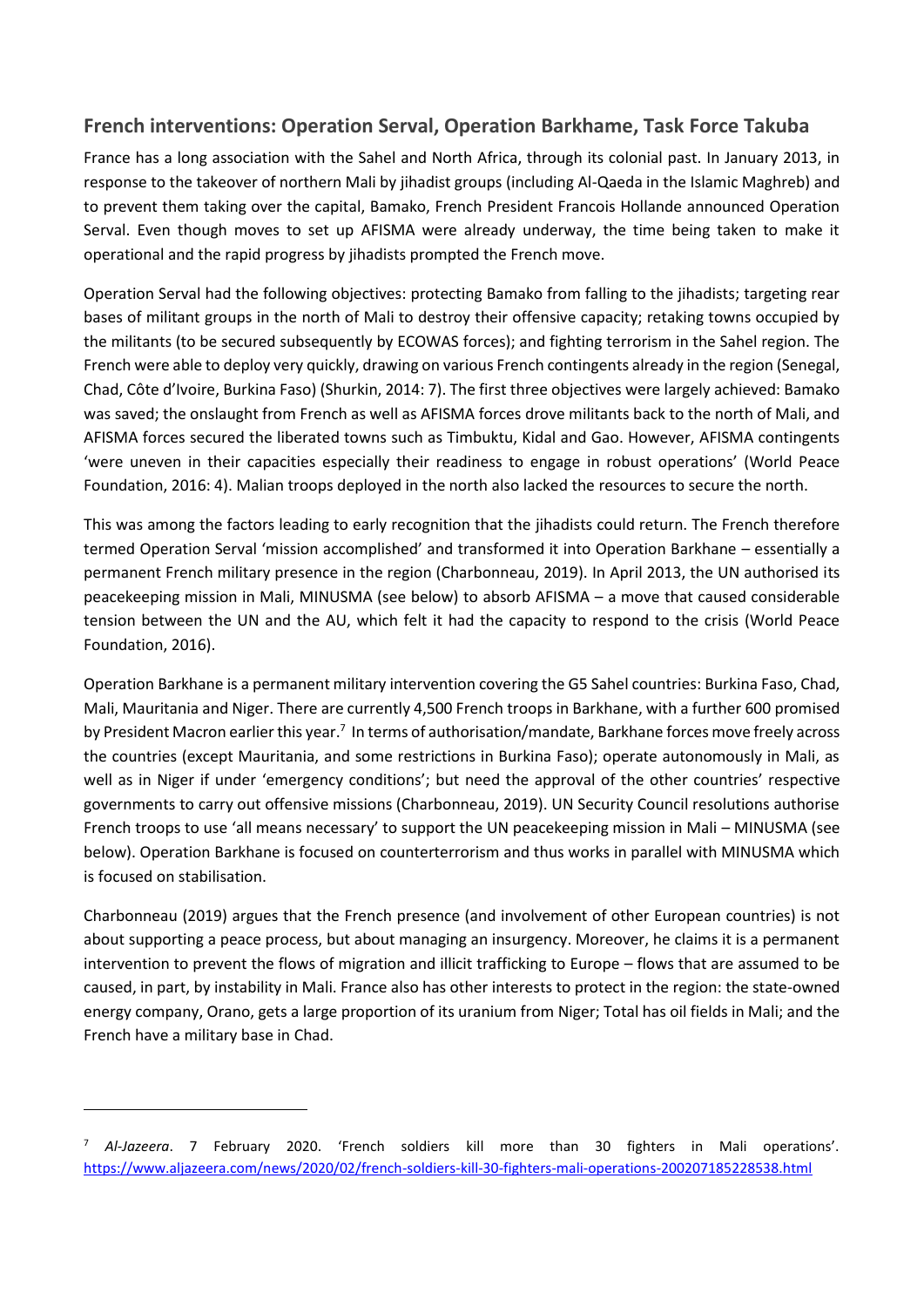There has been vocal public opposition in Sahel countries to the French military presence there. In February 2019, Barkhane forces attacked soldiers opposed to the Chad President, thereby shoring up his position (and in turn giving the French free rein). Noting that such actions 'fall squarely outside the stated objectives of Operation Barkhane', the *Guardian* writes: 'Seen this way, the French presence in the Sahel has more to do with securing French interests than about achieving security for the general public'.<sup>8</sup> Powell (2020) echoes this, arguing that the principal foreign policy priority of France in Africa since 1960 has been maintaining stable African political orders broadly favourable to French interests – these include:

the prestige associated with influence and power projection in another continent,…maintenance of a constellation of states supportive of French diplomacy… the promotion of French language and culture, business interests and investment opportunities…. as well as concerns over immigration and ….terrorism.

Despite this, there are signs that the cost-benefit balance of keeping troops in the Sahel is shifting for France. At the end of 2020 a new Task Force Takuba of elite troops was set up, following pressure from France on other European countries to contribute to the anti-jihadist effort in Mali. While Estonia and Sweden have already sent some troops for Takuba, others including Belgium, the Czech Republic, Denmark, Estonia, Germany, the Netherlands, Norway, Portugal and the UK, have made a political commitment to send special forces in March 2021 (*The Defense Post*, 2020). However, 'Takuba is still in its initial stages, and it is not yet clear when the different countries will deploy their troops – with many countries requiring prior parliamentary approval' (*The Defense Post*, 2020).

Five French soldiers, including the first female soldier, were killed by roadside bombs in Mali at the end of 2020, bringing to 50 the number of French troops killed across the Sahel since French military intervention began in 2013 *(The Defense Post*, 2021). Anxious to avoid being mired in a prolonged Afghanistan-style conflict, and with an eye on French presidential elections in 2022, France is reported to be considering drawing down its troops in the region *(The Defense Post*, 2021).

## **Mali: UN MINUSMA**

Following the triple crisis in Mali in 2012 that threatened state collapse – Tuareg separatist rebellion in the north, a military coup, and Islamist armed groups taking over parts of the north of the country – the UN Security Council set up the UN Multidimensional Integrated Stabilization Mission in Mali (MINUSMA) in 2013. MINUSMA's strategic priority was initially focused on the north of the country: its mandate included supporting Mali's transitional authorities in stabilising key population centres and extending state authority throughout Mali, protecting civilians, monitoring abuses and promoting human rights, protecting humanitarian aid and preparing for elections (US CRS, 2019: 12).

In 2013, there was debate in the UN about the wisdom of authorising a peacekeeping mission in the context of threats from transnational Islamist extremist groups (e.g. Al-Qaeda in the Islamic Maghreb), about whether UN personnel would be adequately protected, and whether the mission should have a counterterrorism mandate (US CRS, 2019: 13). In the end, MINUSMA was not given an explicit mandate to conduct

<sup>8</sup> Reza, A. (20 February 2020). 'Why are French soldiers in the Sahel? Protestors have an answer', *The Guardian*. <https://www.theguardian.com/commentisfree/2020/feb/20/france-soldiers-sahel-emmanuel-macron-protest> (accessed 9 May 2021).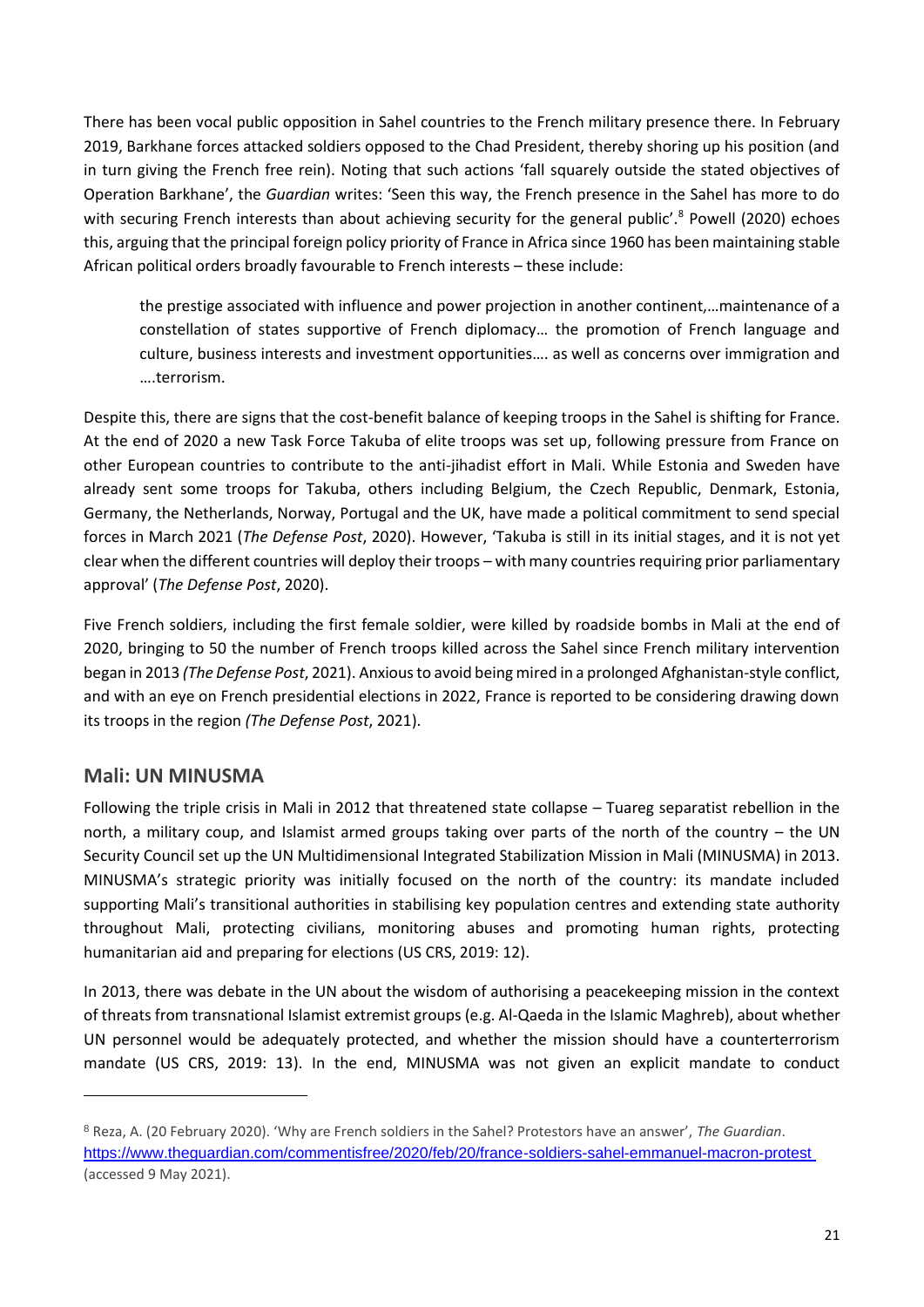counterterrorism or counterinsurgency operations. Strictly speaking, therefore, MINUSMA is not engaged in counterterrorism, but, in reality, it enables such efforts in several ways:

- Its mandate authorises and supports French (and African) counterterrorist forces.
- MINUSMA shares intelligence and analyses with the parallel forces in Mali.
- With the exception of Mopti base, all MINUSMA camps are contiguous or even shared with those of the Barkhane force.
- MINUSMA provides logistical support (mostly air travel) to French forces where needed.

Charbonneau (2019) argues that this 'division of labour' between MINUSMA and Barkhane undermines the former's peacekeeping role by undermining its impartiality – counterterrorism is grounded in enmity, but UN peacekeepers are not supposed to have enemies.

Unlike most UN peacekeeping operations in Africa, MINUSMA has sizeable Western contingents, including from Canada (134), Germany (381), the Netherlands (116), Norway (92), and Sweden (253) (US CRS, 2019: 13). However, nearby African countries (Burkina Faso, Chad, Senegal and Togo), as well as Bangladesh and Egypt, contribute the largest uniformed contingents.

Following the signing of a peace accord between the government and two northern armed group coalitions in 2015, MINUSMA's mandate included supporting implementation of the accord. In 2019, as violence spread to central Mali, a second strategic priority was added of helping the Mali government to restore stability in that region, while also protecting civilians, restoring the presence of the state and promoting political peace initiatives (US CRS, 2019).

In terms of effectiveness, up to 2016 MINUSMA was relatively successful: it managed to improve stability in northern Mali, decrease the number of civilians killed in the conflict, and allow large numbers of displaced persons to return home, as well as supporting the organisation of the 2013 elections and the peace process that led to the 2015 peace accord (van der Lijn, 2019). Van der Lijn (2019) notes that these achievements 'are particularly impressive considering the size of Mali, the logistical challenges, the hostile security environment, and…the relatively limited resources for implementing its vast mandate'.

However, since 2016 its effectiveness has decreased. Mali remains engulfed by violence: according to the UN, attacks have increased fivefold between 2016 and 2020, with 4,000 people killed in 2019, up from about 770 in 2016 (Al-Jazeera, 2020). The number of people forced to leave their homes due to the deteriorating security situation in the region has also gone up, from about 600,000 IDPs in May 2010 to 1.5 million by April 2020 (Al-Jazeera, 2020). As of mid-2019, the peace agreement remained largely un-implemented, while the Islamist insurgency (excluded from the peace process by design) had expanded into previously government-controlled central Mali, as well as neighbouring Burkina Faso and, to a lesser extent, Niger (US CRS, 2019; Al-Jazeera, 2020). 'Jihadist activities and retaliation by government forces have stoked the proliferation of self-defence militias and a vicious cycle of intercommunal violence that has reached unprecedented levels' (van der Lijn, 2019).

Observers have raised alarm over a spate of civilian massacres in central Mali attributed to state security forces and to ethnic militias (with apparent ties to state elements) which could constitute 'ethnic cleansing' (US CRS, 2019: 13). It can be challenging for MINUSMA to monitor human rights abuses by armed groups and security forces, given that the mission works in cooperation with many of those forces (Al-Jazeera, 2020). MINUSMA is also the world's deadliest current UN peacekeeping operation, with 126 personnel (112 from African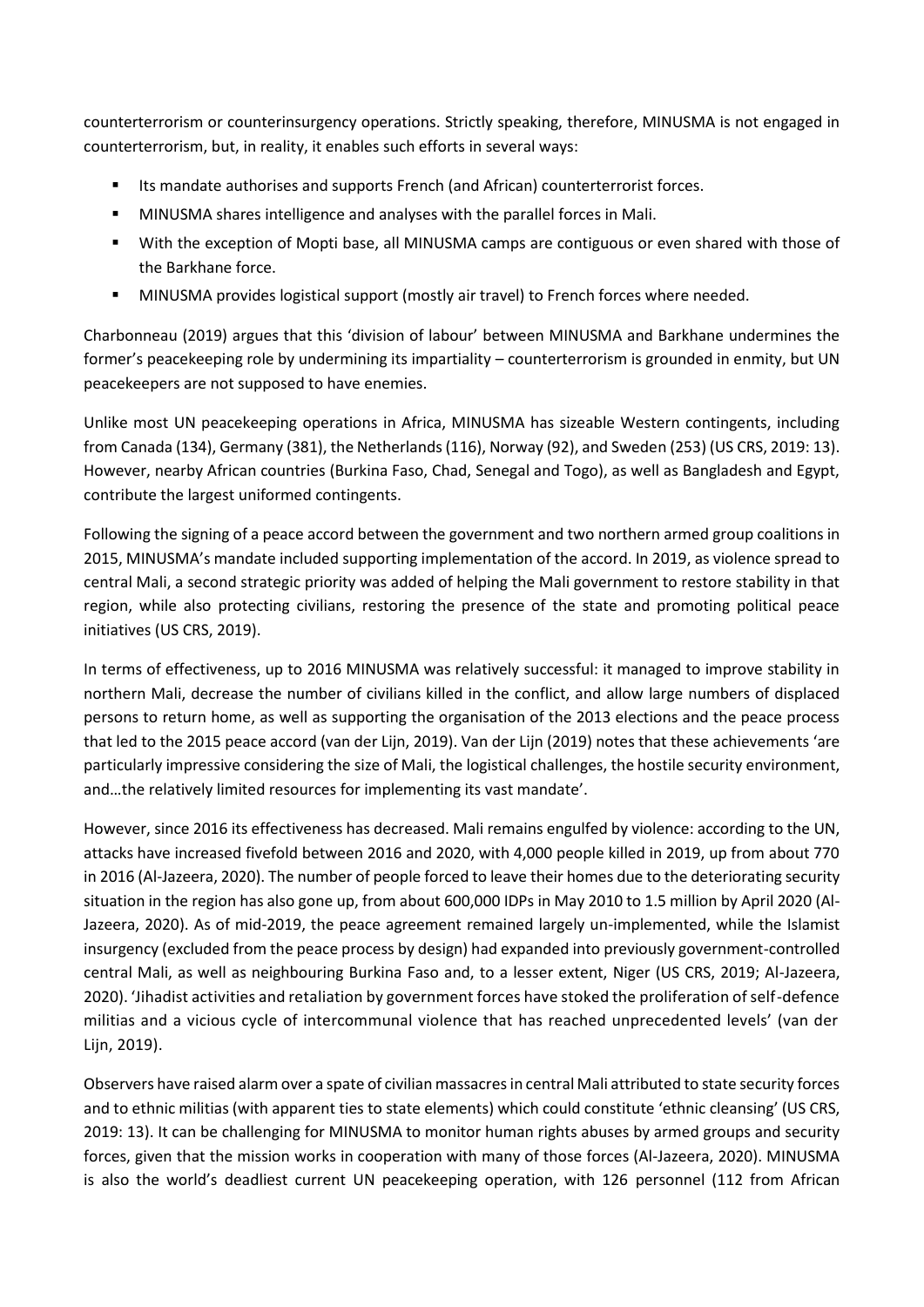contingents) cumulatively killed in 'malicious acts' (roughly 20 per year on average), including at least 20 in the first half of 2019 (US CRS, 2019: 13).

Charbonneau (2019) warns that the overall prognosis in Mali, despite relative stability in the north, is bad, especially because of violence in the centre and south:

The Malian state is losing ground and the government shows little interest in working towards serious implementation of the Peace and Reconciliation Agreement; jihadist elements and various armed groups are governing parts of the country, assuming the role of the state, especially in the centre, and some are spreading south and to neighbouring countries.

Van der Lijn (2019) identifies a number of policy dilemmas facing MINUSMA:

- Whether MINUSA should be decentralised its civilian component is currently concentrated in Bamako because of logistical and security reasons. While this makes communication with the government easier, it means the majority of the Malian population do not see the benefits of its operations.
- Whether to concentrate its efforts in the north or centre of Mali central Mali was added to MINUSMA's mandate, while both tasks in the north and resources remained roughly the same. Attention paid to the centre could be at the cost of gains in the north.
- Whether MINUSMA should link more closely with the government this could be at odds with the tasks associated with implementing the 2015 peace accord, notably protecting human rights. Insufficient inclusiveness and weak governance on the part of the state could fuel instability.
- Whether MINUSMA should support counterterrorism and stabilisation, or focus on politics current counterterrorism efforts in Mali are problematic given the government's poor human rights and governance record, and its use of ethnic proxy militias to commit atrocities against civilians. However, if MINUSMA only carries out political tasks, the country – and potentially the whole Sahel-West Africa region – could be further destabilised.

Nonetheless, despite the obvious shortcomings and challenges, there is consensus that without MINUSMA, the security situation in Mali – and even the broader Sahel region – would likely be even worse (van der Lijn, 2019; Al-Jazeera, 2020).

## **G5 Sahel Joint Force**

The G5 Sahel was launched in 2014 to improve cooperation on development and security in West Africa. It comprises five countries: Burkina Faso, Chad, Mali, Mauritania and Niger. The G5 Sahel Joint Force was set up in July 2017, with the mandate to combat terrorism, transnational organised crime and human trafficking in the Sahel region.

The plan was for the five countries to deploy 4,500 troops along the southern edge of the Sahara to work alongside France's Operation Barkhane and MINUSMA. Headquartered in Bamako, Mali, the G5 Force at full operating capacity was to have seven battalions spread over three zones (the tri-border area between Mali,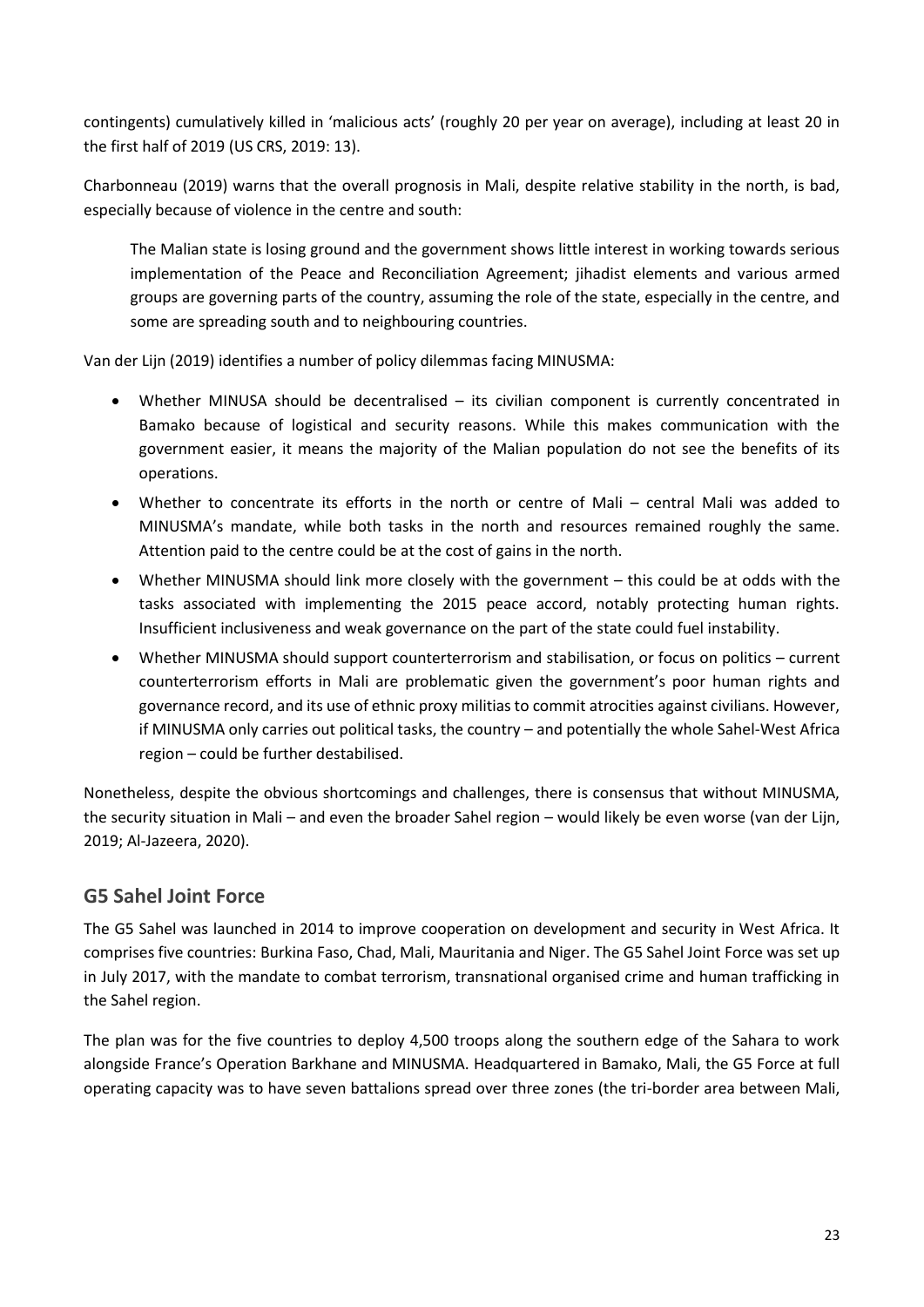Burkina Faso and Niger; the Mali-Mauritania border; and the Niger-Chad border), covering a strip of 50 km on each side of the countries' borders.<sup>9</sup>

The G5 Sahel Joint Force initiative was spearheaded by France, leading to a UN Security Council Resolution 2359 in June 2017 that called for international logistical, operational and financial support to it. In December 2017, the UN Security Council authorised MINUSMA to provide assistance to the G5 Sahel Force in Malian territory, and it has also been endorsed by the African Union.

However, the initiative has been undermined by lack of resources and capacity. A UN report released in November 2019 noted that, 'The Joint Force continues to face significant training, capability and equipment shortfalls, which hamper its full operationalisation. The lack of air assets, armoured vehicles and transport capabilities and individual protection equipment compounds the threat posed by the use of improvised explosive devices' (cited in Kelly, 2019). In December 2020 it was reported that, despite receiving more than 50 armoured vehicles from partners including the EU, the G5 Force remained critically short in key areas, and that UN troops routinely provided food and fuel for remote G5 Sahel Force bases *(The Defense Post,* 2020). A senior source at the G5 Sahel noted that, 'We don't have the air capability which is vital for anti-terrorist campaigns, or technological means of intelligence' (cited in *The Defense Post*, 2020).

With regard to funding, in July 2019 the EU announced EUR 138 million of additional funds for the force, having previously given EUR 115.6 million (Kelly, 2019). But overall, pledges of hundreds of millions of dollars in financial support for the G5 Sahel Force from international donors (including the US, Saudi Arabia, UAE and Turkey, as well as European countries and the EU) have been slow to arrive (Kelly, 2019). The UN report noted that, of the more than EUR 430 million pledged, equipment worth EUR 56 million had been delivered as of October 2019 (Kelly, 2019). There have been calls for regular UN funding for the force, but the US has opposed this, preferring bilateral funding for individual states.

These equipment and funding shortages seriously constrain the force's capacity to run effective operations to prevent human smuggling/trafficking.

A further aspect hampering the G5 Sahel Force is its inability to act collectively, as a truly joint force. The G5 troops are supposed to operate in three zones on either side of common borders. While the contingents are based in national territory, the idea was that they would go across borders for operational reasons. However, in reality, 'G5 contingents often respond more to the national command rather than to the force's headquarters' (*The Defense Post*, 2020).

[The G5 Sahel Force has also been involved in efforts to combat irregular migration and TIP – described in the next section.]

## **Multinational Joint Task Force (MNJTF) to combat Boko Haram in the Lake Chad Basin**

The Multinational Joint Task Force (MNJTF) was set up in late 2014-early 2015 in response to the growing threat from Boko Haram and other Islamist extremist groups operating in northern Nigeria and the wider Lake

<sup>9</sup> *The Defense Post*. 'G5 Sahel', [https://www.thedefensepost.com/tag/g5-sahel/.](https://www.thedefensepost.com/tag/g5-sahel/)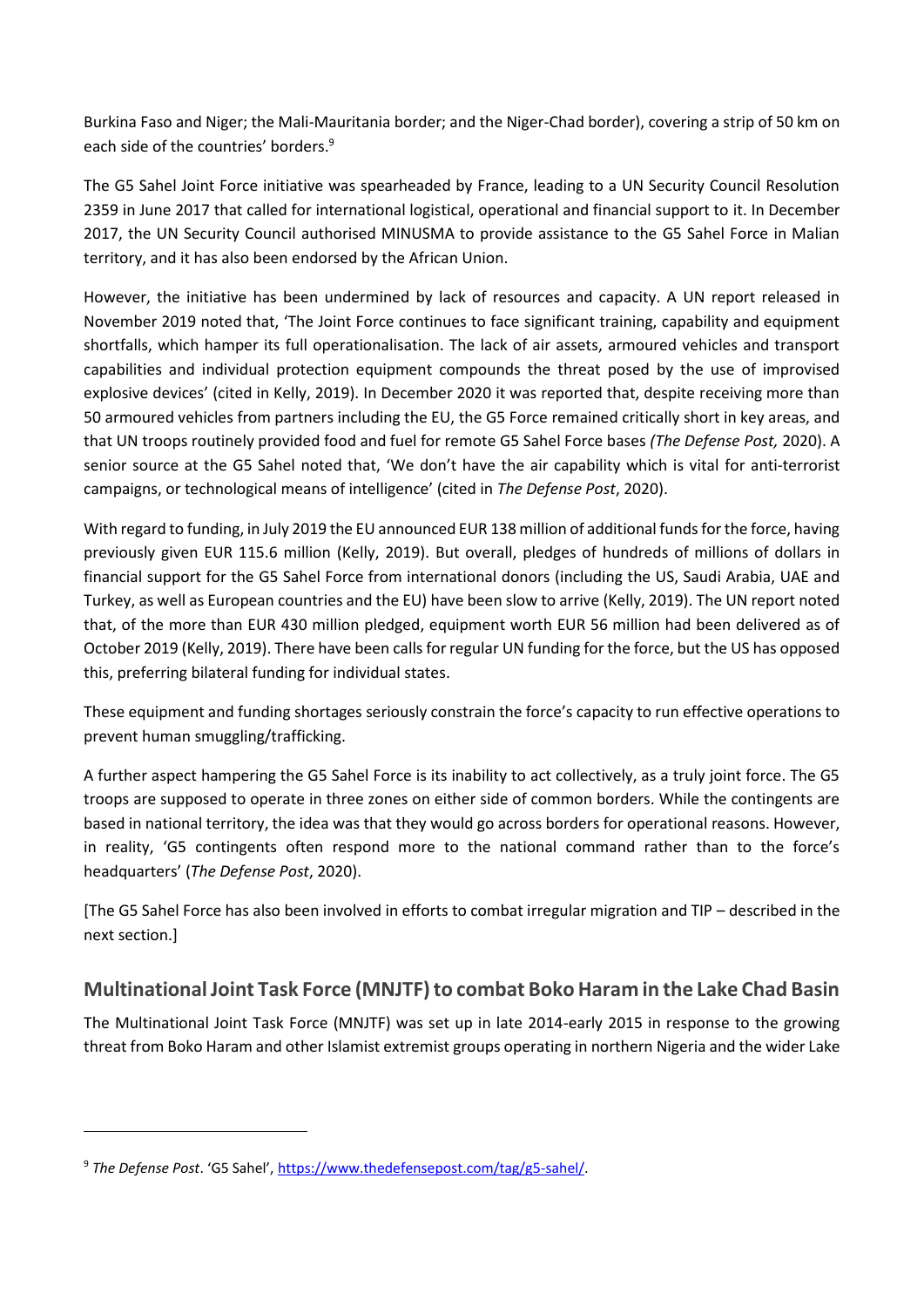Chad Basin region. It was formed by the four Lake Chad countries: Nigeria, Niger, Chad, Cameroon, as well as Benin.<sup>10</sup>

The Boko Haram insurgency affected the north of Nigeria the most, and initially was largely confined to border regions of neighbouring countries. As a result, from 2013 when Nigeria launched military operations to quell the group, leaders in Cameroon, Chad and Niger reacted with caution, largely seeing Boko Haram as a Nigerian problem and focusing on containment (stopping its expansion into their territory) (ICG, 2020).

However, asthe violence escalated, from 2014 the three countries deployed more troops in the affected areas and mobilised vigilante groups to counter the jihadists – in turn, prompting more attacks from Boko Haram and further efforts by the respective governments. There was some regional cooperation (e.g. cross-border troop movements), but this was patchy at best. Nigeria was especially reluctant to cooperate with others, because of historic border disputes and other disagreements with its neighbours, and mistrust of external intervention – but there was significant mistrust among all four countries (ICG, 2020).

Ongoing violence, including counter-attacks on national troops by Boko Haram, prompted the change in mindset towards multinational cooperation. In January 2015, the leaders of the affected states, plus Benin, met in Niamey and requested the AU to set up a new MNJTF. The AU authorised the force at the end of January, and it became fully operational by June 2015. The MNJTF had three goals: to create a safe and secure environment in its area of operation; to support (at that time non-existent) 'stabilisation' programmes and enable the return of those displaced by fighting; and to facilitate the delivery of humanitarian assistance (ICG, 2020: 5). There were also further tasks, e.g. freeing abductees, promoting human rights, sharing military intelligence. The AU authorised 11,000 troops, and the MNJTF was set up with 8,000 troops from the member states.

A few points are noteworthy about the MNJTF's set-up, as these would resonate throughout its operations (ICG, 2020: 6-7):

- The AU authorised the force but did not mandate it: it thus provides the legal framework for the force to operate and attract funding but does not have an oversight or management role – participating states retain control over the mission.
- The MNTJF's operational area was defined (Lake Chad and some way along the Nigeria-Niger border) – this leaves out large expanses affected by the insurgency, including in Borno State. The operational area is split into four sectors, each controlled by one country (Benin rarely participated in operations).
- Cross-border sectors, which would have allowed more integrated operations, were rejected in favour of sectors situated within individual countries. Each country's contingents thus operate largely on home soil, except for large-scale joint military operations.
- The AU appointed the Lake Chad Basin Commission (LCBC) as the political component of the mission – it provides a civilian point of contact for the AU and donors who are reluctant to deal exclusively with a military set-up. Nigerian concerns about external control were also addressed in this way, as

<sup>&</sup>lt;sup>10</sup> A previous iteration of the MNJTF was formed in 1998 between Nigeria, Chad and Niger to tackle cross-border crime, but faced operational and other challenges and became dormant (Brubacher et al, 2017).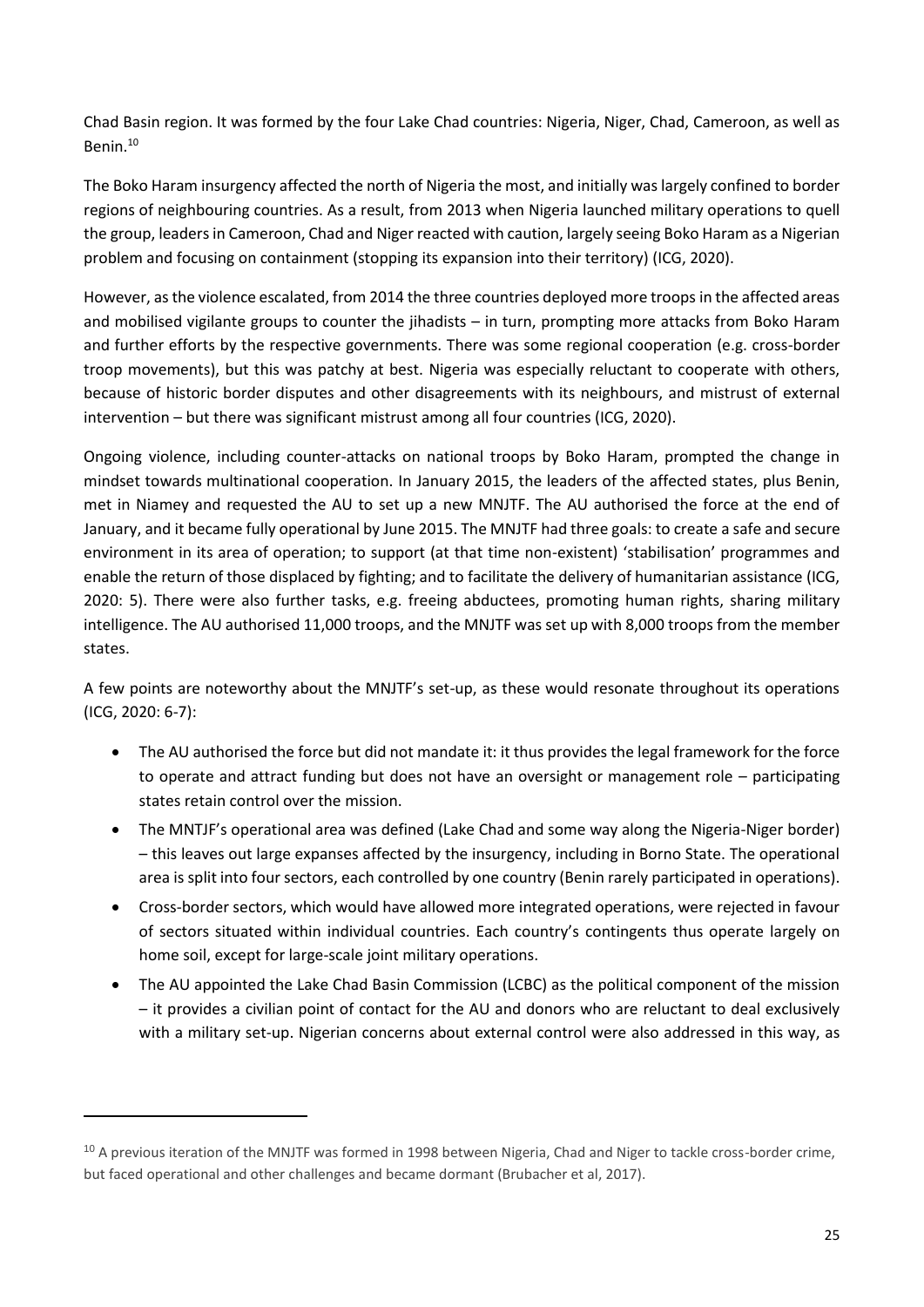the LCBC is based in the country and has always had a Nigerian head. However, the LCBC has never had the resources or clout to play its role.

Nigerian concerns about external control also led the MNJTF countries to seek only an endorsement for the MNJTF from the UN Security Council, rather than a mandate – which would have provided greater legitimacy and increased access to resources (Brubacher et al, 2017). The MNJTF had little success in mobilising funding through the UN but was able to secure bilateral support – from the EU and UK (£5 million on set up) as well as France and the US. EU funding was channelled through the AU, which took two years to disburse funds, so for the first two years Nigeria paid for the MNJTF (ICG, 2020: 7-8).

In sum:

The MNJTF is essentially a counter-insurgency and counterterrorism operation where countries from the region, including Cameroon, Chad, Niger, and Nigeria undertake their own national operations – mostly within their own borders, and occasionally in hot pursuit across their borders – but in a coordinated manner with a shared political-strategic mandate and a joint multinational headquarters that coordinate the overall effort (de Coning, 2018: 216).

The arrangement of the MNJTF offers considerable advantages to troop-contributing countries (TCCs), allowing them to maintain control over their forces, and not binding them to an AU or UN mandate that would subject their militaries to greater oversight and operational control (Brubacher et al, 2017: 294). For Nigeria it meant it was able to maintain a more effective and durable coalition with its neighbours to fight Boko Haram, than if it had gone through the LCBC alone. The MNJTF also provided legitimacy and allowed TCCs to solicit additional funding and military training, and built goodwill among the international community, which benefitted from the TCCs providing troops and covering most of the operational and political costs (Brubacher et al, 2017).

In terms of effectiveness, the MNJTF has contributed to reducing the threat posed by Boko Haram (ICG, 2020: 1):

Joint operations, mainly involving Chadian troops deploying into the other countries, helped stem Boko Haram's spread in 2015 and 2016 and squeezed the group, resulting in its split into at least three factions. Short MNJTF offensives in 2017 and 2018, along with a more sustained operation in 2019, also reversed militant gains, freed civilians captured by them or trapped in areas Boko Haram controlled and facilitated the delivery of humanitarian aid.

However, most gains against Boko Haram and its offshoots have been short-lived, for a number of reasons: many campaigns were not sustained, though even after a long campaign in 2019 the militants hit back with a March 2020 assault on a camp that killed some 90 Chadian soldiers; jihadists are able to weather offensives by fleeing to other areas; their resilience is also due to the inability of states, especially Nigeria, to follow military operations with efforts to rebuild and improve the lives of people in recaptured areas (ICG, 2020).

The MNJTF's effectiveness is undermined by structural and other constraints (Brubacher et al, 2017; ICG, 2020):

• Its chain of command is weak, even by the standards of multilateral forces, because it is made up of national contingents fighting mostly on home territory. Many troops rotate in and out of the force as national commanders see fit.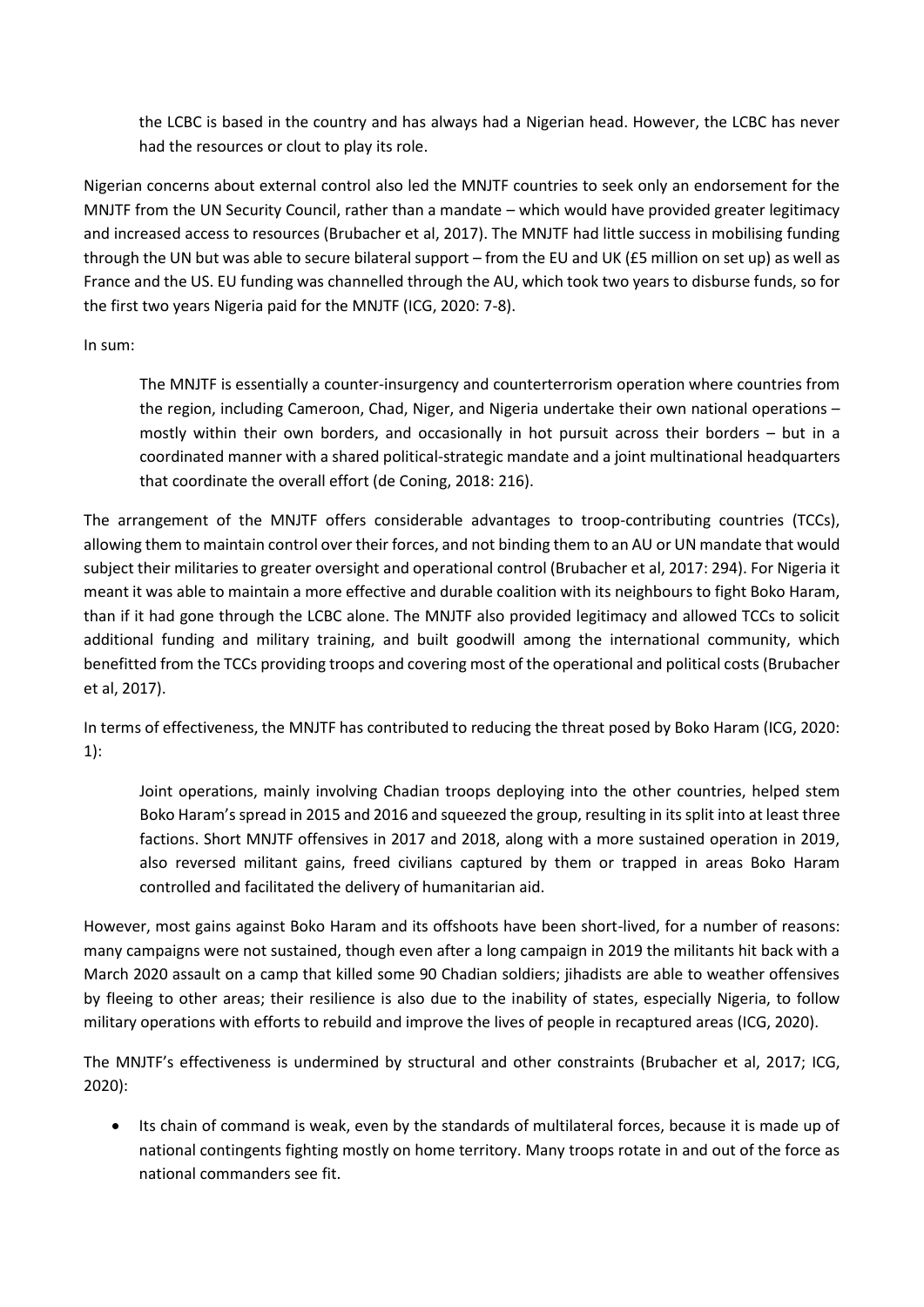- The LCBC is under-resourced and lacks political clout to carry out proper civilian oversight. This, and the lack of an oversight role for the AU or UN, mean these bodies can do little more than urge compliance with international humanitarian law – they cannot curb the abuses carried out by soldiers who are accountable to national hierarchies.
- All the member countries, but especially Nigeria, are wary of fuller integration among the forces. Nigeria essentially sees the MNJTF as a face-saving way to portray operations by other countries' troops (mainly Chad) on Nigerian soil as international cooperation.
- All four countries' forces are stretched thin dealing with multiple security challenges in addition to militancy around Lake Chad. The Chadian President expressed frustration at Chadians doing the bulk of fighting with what he saw as scant support from neighbours, and in December 2019 unilaterally withdrew 1,000 Chadian troops from the MNJTF in Nigeria, weakening it further.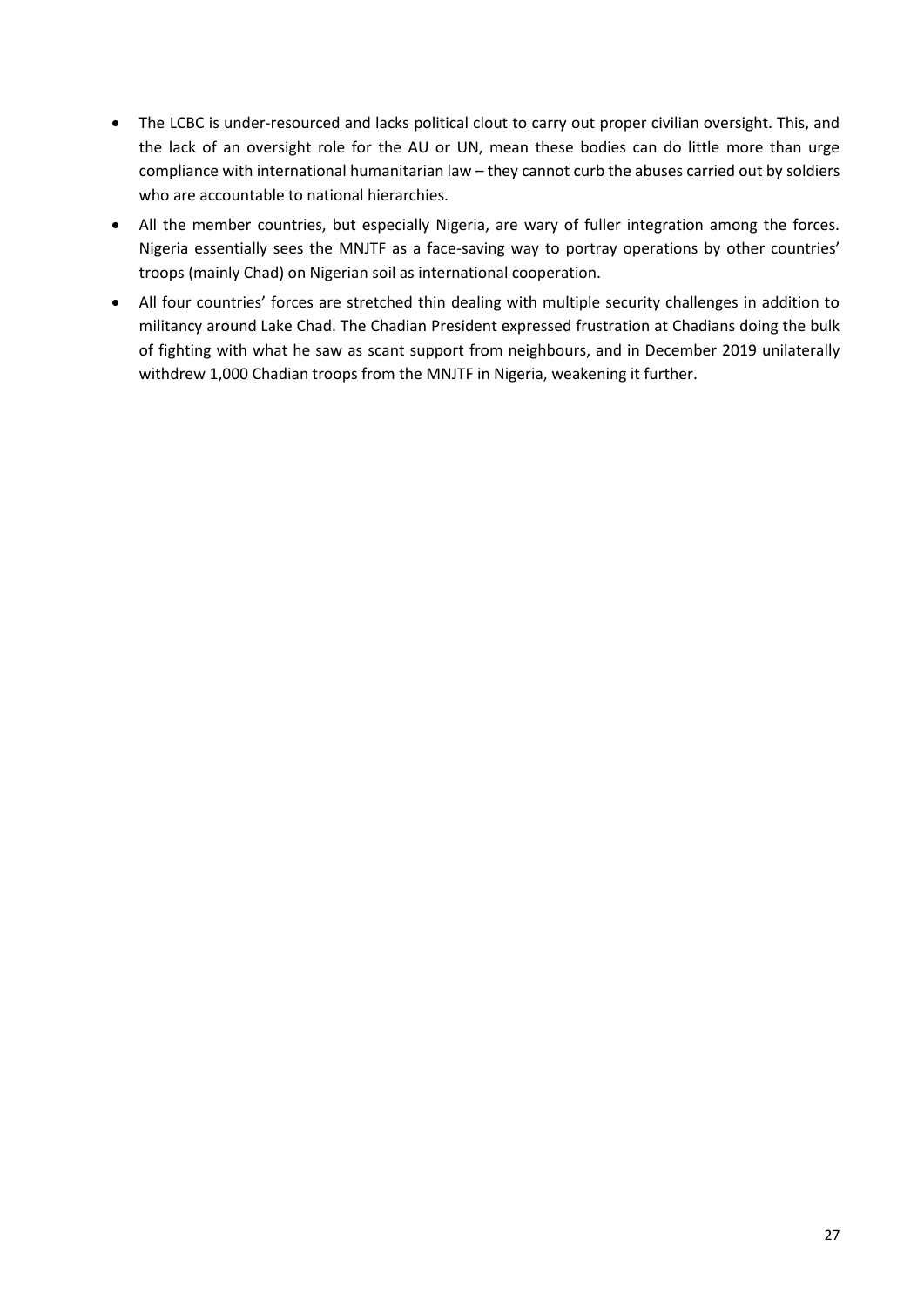# <span id="page-27-0"></span>**5. African initiatives to combat migrant smuggling and human trafficking**

## **Combatting migrant smuggling and human trafficking**

## *General approaches*

Measures to tackle migrant smuggling fall into four broad categories: **prevention, protection, prosecution, and – cutting across these – coordination**. Current strategies emphasise prosecution (and to a lesser extent protection), over prevention: little is done to address the underlying reasons that people turn to migrant smuggling and how these intersect with conflict. Responses to trafficking broadly take the same form, but with more extensive protection measures likely for trafficking victims.

In conflict situations, vulnerability to and the risk of human smuggling and trafficking increase hugely. Responses therefore must be proactive rather than reactive, with an even greater focus on prevention and protection. Measures are needed at the very onset of a crisis and should not wait until evidence is available. Conflict can severely erode the state's capacity to fulfil protection obligations to victims/at-risk people, placing a greater onus on international organisations like the UN to fill the gaps.

For effective investigation and prosecution of traffickers/smugglers, all actors involved must understand what trafficking/smuggling are and be able to recognise the different forms. They should be encouraged to gather evidence (notably victim testimony) to support future prosecutions. Victims should not be held liable for crimes they were forced to commit as a direct result of being trafficked.

In conflict situations, civil-military cooperation, and coordination between humanitarian and development actors are important. Responses to trafficking should be mainstreamed in the humanitarian response cluster system.

#### *Recent developments in West Africa*

Migration within West Africa as well as to Europe is not a new phenomenon. Migration within West Africa has been happening for decades, including seasonal movement of herders and by people seeking (temporal) relief due to challenges of poverty, climate change, etc. Migration management in relation to human smuggling through West Africa to Europe has been underway for many years.

Over the past decade, however, two aspects have changed: one, the scale of migration, particularly to Europe – which has increased significantly; and two, European acceptance or tolerance of migration, which has diminished significantly. This has had policy implications.

This section gives key frameworks and initiatives by the African Union (and other African actors) to tackle irregular migration and human trafficking, while those by the European Union are outlined in the next section. [Time and resource constraints meant it was not possible to carry out a comprehensive review.] They point to strong collaboration between the AU (and other African actors) and the EU, but also highlight significant differences.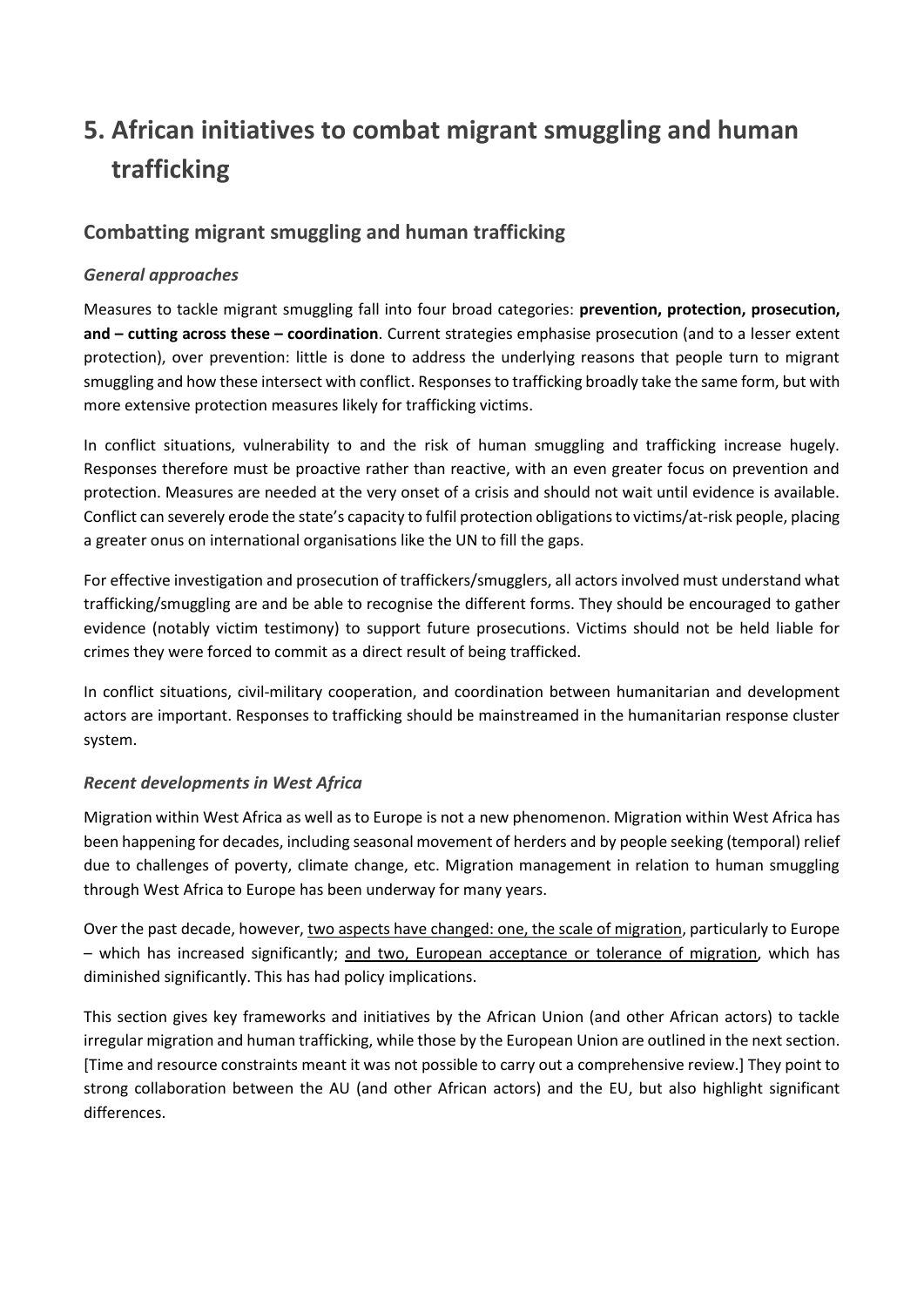## **Policies and programmes**

## *Euro-African Dialogue on Migration and Development (Rabat Process, 2006)*

The Rabat Process is an inter-regional forum bringing together more than 60 countries from Europe and Northern, Western and Central Africa (but not the African Union) and came out of a meeting of African and European ministers in Rabat in 2006 (Abebe, 2017: 14). The objective was that it would provide a platform for a joint response to the challenges caused by irregular migration flows, and identify opportunities for cooperation, including along the migration route between Western Africa and Europe. The Rabat Process has four thematic pillars: organising mobility and legal migration; improving border management and combatting irregular migration; strengthening the synergies between migration and development; and promoting international protection. It thus takes a comprehensive approach to migration issues. Consultation takes place at three levels: ministerial conferences, senior official meetings, and thematic meetings, and an evolving set of subjects on migration and development are deliberated (Abebe, 2017).

#### *Ouagadougou Action Plan to Combat Trafficking in Human Beings Especially Women and Children*

Also in 2006, the EU and AU concluded the Ouagadougou Action Plan to Combat Trafficking in Human Beings Especially Women and Children, which is particularly concerned with sex tourism and other forms of sexual exploitation and abuse of women and children (Abebe, 2017: 17). It stresses the importance of a comprehensive regional and international approach to prevent and combat TIP. It lists a number of general principles as well as practical measures, including legal, policy and institutional frameworks aimed at addressing the challenges posed by human trafficking. Activities to be undertaken at national level include (Abebe, 2017: 17):

- prevention and awareness raising:
- victim protection and assistance;
- provision of information on legal and other rights in countries of destination;
- due process regarding the prosecution of perpetrators of human trafficking and encouraging victims to testify against those who commit such crimes;
- provision of medical assistance.

The Action Plan underscores the importance of cooperation and coordination at national and regional levels between different countries (of origin, transit and destination) and among governments, inter-governmental, international and non-governmental actors and CSOs; and the exchange of documentation on experiences and lessons learned regarding different facets of human trafficking (Abebe, 2017: 17). Moreover, it calls for states to develop regional action plans and for the establishment of a multi-stakeholder follow-up mechanism to combat trafficking and mobilise resources to the same end.

#### *AU Commission Initiative against Trafficking (AU.COMMIT)*

In 2009 the African Union launched the AU Commission Initiative against Trafficking (AU.COMMIT), a continental campaign against human trafficking, focused on prevention, prosecution of traffickers and protection of victims (Abebe, 2017: 4). AU.COMMIT hoped to galvanise activities undertaken by the AU Commission, including global, regional and national initiatives on more synergised and coordinated actions to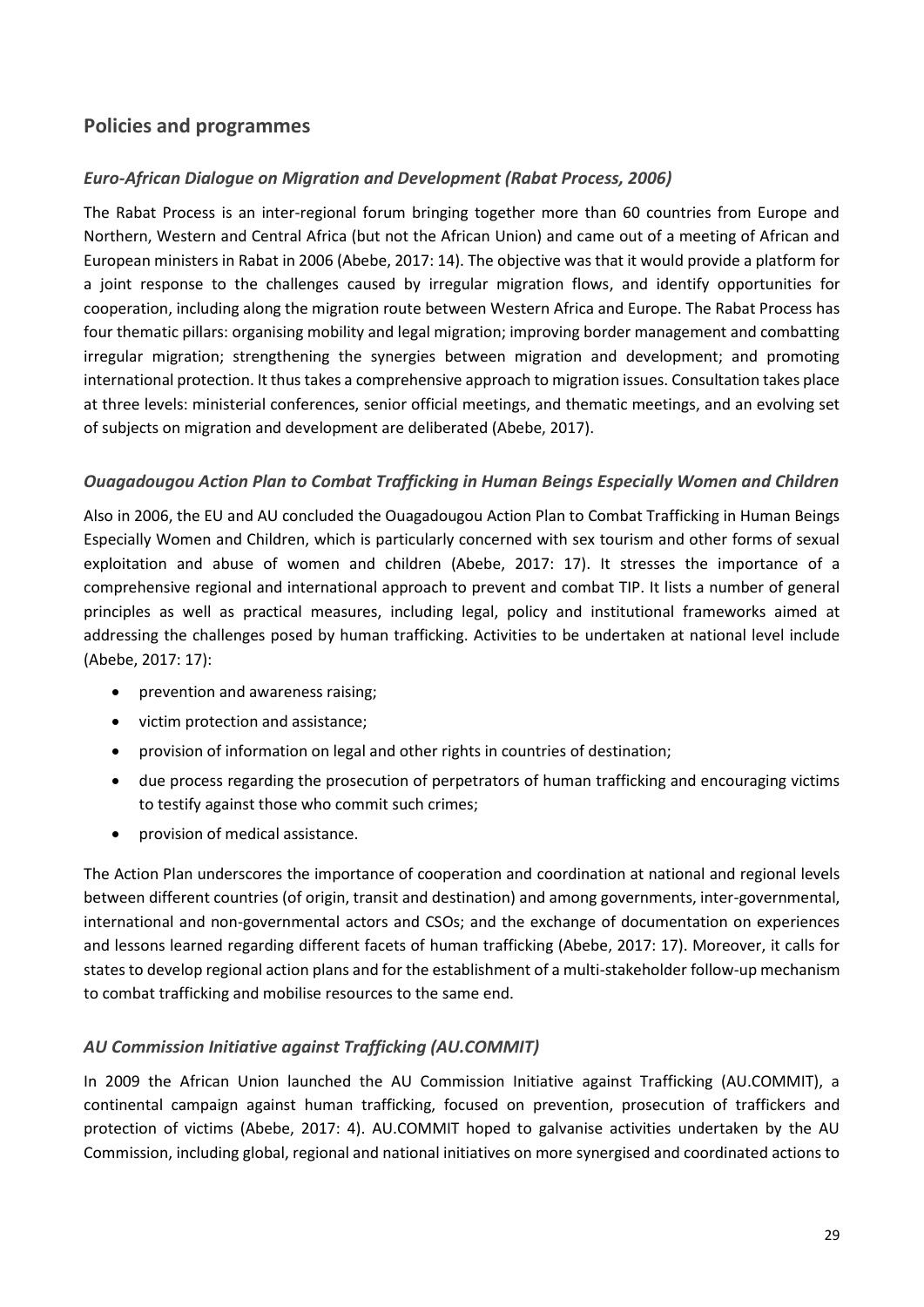combat TIP in Africa (Abebe, 2017: 12). ECOWAS was one of the regions where the campaign was launched. AU.COMMIT is guided by five core principles:

- a victim protection approach
- the best interest of the child
- empowerment of women and girls
- the root cause approach
- respect for AU and UN conventions

Its implementation plan follows a three-pronged approach, referred as the 'Three P Strategies': prevention of trafficking; protection of victims of trafficking; and prosecution of those involved in human trafficking and related forms of abuse. Both 'hard' and 'soft' tools are used: the former refers to legal reform, prosecution of criminals, disruption of crime networks, and coordination among countries of destination, transit, and origin; the latter consists of socio-economic development, poverty reduction, prevention, and protection of victims of human trafficking (Abebe, 2017: 12).

## Joint Africa-EU Declaration on Migration and Development (Tripoli Process, 2006)

This declaration did involve the African Union. Significantly, it is also cognisant of the nexus between migration and peace and security. It highlights a number of areas of cooperation in this regard, e.g. cooperating in crisis management operations; strengthening Africa's capacity to prevent and peacefully resolve conflicts; and ensuring post-conflict reconstruction at both the regional and sub-regional level through, inter alia, providing logistical support and availing funds for peacekeeping in a predictable manner (Abebe, 2017: 16). Specifically on illegal migration and TIP, the declaration underlines the need to (Abebe, 2017: 17):

- Support capacity building and projects in countries of origin and transit;
- Bolster national legislation to criminalise these activities;
- Implement the EU–Africa Joint Action Plan to Combat Trafficking in Human Beings, Especially Women and Children;
- Encourage cooperation among various relevant stakeholders, including agreements on pertinent issues related to illegal migrants;
- Cooperate on developing border control measures;
- Conduct information campaigns targeting the local population and youth on the risks of illegal migration and trafficking

It also includes measures to facilitate regular migration, and looks at safeguarding refugees via regional protection, implementing relevant conventions, creating favourable conditions for returnees, and ensuring due access to an asylum process.

## **Impact**

The above frameworks by the African Union (and other groupings of African countries) reflect a recognition of the complexity of irregular migration and TIP, and the need for a 'holistic' approach addressing all aspects of the issues. As noted, this review found little evidence of the impact of these frameworks.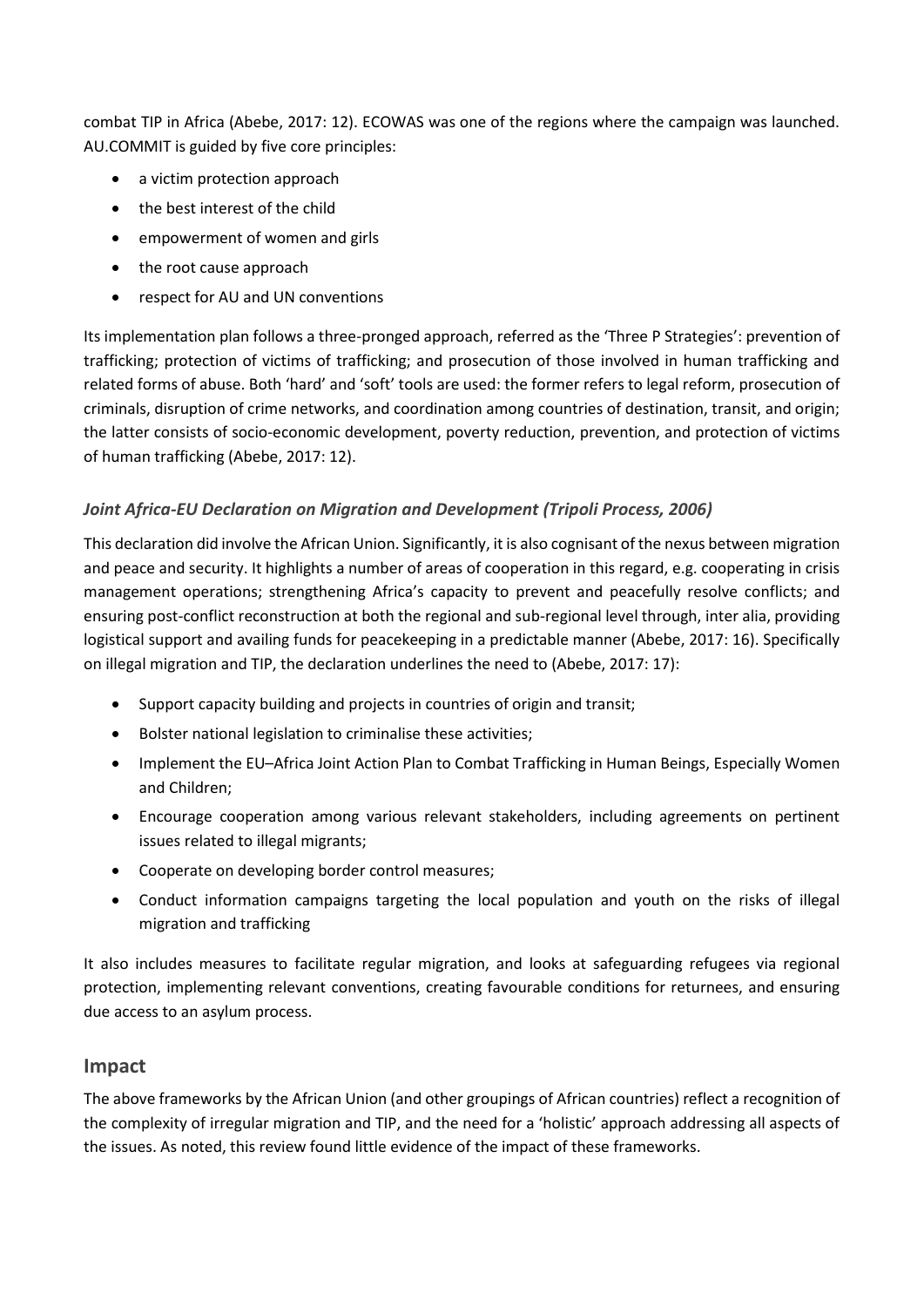However, as with AU efforts to build a peace and security architecture in the continent, the literature highlights resource constraints which hamper the ability to implement frameworks and policies. Welz (2016: 109) points to both lack of staff in the AU to work on migration issues, and to its dependence on donor funding. Furthermore, he argues that the AU is dependent on regional economic frameworks such as ECOWAS to implement its policies, which are in turn dependent on their member states. '(C)apacities and resources among the Member States vary starkly. While some countries, such as South Africa and Egypt, can afford to manage migration, others have no funds to do this or are unwilling to engage in the issue' (Welz, 2016: 110). With reference to the AU migration frameworks, Klavert notes that '[s]ome commentators argue that presenting the frameworks as guidelines was the only way to get them adopted, as there was no political traction to adopt anything more powerful' (cited in Welz, 2016: 110).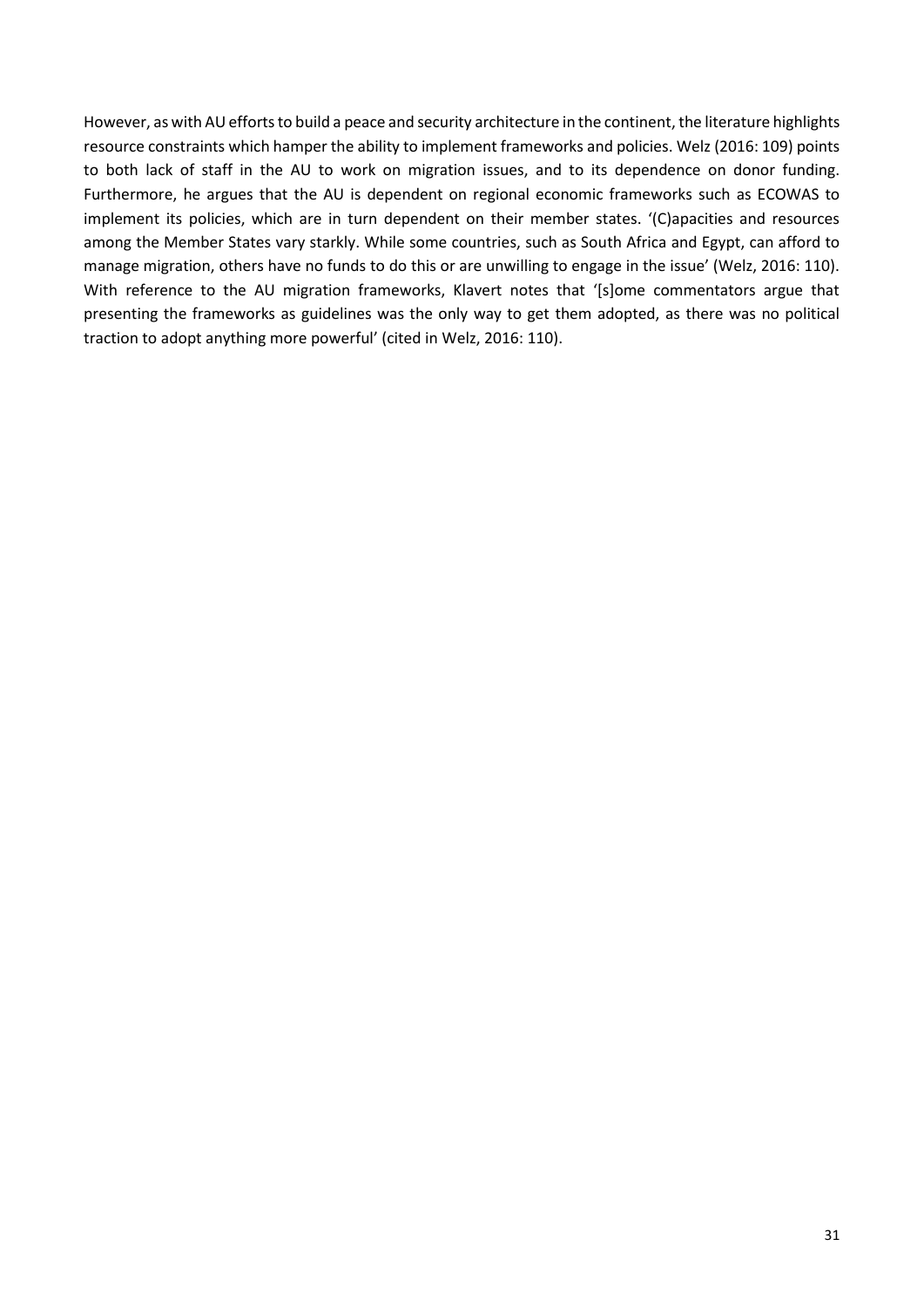# <span id="page-31-0"></span>**6. EU initiatives to combat migrant smuggling and human trafficking**

## **Approach**

As the scale of migration from West Africa to Europe has increased, and as European tolerance of this has decreased, there has been a **change in emphasis in EU policies and programming**. EU engagement in the Sahel predates the migrant crisis of 2014-2015. The first EU Sahel Strategy in 2011 laid out a vision of security explicitly linked to development, through four pillars: preventing and countering radicalisation; improving economic and social conditions for young people; managing migration, mobility and border issues; and fighting illicit trafficking and organised crime (Lebovich, 2018: 5). However, as the migrant crises in the Mediterranean and Europe gained prominence, there has been a marked shift in emphasis to security rather than development. Boas (2020: 2) notes that development-related activities have not vanished from EU programming in the Sahel – the EU is still the largest provider of development and humanitarian assistance to the Sahel – but 'a new focus on the security-migration nexus is emerging as the main frame for the EU's policy engagement in the region'.

**Europe's response to migrant smuggling and human trafficking has predominantly been a 'securitised' one.** 'Securitisation of migration occurs when migration is seen as a security threat to a state or society' (Abebe, 2019: 2). Securitisation entails, in particular, enhancing border controls and tightening visa policies. The securitisation of migration in the Sahel is evident from EU policies and programmes in the region (e.g. the Joint Valletta Action Plan), and the deployment of European troops in African countries. EU policymakers have focused on Niger and Mali to stem migration to Europe, especially as the instability and lack of a unified government in Libya have made collaboration with that country difficult (Abebe, 2019: 7). Pressure/incentives from Europe have also led African governments to take a securitised approach to migration. A brief description of key responses is given below, followed by an assessment of their impact and effectiveness.

## **Policies and programmes**

## *European Neighbourhood Policy*

The revised European Neighbourhood Policy in 2015, which involves seven African countries (Algeria, Egypt, Libya, Morocco, Sudan, Tunisia and Western Sahara) outlines migration and security as among the EU's major areas of cooperation, with key focus issues being policing, border security and counter-terrorism (Abebe, 2019: 6).

#### *Joint Valletta Action Plan*

The Valletta (Malta) Summit on Migration in November 2015 brought together European and African leaders to discuss the European migrant crisis. At the summit the EU committed to help promote development in African countries, while African leaders pledged action to reduce the flow of refugees. The key objectives of the Joint Valletta Action Plan, agreed at the summit, were: 'addressing the root causes of irregular migration and forced displacement; prevention of and fight against irregular migration, migrant smuggling and trafficking in human beings; and return, readmission and reintegration' (Abebe, 2019: 6). It includes proposals to step up military cooperation and assistance, e.g. equipment provision, intelligence sharing and communication networks for maritime surveillance – Abebe (2019) notes that these provide many commercial opportunities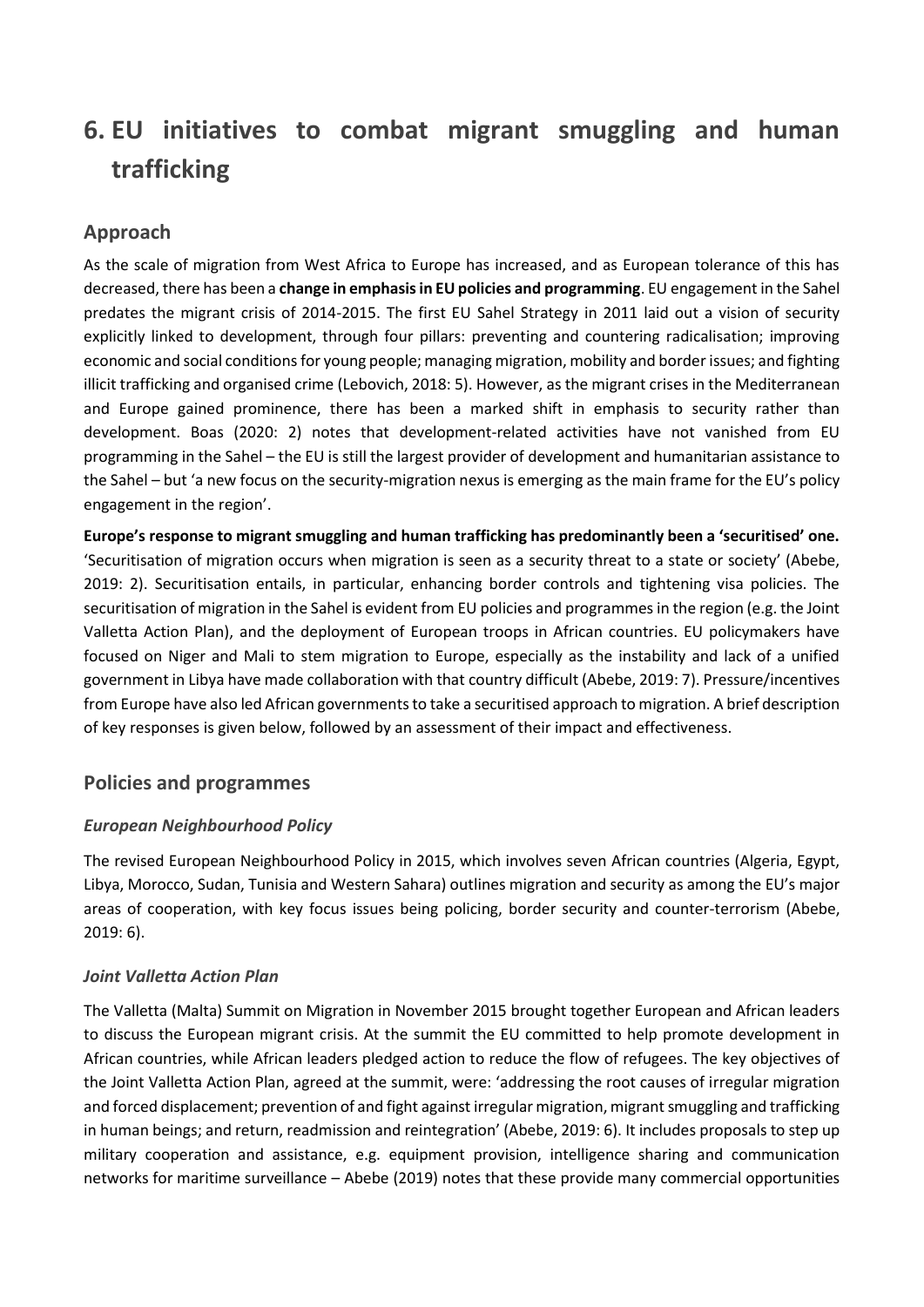for the military and security industry. As seen below, most programmes developed under the Valletta Agreement are securitised measures.

## *EU Emergency Trust Fund for Africa (EUTF)*

The EUTF was set up to finance and implement the Valletta Action Plan. The objective of the EUTF for Africa is to 'foster stability by addressing root causes of conflict, forced displacement and irregular migration, and thereby contribute to better migration management' (Boas, 2020: 7). The EUR 4.5 billion Fund operates in three regions of Africa: the Horn of Africa (EUR 1406.1 million), North Africa (EUR 659.2 million), and the Sahel/Lake Chad Basin (EUR 1953.2 million) (Boas, 2020: 7). It concentrates on tackling human smuggling and trafficking through enhanced border controls – Abebe (2019) argues that this takes the focus away from longterm development solutions.

Boas (2020) cites two examples of EUTF programmes to illustrate the focus on security rather than development. The EUR 29 million Programme d'Appui au Renforcement de la Sécurité (PARSEC) improves security and border management along the Mali-Burkina Faso border. The Groupes d'Action Rapides – Surveillance et Intervention au Sahel (GAR-SI) is a EUR 41.6 million initiative to train specialised counterterrorist/transnational organised crime units within the G5 (see below) countries' gendarmeries: these will be mobile, flexible, autonomous units controlling border areas and with the authority to make arrests. Boas (2020) questions how much PARSEC support, while needed, 'really has to do with the root causes of instability, conflict and migration', and warns that, while the GAR-SI might sound like an efficient mechanism to restore the reach of the state in peripheral border regions, it carries the potential to increase administrative corruption and make the lives of local people harder, thereby fuelling resentment towards the state (and its external supporters).

#### *G5 Sahel*

As seen above, the G5 Sahel is a regional body set up in 2014 by the leaders of Burkina Faso, Chad, Mali, Mauritania and Niger, to strengthen regional cooperation on security and development. It aims to identify common projects focused on food security, agriculture and pastoralism, infrastructure and national security – all important in the context of root causes of conflict in the region (Boas, 2020). G5 Sahel thus has the potential to provide a functional framework for security and development cooperation in the Sahel and is being supported by external stakeholders, notably the EU (Boas, 2020). However, EU support is directed largely at security aspects, notably the G5 Sahel Joint Force, and far less on the development parts of the G5 Sahel agenda. Moreover, the G5 Force, for which half a billion dollars has been pledged, will be used largely for improved border control and to stop northward migration as well as to combat 'jihadist terrorists' who threaten global security – in other words, to address the security concerns of the EU and other external stakeholders (Boas, 2020: 9). Boas (2020: 9) concludes: 'The EU pledge of support for the Sahel is thus in fact a pledge of support for European political stability, and not necessarily for sustainable investment in a peace, reconciliation and development agenda for the Sahel'.

## *EUCAP Sahel*

The EU Capacity and Assistance Programme (EUCAP) has two national chapters. EUCAP Niger was launched in 2012 to support the Nigerien security forces and strengthen their capacities; since 2016 its mandate has increasingly focused on improved border management (including a permanent field office in Agadez), on the basis that irregular migration and trafficking are 'threats (which) endanger both local populations and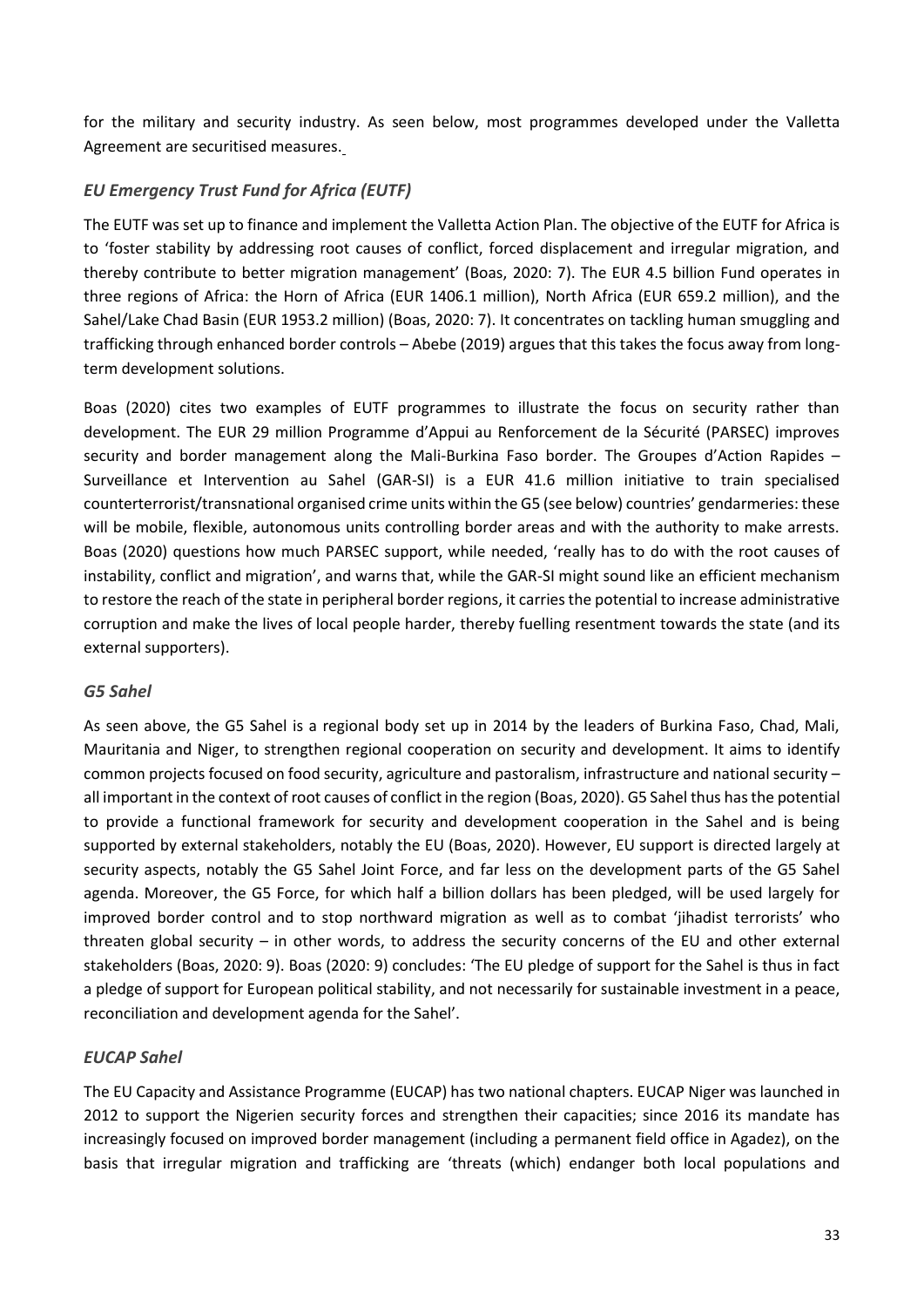European citizens' (Boas, 2020: 9). EUCAP Mali was set up in 2015 to support the restoration of state authority in Mali, e.g. through support for the police, gendarmerie and national guard to implement security sector reform. Since 2017 and its renewed mandate, there is greater emphasis on counterterrorism and support to combat irregular migration and trafficking, and border control (Boas, 2020). Boas (2020: 10) concludes that this continues a trend by the EU: 'a multi-dimensional crisis is reduced to narrow security concerns, more aligned to short-term European needs than aiming for a long-term, sustainable solution to the crisis in the Sahel'.

#### *EU Training Mission*

The European Union Training Mission (EUTM) was set up in 2013 to support the Malian Armed Forces (FAMA) to restore state authority across the country – the country's military had been buffeted by a Tuareg rebellion, jihadist occupation of the north and the 2012 coup (Lebovich, 2018: 10). The mission comprises almost 600 service personnel, mostly stationed at a training camp outside the capital Bamako; they do not take part in FAMA combat operations but focus on providing training (Boas, 2020: 10). Vast EU resources have been spent on this, but an absence of monitoring and evaluation makes it difficult to assess impact (Lebovich, 2018). Nonetheless, Lebovich (2018: 13) notes that EUTM has 'clearly failed to prevent Malian troops from engaging in human rights violations – which continue to drive recruitment to jihadist groups…. deficiencies stem from the fact that EUTM has focused on questions of technical support and capacity building rather than real reform, governance and strategic planning'.

#### *Military deployment in Africa*

EU member states have deployed military forces in African countries in order to deter migration. Examples include the British government sending troops to Sierra Leone in early 2017 for training and joint exercises, and another mission to train Tunisian armed forces in border security; and the deployment of Italian troops in North Africa in December 2017 to stop migration (Abebe, 2019). French troops have been deployed in Niger in the context of the war on terror. Abebe (2019: 7) argues that the presence of foreign troops in Africa to deter migration 'further complicates the already troubled peace and security dynamics of the continent….(and) undermines the continent's effort of demilitarisation through African Union initiatives such as "silencing the guns by 2020"'.

#### *Niger Law 036*

In 2015 the EU pushed the government of Niger to pass the Law against the Illicit Smuggling of Migrants (Law 036). This criminalises migrant smuggling, making all forms of support to facilitate the crossing of an international border without legal authorisation in exchange for profit illegal, and imposes high penalties, including imprisonment, confiscation of property and removal from public office (Boas, 2020). In practice, efforts at enforcement have focused on Agadez (Abebe, 2019) leading to serious detrimental effects on the local economy (see below). Boas (2020) also claims that initially the law was not enforced equally, with some groups – notably the historically marginalised Tebu group – targeted more than the Tuareg who control the administration in Agadez and have close ties to the government in Niamey. He questions what will happen when the EU pressures the government to take action against its Tuareg allies.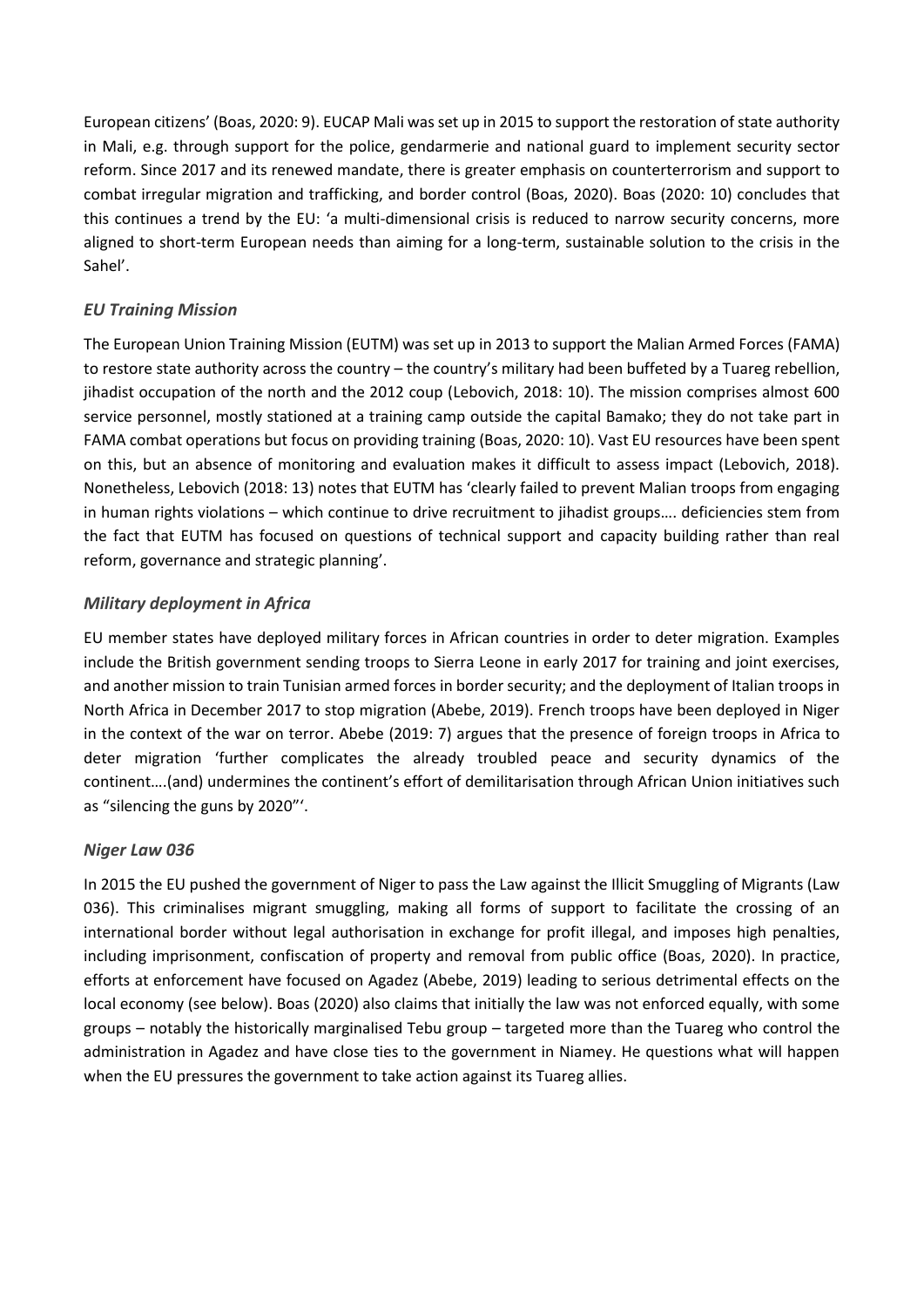## **Impact**

The 'securitisation of migration' approach taken by the EU in the Sahel has had questionable effects in terms of reducing irregular migration along the West Africa route to Europe. It has also had largely detrimental effects in the Sahel countries themselves. In the long-term this could lead to negative knock-on effects in Europe.

#### *Impact on local economies*

In response to EU pressure, Sahel governments carried out a crackdown on illegal migration, notably in Agadez in Niger. Hundreds of alleged traffickers were arrested and their vehicles confiscated, and aggressive tactics were used 'to block well-trodden migration routes to Libya and, to a lesser extent, Algeria' (Lebovich, 2018). This has led to loss of critical livelihoods and sources of income.

Agadez had become a 'boom town' because of the services it provided to migrants seeking to travel to Europe: transport, food, accommodation, etc. Income from the 'migration industry' served as a substitute for residents following the decline of Agadez's major economic sectors – tourism, mining, agriculture – over the past decade (Abebe, 2019). Migrant smuggling provided extra income not only for the residents of Agadez 'but also for people who came from near and far to take part in the bonanza of the transit migration hub' (Boas, 2020: 12). All of this has been disrupted by the securitised approach to migration being pushed by the EU. In the words of a local taxi driver in Agadez (cited in Boas, 2020: 11):

Before, in almost all the neighbourhoods where migrants were staying, the population of these neighbourhoods benefited. In addition, there were traders, motel owners and the people who housed them that benefited. Now all these things have changed, it is not like before. […] It was the international community that prevented migrants from coming.

Boas (2020: 11) highlights the divergent perspectives of local residents and the EU/international community: what the latter see as security risks 'may just be a way of life locally: a livelihood strategy due to the lack of other possibilities to earn a living'. Current policies and programmes largely fail to take into account the damage done to local economies and people who depended on migration for their livelihoods, e.g. by supporting local development and job creation. The EUTF does reserve considerable funding for long-term socioeconomic development, including EUR 243 million from 2016-2020 to support agricultural projects, but implementation has been slow (Abebe, 2019: 8). In Niger, the EU 'has provided only a small percentage of the funding and assistance it promised to these people, creating enormous frustration among locals' (Lebovich, 2018).

#### *Impact on movement of people within Africa*

The curbs on irregular migration also make intra-African migration harder. Some countries have introduced stricter border controls, e.g. between Algeria and Morocco. Lebovich (2018) notes that restrictions are problematic given the long history of migration as a way of life in the Sahel and Sahara, and the fact that citizens of the 15 countries of ECOWAS are supposed to be guaranteed freedom of movement. Molenaar (2017a: 2) echoes the former point: 'The danger exists that intraregional migration patterns—a true (temporal) escape valve for people facing climatic challenges and poverty—will be undermined due to current efforts to stop all migration'. On the latter, Boas (2020: 6) also points out that ECOWAS citizens should be free to move all the way to the borders of Algeria and Libya – 'this is a right that the EU in effect has tried to undermine'.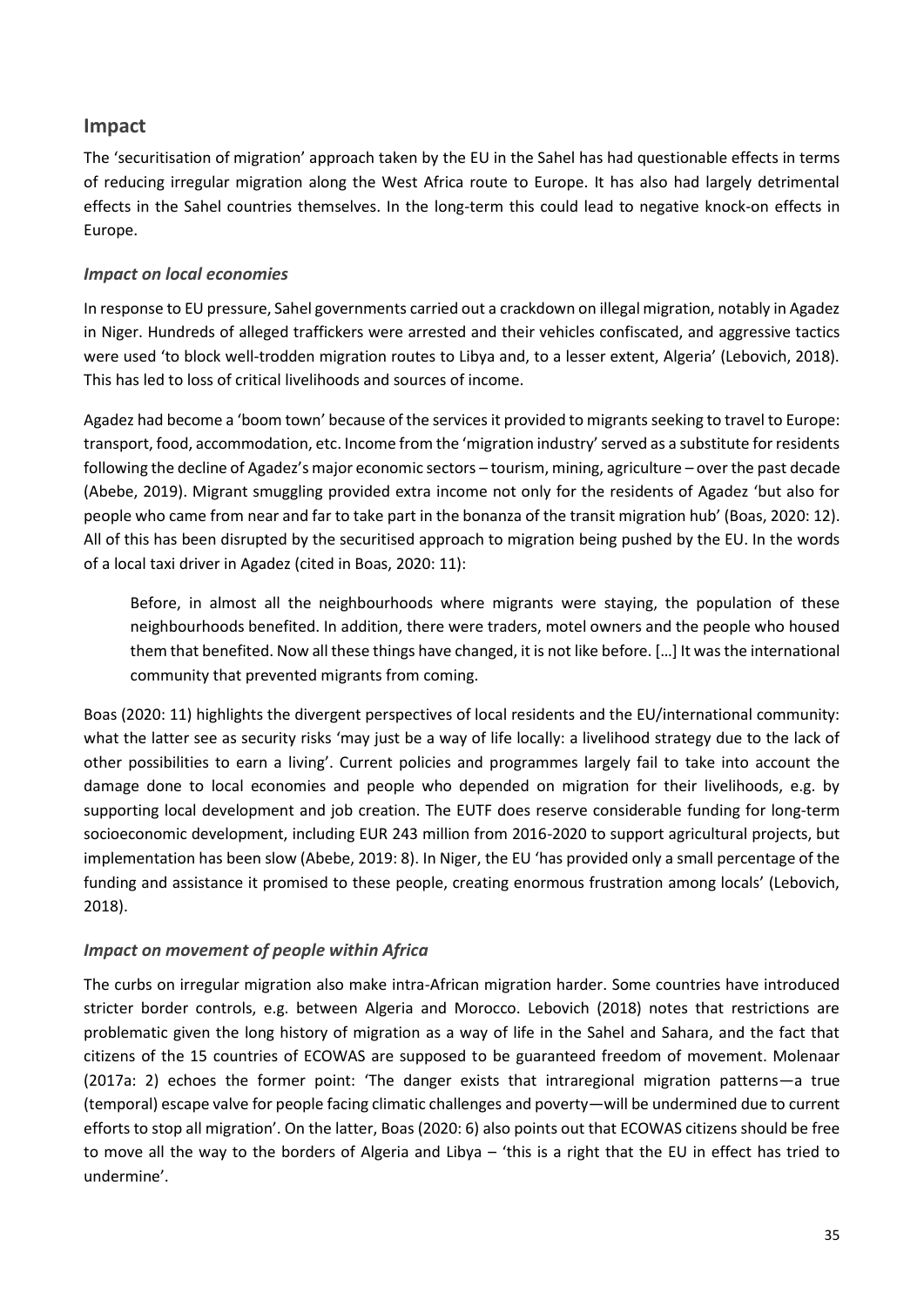#### *Impact on irregular migration*

Given the general failure of EU programmes and initiatives to tackle the underlying factors driving irregular migration, it is perhaps no surprise that this has not been curbed. Moreover, the loss of livelihoods detailed above is driving more people to attempt to migrate to Europe (Abebe, 2019), or could push them to become involved in organised crime/armed groups (Boas, 2020). Most of those who were arrested or had their trucks confiscated in the security crackdown were 'small fish' – essentially local people who provided services to earn income; their removal has consolidated the migration industry into the hands of more criminal and exploitative actors, who are less likely to treat migrants decently (Molenaar, 2017b: 4). It has thus 'professionalised' the practice.

Migrant smugglers have adapted by changing their routes, avoiding Agadez and going further north through Algeria into Libya instead. This is both a longer and more dangerous route, which means that migrants have to pay higher fees to smugglers, and are at more risk of dying (Molenaar, 2017a: 13). Nigerien smugglers on the frontline have also been replaced by Sudanese who smuggle migrants through Chad and Sudan (Darfur) to Libya: again the new routes are longer, more dangerous and more expensive – five times more expensive (Abebe, 2019: 8).

In addition, the EU's determination to curb irregular migration has given a 'green light' to regimes in the region to (further) exploit migrants, notably in Algeria and Libya. Abebe (2019: 8) claims that the crackdown in Agadez, coupled with the EU pledging EUR 90 million to Libya for enhanced migration management, contributed to the slavery issue in Libya. In sum, the securitisation policies have increased migrants' vulnerability and risks, while 'ultimately expanding the smuggling business' (Abebe, 2019: 8).

#### *Impact on citizen-government relations*

For communities living along transnational smuggling routes, the loss of livelihoods caused by the clamp down on irregular migration, and the failure of the state to provide alternative jobs is likely to cause resentment and further undermine citizen-state relations. Officials in Agadez report: 'They [citizens] ask us why we work for the EU rather than for them, the people who got us elected' (cited in Abebe, 2019: 9). Abebe (2019: 9) adds that, 'it shouldn't be expected that African governments' cooperation to stem migration be viewed positively by citizens'.

The security crackdown in Agadez has also created greater opportunities for police corruption. Molenaar (2017b: 4) notes that security forces in the region have a long history of benefiting financially from taxing irregular migration at roadblocks along the main migration routes. However, the criminalisation of any support to irregular migration has exacerbated this, 'as the price of bribes has gone up to match the increased police actions against human smugglers'. This further erodes citizens' trust in the police, and thus in the state.

At the same time, the EU's dependence on Sahel country governments to implement its policies and curb irregular migration greatly limits its capacity to engage with those leaders on governance reform. Lebovich (2018: 8-9) notes that both governments in Niger and Mali play on EU fears, warning that the Sahel is a dam which must not burst – otherwise Europe will be submerged. 'As such, the EU remains attentive to a Nigerien government that has repeatedly harassed the domestic opposition even as the foreign presence *(EU officials)* in Niger expands' (Lebovich, 2018: 8-9).

In sum, the EU's approach to irregular migration from West Africa is focused on security measures to stop the flow of people, rather than on support for development (job creation, infrastructure, services, governance,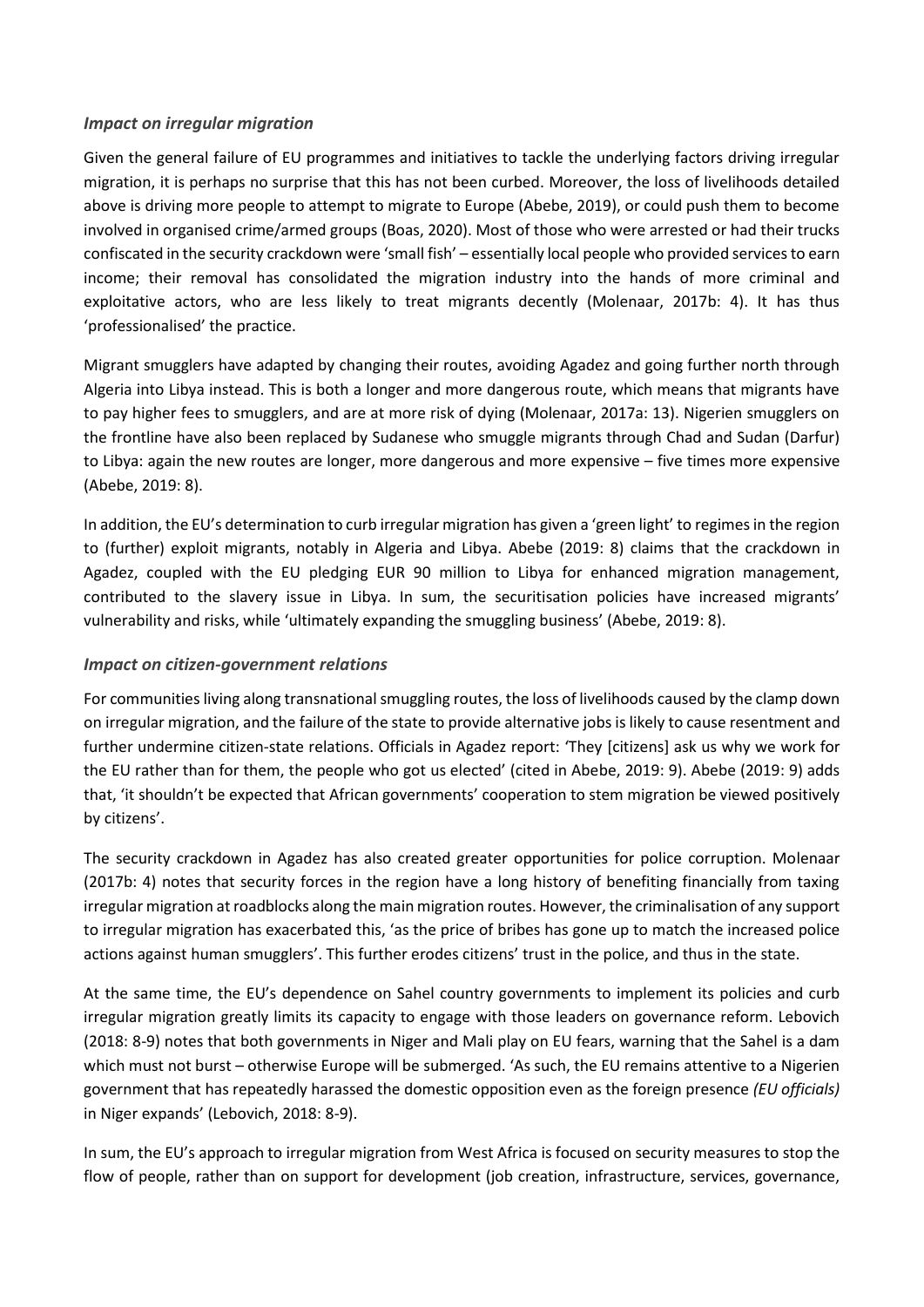etc.) to address the drivers or migration from the region. However, as seen, the approach has been massively detrimental to local communities dependent on the migration industry. The resultant loss of livelihoods – exacerbated by the failure to provide alternative income sources – is fuelling criminality and instability, and actually exacerbating migration drivers. It is also further undermining citizen-state relations in already fragile states. In the long-term there is a real danger of regional instability and conflict, which in turn could fuel vastly increased irregular migration to Europe (Abebe, 2019; Boas, 2020). Boas (2020: 15) warns: 'the current approach that seems to give priority to immediate EU interests may, in the long run, achieve the opposite'.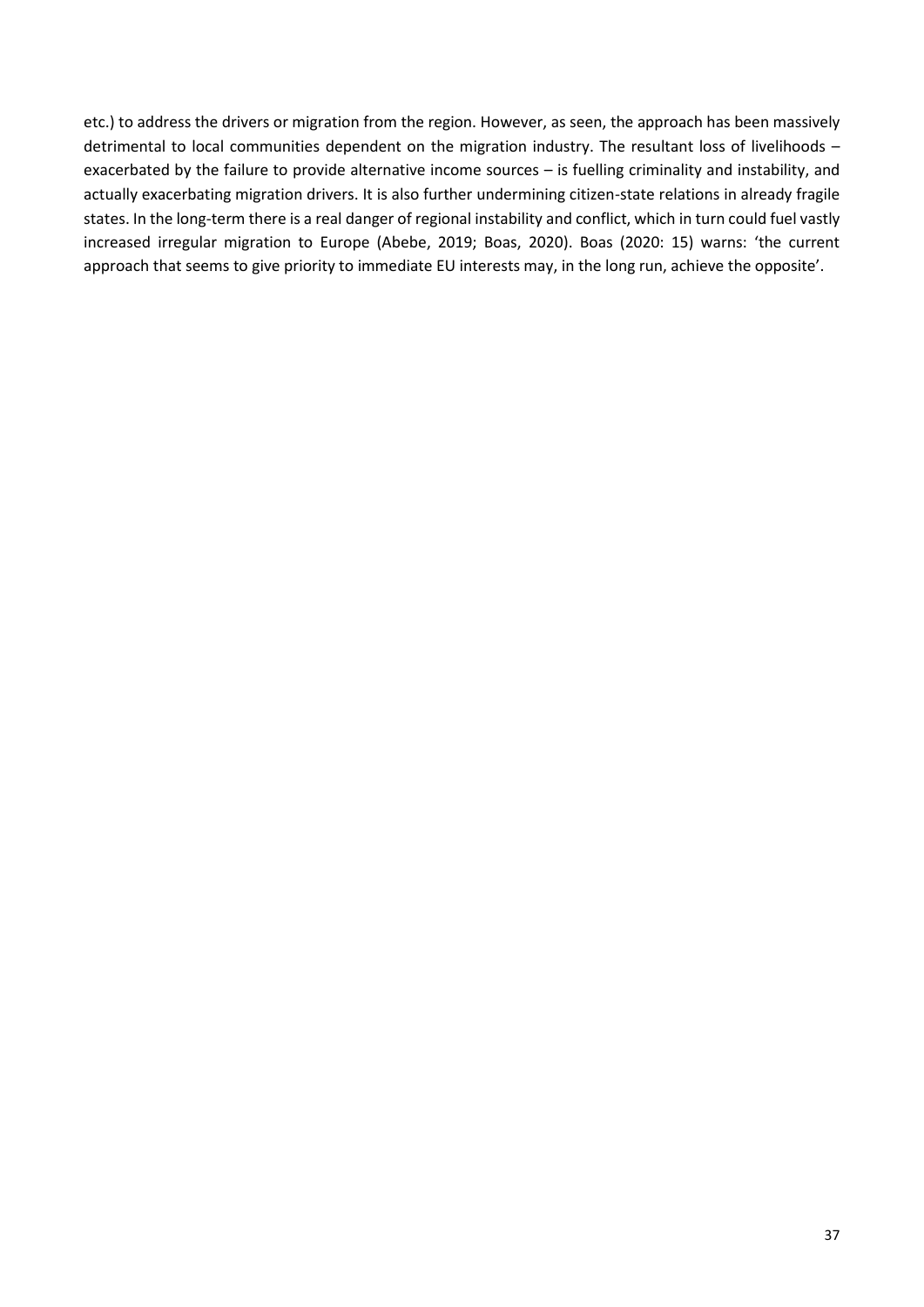## <span id="page-37-0"></span>**References**

Abebe, T. (2017). *Migration policy frameworks in Africa*. Institute for Strategic Studies. <https://reliefweb.int/sites/reliefweb.int/files/resources/ar2.pdf>

Abebe, T. (2019). *Securitisation of migration in Africa: The case of Agadez in Niger*. Institute for Strategic Studies. <https://issafrica.s3.amazonaws.com/site/uploads/ar20.pdf>

- Al-Jazeera. (2020). 'UN renews Mali peacekeeping force MINUSMA without personnel cuts'. 29 June 2020. [https://www.aljazeera.com/news/2020/06/renews-mali-peacekeeping-force-minusma-personnel-cuts-](https://www.aljazeera.com/news/2020/06/renews-mali-peacekeeping-force-minusma-personnel-cuts-200629202039321.html)[200629202039321.html](https://www.aljazeera.com/news/2020/06/renews-mali-peacekeeping-force-minusma-personnel-cuts-200629202039321.html)
- Boas, M. (2019). *The Sahel Crisis and the Need for International Support*. The Nordic Africa Institute. <http://nai.diva-portal.org/smash/get/diva2:1367463/FULLTEXT01.pdf>
- Boas, M. (2020). 'EU migration management in the Sahel: unintended consequences on the ground in Niger?' *Third World Quarterly*[. https://doi.org/10.1080/01436597.2020.1784002](https://doi.org/10.1080/01436597.2020.1784002)
- Brubacher, M., Damman, E. & Day, C. (2017). 'The AU Task Forces: an African response to transnational armed groups'. *Journal of Modern African Studies*, 55(2): 275-299[. https://enoughproject.org/wp](https://enoughproject.org/wp-content/uploads/2017/08/The-AU-Task-Forces-an-African-response-to-transnational-armed-groups.pdf)[content/uploads/2017/08/The-AU-Task-Forces-an-African-response-to-transnational-armed-groups.pdf](https://enoughproject.org/wp-content/uploads/2017/08/The-AU-Task-Forces-an-African-response-to-transnational-armed-groups.pdf)
- Charbonneau, B. (2019). 'The Military Intervention in Mali and Beyond: An interview with Bruno Charbonneau'. Oxford Research Group. [https://www.oxfordresearchgroup.org.uk/blog/the-french-intervention-in-mali-an](https://www.oxfordresearchgroup.org.uk/blog/the-french-intervention-in-mali-an-interview-with-bruno-charbonneau)[interview-with-bruno-charbonneau](https://www.oxfordresearchgroup.org.uk/blog/the-french-intervention-in-mali-an-interview-with-bruno-charbonneau)
- Cocodia, J. (2020). 'What Works? The African Union's ad hoc approach, the African Standby Force or the African Capacity for Immediate Response to Conflict?' *African Journal on Conflict Resolution (AJCR)*, 2020/21. [https://www.accord.org.za/ajcr-issues/what-works/D](https://www.accord.org.za/ajcr-issues/what-works/)e Coning (2018)
- de Coning, C. (2019). 'Africa and UN Peace Operations: Implications for the Future Role of Regional Organisations', in De Coning, C. & Peter, M. (eds) (2019), *United Nations Peace Operations in a Changing Global Order*. <https://fas.org/sgp/crs/row/R45930.pdf>
- ICG. (2020). *What role for the Multinational Joint Task Force in fighting Boko Haram?* International Crisis Group, Africa Report No. 291. [https://d2071andvip0wj.cloudfront.net/291-mnjtf-boko-haram%20\(1\).pdf](https://d2071andvip0wj.cloudfront.net/291-mnjtf-boko-haram%20(1).pdf)
- Jesperson, S. (2017). *Conflict Obscuring Criminality: The Crime-Conflict Nexus in Nigeria*. UNU-CPR. [https://i.unu.edu/media/cpr.unu.edu/attachment/2455/Conflict-Obscuring-Criminality-The-Crime-Conflict-](https://i.unu.edu/media/cpr.unu.edu/attachment/2455/Conflict-Obscuring-Criminality-The-Crime-Conflict-Nexus-in-Nigeria.pdf)[Nexus-in-Nigeria.pdf](https://i.unu.edu/media/cpr.unu.edu/attachment/2455/Conflict-Obscuring-Criminality-The-Crime-Conflict-Nexus-in-Nigeria.pdf)
- Kelly, F. (2019). 'UN says G5 Sahel needs more support to battle terrorism, as Macron signals force revamp'. *The Defense Post,* 13 November 2019. [https://www.thedefensepost.com/2019/11/13/un-guterres-g5-sahel-joint](https://www.thedefensepost.com/2019/11/13/un-guterres-g5-sahel-joint-force-support-terrorism-macron/)[force-support-terrorism-macron/L](https://www.thedefensepost.com/2019/11/13/un-guterres-g5-sahel-joint-force-support-terrorism-macron/)ebovich, 2018
- Lebovich, A. (2018). *Halting Ambition: EU Migration and Security Policy in the Sahel*. European Council on Foreign Relations (ECFR).

[https://ecfr.eu/publication/halting\\_ambition\\_eu\\_migration\\_and\\_security\\_policy\\_in\\_the\\_sahel/](https://ecfr.eu/publication/halting_ambition_eu_migration_and_security_policy_in_the_sahel/)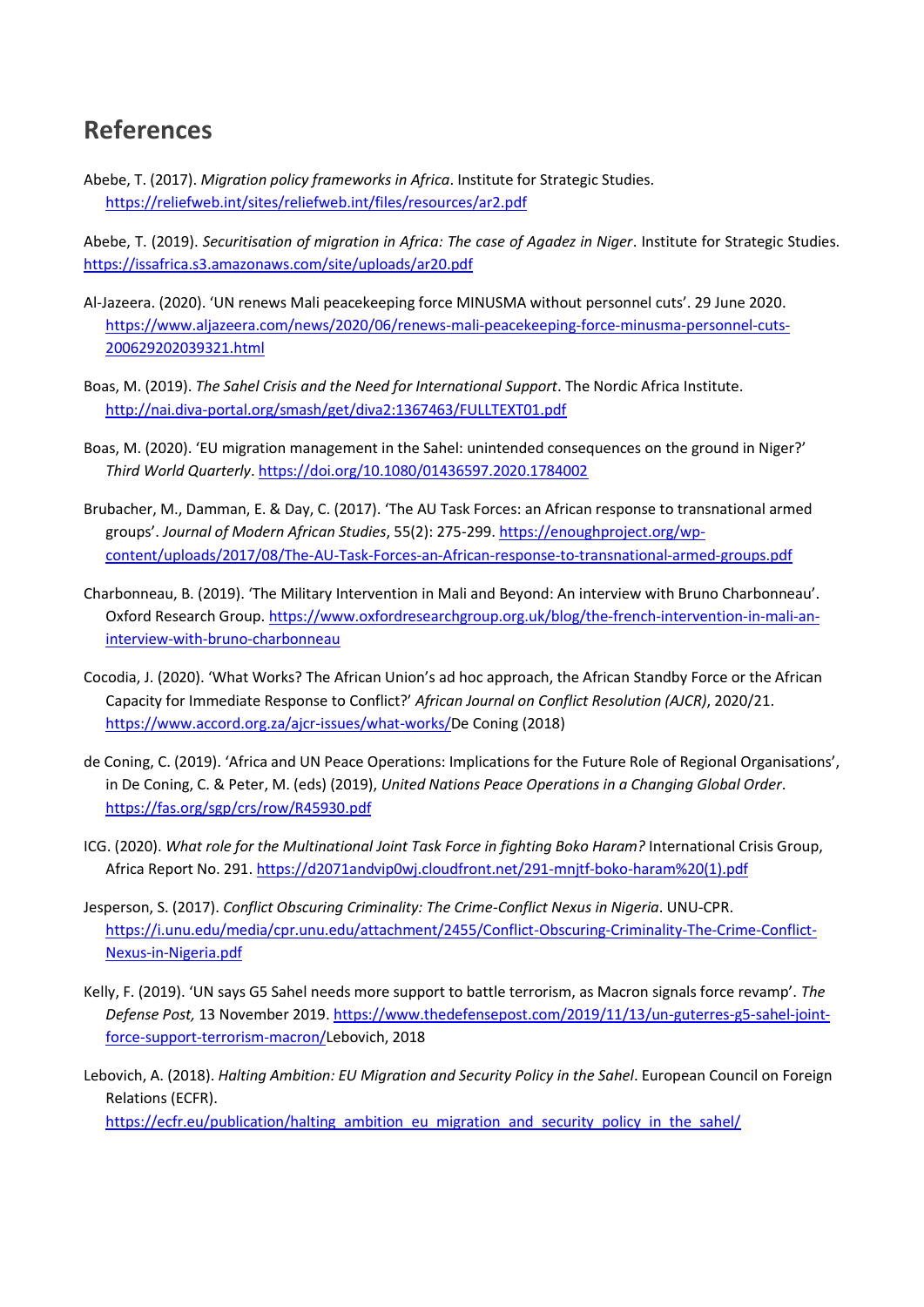- Marc, A., Verjee, N. & Mogaka, S. (2015). *The challenge of stability and security in West Africa*. African Development Forum, Agence Francaise de Developpement, and World Bank. <https://openknowledge.worldbank.org/handle/10986/22033>
- Molenaar, F. (2017a). *Irregular migration and human smuggling networks in Niger*. Clingendael. [https://www.clingendael.org/sites/default/files/pdfs/irregular\\_migration\\_and\\_human\\_smuggling\\_networks\\_i](https://www.clingendael.org/sites/default/files/pdfs/irregular_migration_and_human_smuggling_networks_in_niger_0.pdf) [n\\_niger\\_0.pdf](https://www.clingendael.org/sites/default/files/pdfs/irregular_migration_and_human_smuggling_networks_in_niger_0.pdf)
- Molenaar, F. (2017b). *Roadmap for sustainable migration management in the Sahel: lessons from Agadez*. Clingendael. [https://www.clingendael.org/sites/default/files/2017-](https://www.clingendael.org/sites/default/files/2017-11/PB_Roadmap_for_sustainable_migration_management.pdf) [11/PB\\_Roadmap\\_for\\_sustainable\\_migration\\_management.pdf](https://www.clingendael.org/sites/default/files/2017-11/PB_Roadmap_for_sustainable_migration_management.pdf)
- Nwadinobi, E. (2019). 'Trafficking and the Boko Haram Conflict: The Not So Good, the Bad, and the Outright Ugly', in Winterdyk, J. & Jones, J. (eds)., *The Palgrave International Handbook of Human Trafficking*. [https://www.semanticscholar.org/paper/Trafficking-and-the-Boko-Haram-Conflict%3A-The-Not-So-](https://www.semanticscholar.org/paper/Trafficking-and-the-Boko-Haram-Conflict%3A-The-Not-So-Nwadinobi/cb47c45cf166103eaebf0db219fa8bc5aca64e60#citing-papers)[Nwadinobi/cb47c45cf166103eaebf0db219fa8bc5aca64e60#citing-papers](https://www.semanticscholar.org/paper/Trafficking-and-the-Boko-Haram-Conflict%3A-The-Not-So-Nwadinobi/cb47c45cf166103eaebf0db219fa8bc5aca64e60#citing-papers)
- Powell, N. (2020). 'The flawed logic behind French military interventions in Africa'. *The Conversation,* 12 May 2020[. https://theconversation.com/the-flawed-logic-behind-french-military-interventions-in-africa-132528](https://theconversation.com/the-flawed-logic-behind-french-military-interventions-in-africa-132528)
- Shaw, M. (2017). *Africa's changing place in the global criminal economy*. Enhancing Africa's response to transnational organised crime (ENACT)[. https://globalinitiative.net/wp-content/uploads/2017/09/2017-09-26](https://globalinitiative.net/wp-content/uploads/2017/09/2017-09-26-enact-continental-report1.pdf) [enact-continental-report1.pdf](https://globalinitiative.net/wp-content/uploads/2017/09/2017-09-26-enact-continental-report1.pdf)
- Shaw, M. & Mangan, F. (2014). *Illicit Trafficking and Libya's Transition: Profits and Losses*. Peaceworks, United States Institute of Peace[. https://www.usip.org/publications/2014/02/illicit-trafficking-and-libyas-transition](https://www.usip.org/publications/2014/02/illicit-trafficking-and-libyas-transition-profits-and-losses)[profits-and-losses](https://www.usip.org/publications/2014/02/illicit-trafficking-and-libyas-transition-profits-and-losses)
- Shurkin, M. (2014). *France's War in Mali: Lessons for an Expeditionary Army*. RAND Corporation. [https://www.rand.org/content/dam/rand/pubs/research\\_reports/RR700/RR770/RAND\\_RR770.pdf](https://www.rand.org/content/dam/rand/pubs/research_reports/RR700/RR770/RAND_RR770.pdf)
- *The Defense Post*. (2020). 'Elite European Anti-Jihadist Task Force Takuba takes First Steps in Sahel'. 5 November 2020[. https://www.thedefensepost.com/2020/11/05/europe-anti-jihadist-force-sahel/](https://www.thedefensepost.com/2020/11/05/europe-anti-jihadist-force-sahel/)
- *The Defense Post*. (2021). 'After Eight Years of Mali Campaign, France Seeks Exit Strategy'. 6 January 2021. <https://www.thedefensepost.com/2020/11/05/europe-anti-jihadist-force-sahel/>
- Twagiramungu, N. et al (2019). 'Re-describing Transnational Conflict in Africa'. *Journal of Modern African Studies*, 57,3: 377-391. [https://www.cambridge.org/core/services/aop-cambridge](https://www.cambridge.org/core/services/aop-cambridge-core/content/view/FF6C2554F649469636A7083E507DB393/S0022278X19000107a.pdf/redescribing_transnational_conflict_in_africa.pdf)[core/content/view/FF6C2554F649469636A7083E507DB393/S0022278X19000107a.pdf/redescribing\\_transnati](https://www.cambridge.org/core/services/aop-cambridge-core/content/view/FF6C2554F649469636A7083E507DB393/S0022278X19000107a.pdf/redescribing_transnational_conflict_in_africa.pdf) onal conflict in africa.pdf
- UK Parliament (2020). *The UK and Sub-Saharan Africa: prosperity, peace and development cooperation*. Select Committee on International Relations and Defence, HL Paper 88, 10 July 2020. <https://publications.parliament.uk/pa/ld5801/ldselect/ldintrel/88/8802.htm>
- UNODC. (2018). *Global Study on Smuggling Migrants 2018*. United Nations Office on Drugs and Crime (UNODC). [https://www.unodc.org/documents/data-and-analysis/glosom/GLOSOM\\_2018\\_web\\_small.pdf](https://www.unodc.org/documents/data-and-analysis/glosom/GLOSOM_2018_web_small.pdf)
- UNODC (2018b). *Global Report on Trafficking in Persons – in the context of armed conflict 2018*. [https://www.unodc.org/documents/data-and-analysis/glotip/2018/GloTIP2018\\_BOOKLET\\_2\\_Conflict.pdf](https://www.unodc.org/documents/data-and-analysis/glotip/2018/GloTIP2018_BOOKLET_2_Conflict.pdf)